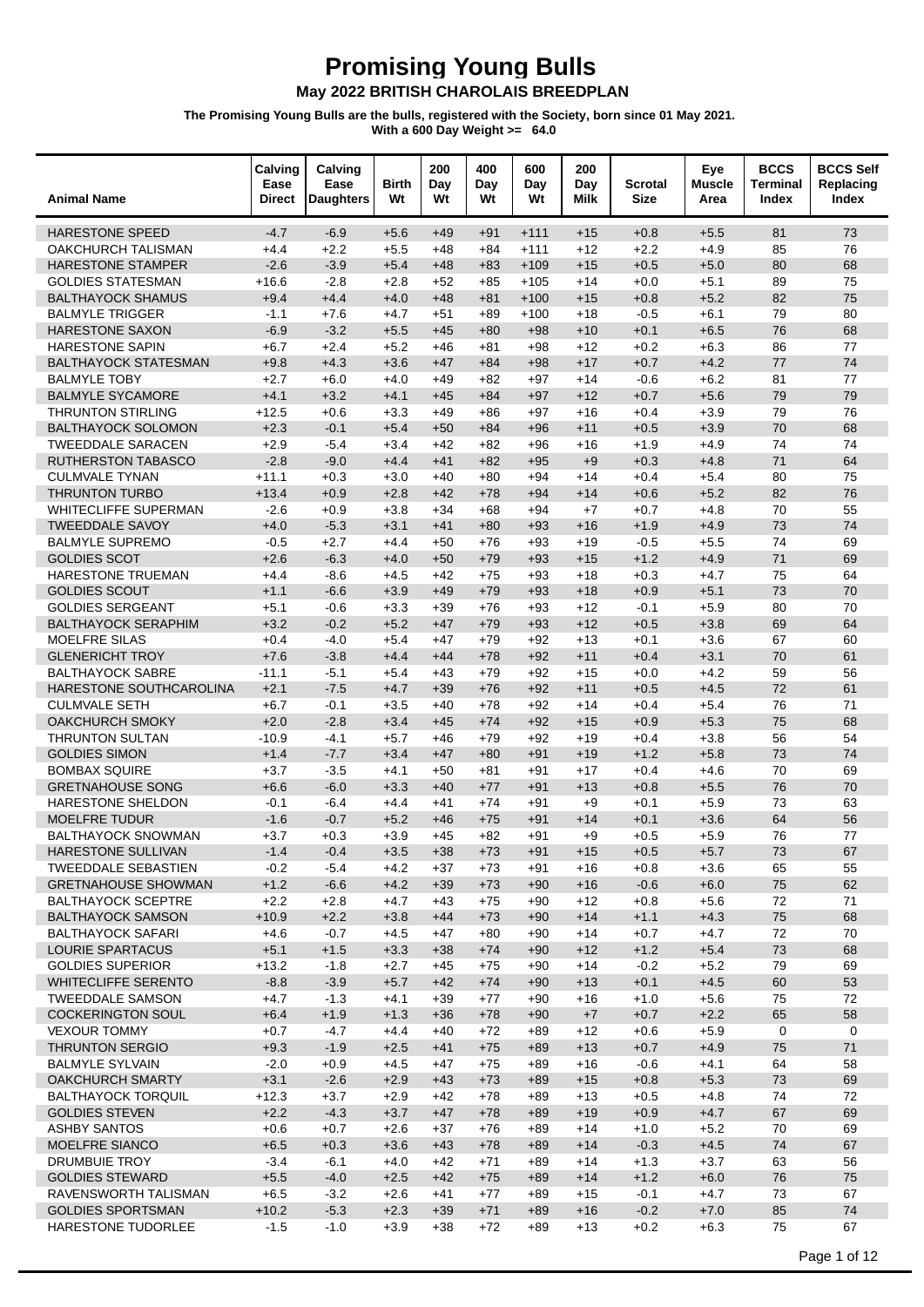| <b>Animal Name</b>                                 | Calving<br>Ease<br><b>Direct</b> | Calving<br>Ease<br><b>Daughters</b> | Birth<br>Wt      | 200<br>Day<br>Wt | 400<br>Day<br>Wt | 600<br>Day<br>Wt | 200<br>Day<br>Milk | <b>Scrotal</b><br><b>Size</b> | Eye<br><b>Muscle</b><br>Area | <b>BCCS</b><br><b>Terminal</b><br>Index | <b>BCCS Self</b><br>Replacing<br>Index |
|----------------------------------------------------|----------------------------------|-------------------------------------|------------------|------------------|------------------|------------------|--------------------|-------------------------------|------------------------------|-----------------------------------------|----------------------------------------|
| <b>SHAMLEYS SILVESTER</b>                          | $+5.1$                           | $-1.0$                              | $+2.4$           | $+33$            | $+67$            | $+89$            | $+8$               | $+0.7$                        | $+6.7$                       | 79                                      | 70                                     |
| MOELFRE SENEDD                                     | $+2.8$                           | $-2.4$                              | $+4.6$           | $+44$            | $+78$            | $+88$            | $+11$              | $+0.0$                        | $+3.4$                       | 66                                      | 60                                     |
| <b>COVE THOMAS</b>                                 | $+9.3$                           | $+1.9$                              | $+2.8$           | $+38$            | $+76$            | $+88$            | $+14$              | $+0.3$                        | $+5.4$                       | 75                                      | 72                                     |
| <b>GOLDIES SUPERMAN</b>                            | $+14.2$                          | $-1.2$                              | $+2.6$           | $+47$            | $+76$            | +88              | $+13$              | $-0.5$                        | $+4.7$                       | 77                                      | 69                                     |
| <b>SEAWELL SCEPTRE</b>                             | $+5.4$                           | $-1.7$                              | $+4.7$           | $+41$            | $+74$            | $+88$            | $+12$              | $+0.1$                        | $+3.7$                       | 67                                      | 59                                     |
| <b>MOELFRE STRAB</b>                               | $+6.7$                           | $-1.2$                              | $+4.0$           | $+40$            | $+76$            | $+88$            | $+11$              | $+0.4$                        | $+4.6$                       | 73                                      | 65                                     |
| TREFALDWYN SOMBOY                                  | $-9.9$                           | $+0.8$                              | $+4.7$           | $+40$            | $+69$            | $+88$            | $+15$              | $+1.1$                        | $+3.5$                       | 54                                      | 51                                     |
| <b>THRUNTON SHERLOCK</b>                           | $+12.9$                          | $+0.4$                              | $+1.8$           | $+38$            | $+74$            | +88              | $+12$              | $+0.5$                        | $+5.1$                       | 77                                      | 72                                     |
| <b>DRUMBUIE TIMMY</b>                              | $-1.2$                           | $-8.4$                              | $+6.0$           | $+46$            | $+69$            | $+88$            | $+10$              | $+0.2$                        | $+2.6$                       | 60                                      | 46                                     |
| <b>MAXWORTHY SCOTT</b>                             | $+3.3$                           | $-3.6$                              | $+3.2$           | $+39$            | $+72$            | $+88$            | $+16$              | $+0.0$                        | $+5.3$                       | 72                                      | 63                                     |
| <b>MAXWORTHY SARGENTMAJOR</b>                      | $+5.5$                           | $-0.2$                              | $+3.0$           | $+34$            | $+76$            | $+87$            | $+15$              | $+0.1$                        | $+5.8$                       | 73                                      | 70                                     |
| MOELFRE SULWYN                                     | $+2.6$                           | $-2.4$                              | $+4.5$           | $+42$            | $+76$            | $+87$            | $+12$              | $-0.1$                        | $+4.2$                       | 69                                      | 62                                     |
| <b>RICNICK SHAGGY</b>                              | $-0.5$                           | $-5.2$                              | $+3.5$           | $+37$            | $+74$            | $+87$            | $+7$               | $+0.2$                        | $+5.0$                       | 66                                      | 60<br>71                               |
| <b>BOMBAX TYSON</b><br><b>WHITECLIFFE SOUL</b>     | $+6.0$<br>$+10.7$                | $-1.9$<br>$+1.3$                    | $+3.4$<br>$+1.8$ | $+40$<br>$+34$   | $+74$<br>$+65$   | $+87$            | $+9$<br>$+6$       | $+0.4$<br>$+0.8$              | $+6.0$<br>$+5.8$             | 76<br>78                                | 66                                     |
| <b>THRUNTON SINBAD</b>                             | $-7.8$                           | $-6.2$                              | $+5.5$           | $+43$            | $+71$            | $+87$<br>+87     | $+12$              | $+1.0$                        | $+3.4$                       | 54                                      | 51                                     |
| SHEBSTER SOL                                       | $-1.8$                           | $-7.7$                              | $+4.4$           | $+43$            | $+72$            | $+87$            | $+10$              | $+0.7$                        | $+3.5$                       | 61                                      | 54                                     |
| <b>TWEEDDALE SELFRIDGE</b>                         | $-3.2$                           | $+4.1$                              | $+3.2$           | $+39$            | $+70$            | $+87$            | +16                | $+1.0$                        | $+5.2$                       | 66                                      | 67                                     |
| <b>TWEEDDALE SALVADOR</b>                          | $-3.2$                           | $+4.1$                              | $+3.2$           | $+39$            | $+70$            | $+87$            | $+16$              | $+1.0$                        | $+5.2$                       | 66                                      | 67                                     |
| <b>BALMYLE SENATOR</b>                             | $+0.4$                           | $+4.5$                              | $+3.7$           | $+48$            | $+71$            | $+87$            | $+17$              | $-0.6$                        | $+4.2$                       | 65                                      | 58                                     |
| <b>COVE TOMAHAWK</b>                               | $+2.1$                           | $+1.6$                              | $+3.9$           | $+37$            | $+73$            | $+87$            | $+14$              | $+0.6$                        | $+4.2$                       | 67                                      | 64                                     |
| <b>THURSO SAINT</b>                                | $+0.2$                           | $-3.3$                              | $+3.6$           | $+35$            | $+73$            | $+87$            | $+14$              | $+0.0$                        | $+4.9$                       | 67                                      | 61                                     |
| <b>LINROSSFARM SAMSON</b>                          | $+1.2$                           | $-2.2$                              | $+4.1$           | $+40$            | $+76$            | $+87$            | $+13$              | $-0.4$                        | $+3.9$                       | 65                                      | 57                                     |
| LINROSSFARM TORROTORRO                             | $-3.0$                           | $+0.0$                              | $+5.6$           | $+42$            | $+72$            | +87              | $+9$               | $-0.3$                        | $+3.9$                       | 62                                      | 50                                     |
| <b>BALTHAYOCK SALTIRE</b>                          | $+2.1$                           | $+1.4$                              | $+4.6$           | $+44$            | $+73$            | $+87$            | $+13$              | $+0.5$                        | $+4.7$                       | 69                                      | 65                                     |
| <b>BALTHAYOCK THANE</b>                            | $+11.5$                          | $+2.3$                              | $+3.4$           | $+41$            | $+70$            | $+87$            | $+14$              | $+1.1$                        | $+4.3$                       | 73                                      | 67                                     |
| <b>BOMBAX STATESMAN</b>                            | $+8.3$                           | $-0.7$                              | $+2.7$           | $+48$            | $+78$            | $+87$            | $+17$              | $+0.2$                        | $+4.7$                       | 71                                      | 70                                     |
| HARESTONE SUGARDADDY                               | $-2.3$                           | $-1.7$                              | $+3.4$           | $+39$            | $+75$            | +87              | $+15$              | $+0.3$                        | $+5.5$                       | 68                                      | 65                                     |
| <b>VEXOUR SALVADOR</b>                             | $-2.7$                           | $+2.1$                              | $+3.9$           | $+41$            | $+70$            | $+86$            | $+11$              | $+0.2$                        | $+5.9$                       | 67                                      | 64                                     |
| <b>DRUMBUIE TIGER</b>                              | $-4.0$                           | $-3.7$                              | $+4.3$           | $+40$            | $+69$            | $+86$            | $+14$              | $+1.1$                        | $+2.8$                       | 57                                      | 51                                     |
| <b>BERRINGTON SPYROS</b>                           | $+8.5$                           | $-0.9$                              | $+3.2$           | $+40$            | $+73$            | $+86$            | $+14$              | $+0.3$                        | $+6.0$                       | 75                                      | 70                                     |
| HARESTONE STARBUCK                                 | $+2.4$                           | $-4.8$                              | $+2.8$           | $+35$            | $+71$            | $+86$            | $+8$               | $+0.3$                        | $+5.5$                       | 72                                      | 63                                     |
| MAXWORTHY STAFFSARGENT                             | $+6.0$                           | $-0.1$                              | $+2.8$           | $+34$            | $+75$            | $+86$            | $+15$              | $+0.1$                        | $+5.8$                       | 73                                      | 70                                     |
| <b>OAKCHURCH TINKER</b>                            | $+9.3$                           | $+2.6$                              | $+2.7$           | $+37$            | $+71$            | $+86$            | $+15$              | $+1.5$                        | $+5.0$                       | 73                                      | 70                                     |
| <b>CHUNAL SALTIRE</b>                              | $+0.8$                           | $+4.3$                              | $+3.7$           | $+46$            | $+75$            | $+86$            | $+16$              | $-0.7$                        | $+4.6$                       | 67                                      | 64                                     |
| HARESTONE TARZAN                                   | $-2.6$                           | $+1.4$                              | $+3.9$           | $+46$            | $+73$            | $+86$            | $+17$              | $+0.7$                        | $+4.4$                       | 61                                      | 63                                     |
| <b>TREFALDWYN TOMIC</b>                            | $+6.0$                           | $+2.4$                              | $+2.8$           | $+34$            | $+69$            | $+86$            | $+13$              | $+0.6$                        | $+6.2$                       | 75                                      | 70                                     |
| <b>VEXOUR SANTA</b>                                | $-1.8$                           | $+2.2$                              | $+4.1$           | $+43$            | $+70$            | $+86$            | +16                | $+0.3$                        | $+5.5$                       | 67                                      | 65                                     |
| <b>BALTHAYOCK SHERIFF</b>                          | $+16.5$                          | $+1.2$                              | $+1.8$           | $+40$            | $+71$            | $+86$            | $+14$              | $+0.6$                        | $+3.9$                       | 71                                      | 65                                     |
| <b>GRETNAHOUSE THUMPER</b>                         | $+11.2$                          | $-8.3$                              | $+4.0$           | $+42$            | $+75$            | +86              | +8                 | $+0.1$                        | $+3.3$                       | 69                                      | 57                                     |
| HARESTONE SILVERDOLLAR                             | $-2.3$                           | $+2.4$                              | $+3.8$           | $+39$            | $+69$            | $+86$            | $+12$              | $+0.0$                        | $+6.2$                       | 72                                      | 64                                     |
| MOELFRE SHADRACH                                   | $+7.3$                           | $-2.0$                              | $+4.1$           | $+44$            | $+80$            | $+85$            | $+12$              | $+0.2$                        | $+3.1$                       | 66<br>64                                | 64<br>55                               |
| <b>DRUMBUIE TIGGER</b><br><b>RUTHERSTON SCOTCH</b> | $+0.4$<br>$-8.0$                 | $-3.7$<br>$-2.7$                    | $+4.3$<br>$+5.1$ | $+41$<br>$+40$   | $+67$<br>$+74$   | $+85$<br>$+85$   | $+9$<br>$+13$      | $+0.5$<br>$+0.2$              | $+4.1$<br>$+3.8$             | 56                                      | 53                                     |
| HARESTONE SANDIEGO                                 | $+4.4$                           | $-4.5$                              | $+2.2$           | $+35$            | $+71$            | $+85$            | $+8$               | $+0.3$                        | $+5.5$                       | 73                                      | 65                                     |
| MOELFRE SKYFALL                                    | $+5.6$                           | $-1.7$                              | $+4.1$           | $+43$            | $+75$            | $+85$            | $+12$              | $-0.1$                        | $+4.1$                       | 69                                      | 62                                     |
| <b>TREFALDWYN TROOPER</b>                          | $+5.3$                           | $-2.0$                              | $+2.8$           | $+35$            | $+70$            | $+85$            | $+16$              | $+0.5$                        | $+5.5$                       | 71                                      | 66                                     |
| <b>RAVENSWORTH TITUS</b>                           | $+5.1$                           | $-5.0$                              | $+3.1$           | $+42$            | +73              | +85              | +14                | $+0.0$                        | $+4.6$                       | 70                                      | 63                                     |
| NORTHHOUSE SERGE                                   | $-4.8$                           | $-4.3$                              | $+4.8$           | $+38$            | $+70$            | $+85$            | $+13$              | $+0.1$                        | $+3.7$                       | 58                                      | 51                                     |
| <b>GRETNAHOUSE SIRIUS</b>                          | $+12.3$                          | $-1.1$                              | $+3.2$           | $+39$            | $+70$            | $+85$            | $+14$              | $+0.6$                        | $+4.0$                       | 70                                      | 61                                     |
| <b>FORSIE SERGENT</b>                              | $+5.6$                           | $-2.1$                              | $+3.5$           | $+37$            | $+68$            | $+85$            | $+10$              | $-0.3$                        | $+6.1$                       | 75                                      | 63                                     |
| <b>TEIGLUM TIGER</b>                               | $-1.7$                           | $-1.8$                              | $+4.3$           | $+40$            | +68              | +85              | +16                | $+0.5$                        | $+3.7$                       | 60                                      | 55                                     |
| <b>GLENERICHT SERGIO</b>                           | $-2.9$                           | $+6.1$                              | $+4.3$           | $+43$            | $+67$            | $+85$            | $+10$              | $+1.0$                        | $+4.3$                       | 65                                      | 61                                     |
| NEWHOUSE TOPPER                                    | $+0.8$                           | $+5.0$                              | $+3.7$           | $+37$            | +67              | $+85$            | $+15$              | $-0.2$                        | $+4.6$                       | 67                                      | 58                                     |
| <b>FORSIE STORM</b>                                | $+5.6$                           | $-4.2$                              | $+3.7$           | $+38$            | $+71$            | $+85$            | $+10$              | $-0.2$                        | $+6.4$                       | 77                                      | 66                                     |
| <b>THRUNTON SPARTICUS</b>                          | $+14.0$                          | $-0.7$                              | $+2.8$           | $+39$            | +72              | +84              | $+12$              | $+0.6$                        | $+3.6$                       | 70                                      | 64                                     |
| OAKCHURCH SETTLER                                  | $+0.8$                           | $-5.9$                              | $+4.0$           | $+41$            | $+66$            | $+84$            | $+12$              | $+0.8$                        | $+4.4$                       | 66                                      | 57                                     |
| <b>HARESTONE SIRJOHN</b>                           | $+4.5$                           | $-4.5$                              | $+2.3$           | $+34$            | $+70$            | $+84$            | $+8$               | $+0.3$                        | $+5.5$                       | 72                                      | 63                                     |
| <b>GLENERICHT STEVIEG</b>                          | $-1.5$                           | $-1.1$                              | $+5.1$           | $+41$            | $+71$            | $+84$            | $+11$              | $+0.6$                        | $+4.4$                       | 66                                      | 61                                     |
| <b>RICNICK SUPERMAN</b>                            | $-7.6$                           | $-0.7$                              | $+5.3$           | +46              | $+70$            | +84              | $+8$               | $-0.2$                        | $+5.1$                       | 59                                      | 55                                     |
| <b>BALMYLE TRILBY</b>                              | $-1.1$                           | $+10.8$                             | $+4.1$           | $+47$            | $+69$            | $+84$            | $+16$              | $-0.8$                        | $+4.5$                       | 64                                      | 57                                     |
| <b>BALMYLE THUMPER</b>                             | $+2.0$                           | $+1.4$                              | $+3.3$           | $+44$            | +67              | $+84$            | $+15$              | $-0.6$                        | $+5.6$                       | 69                                      | 62                                     |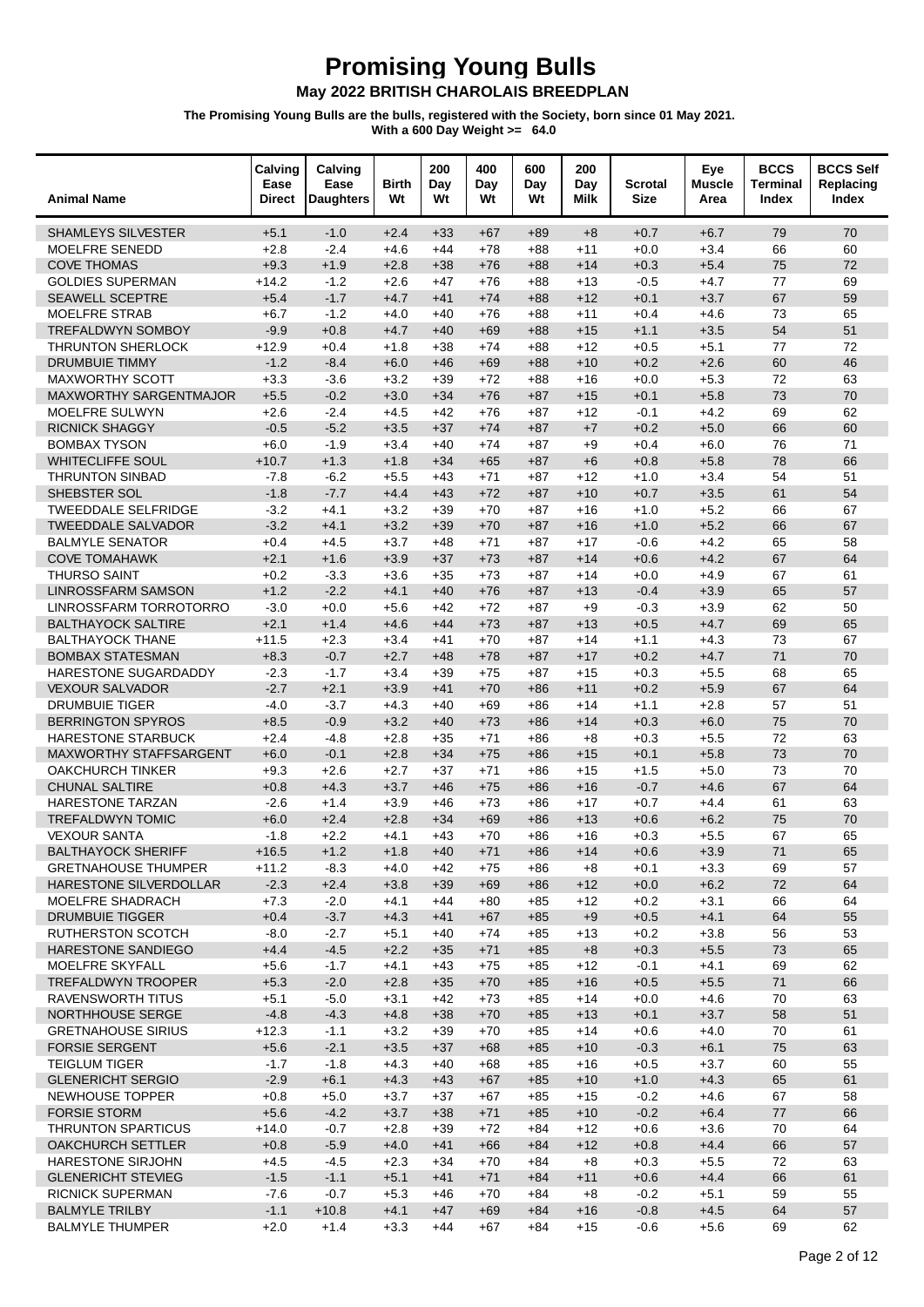| <b>Animal Name</b>                                    | Calving<br>Ease<br><b>Direct</b> | Calving<br>Ease<br><b>Daughters</b>           | Birth<br>Wt      | 200<br>Day<br>Wt | 400<br>Day<br>Wt | 600<br>Day<br>Wt | 200<br>Day<br>Milk | Scrotal<br><b>Size</b> | Eye<br><b>Muscle</b><br>Area | <b>BCCS</b><br>Terminal<br>Index | <b>BCCS Self</b><br>Replacing<br>Index |
|-------------------------------------------------------|----------------------------------|-----------------------------------------------|------------------|------------------|------------------|------------------|--------------------|------------------------|------------------------------|----------------------------------|----------------------------------------|
| <b>MONTGOMERY SEIMON</b>                              | $+9.9$                           | $+6.5$                                        | $+2.1$           | $+35$            | $+73$            | $+84$            | $+18$              | $+0.2$                 | $+6.0$                       | 76                               | 75                                     |
| <b>TWEEDDALE SHERGAR</b>                              | $+11.8$                          | $-1.8$                                        | $+2.8$           | $+43$            | $+78$            | $+84$            | $+9$               | $-0.6$                 | $+3.0$                       | 68                               | 60                                     |
| <b>GRETNAHOUSE SCULPTURE</b>                          | $+15.5$                          | $-0.7$                                        | $+3.5$           | $+49$            | $+79$            | $+84$            | $+9$               | $-0.3$                 | $+3.1$                       | 69                               | 65                                     |
| <b>BALTHAYOCK SEXTUS</b>                              | $+4.3$                           | $+1.2$                                        | $+3.9$           | $+41$            | $+74$            | +84              | +15                | $+0.7$                 | $+4.0$                       | 64                               | 65                                     |
| HARESTONE SNAPCHAT                                    | $+2.4$                           | $-4.8$                                        | $+2.7$           | $+33$            | $+69$            | $+84$            | $+8$               | $+0.3$                 | $+5.5$                       | 71                               | 62                                     |
| <b>BALMYLE SMITHY</b>                                 | $-0.2$                           | $+7.0$                                        | $+3.5$           | $+44$            | $+69$            | $+84$            | +14                | $-0.5$                 | $+4.4$                       | 63                               | 56                                     |
| <b>NORTHHOUSE SERPENT</b>                             | $-5.1$                           | $-3.0$                                        | $+4.8$           | $+38$            | $+69$            | $+84$            | $+13$              | $+0.1$                 | $+3.6$                       | 57                               | 50                                     |
| <b>MOELFRE SCRUM</b>                                  | $+7.6$                           | $-1.3$                                        | $+3.8$           | $+40$            | $+73$            | +84              | $+12$              | $+0.1$                 | $+3.9$                       | 69                               | 62                                     |
| <b>THRUNTON SULLIVAN</b>                              | $-2.2$                           | $-3.7$                                        | $+3.6$           | $+39$            | $+68$            | $+84$            | $+11$              | $+1.1$                 | $+4.2$                       | 61                               | 58                                     |
| <b>TWEEDDALE SMARTDRIVE</b>                           | $+2.3$                           | $-5.0$                                        | $+1.9$           | $+36$            | $+71$            | $+84$            | $+12$              | $+1.3$                 | $+5.5$                       | 68                               | 68                                     |
| <b>VELLOW SCOTTY</b>                                  | $-1.4$                           | $+1.6$                                        | $+4.1$           | $+43$            | $+71$            | $+83$            | $+15$              | $-0.8$                 | $+5.6$                       | 66                               | 62                                     |
| <b>RICNICK SPARTACUS</b>                              | $-2.4$                           | $+0.7$                                        | $+4.6$           | $+44$            | +67<br>$+72$     | $+83$            | $+6$               | $+0.0$                 | $+4.2$                       | 61<br>58                         | 54<br>58                               |
| PARKHALL SYDNEY<br><b>BALMYLE SAPHIRE</b>             | $-4.8$<br>$+0.6$                 | $-2.6$<br>$+2.2$                              | $+4.3$<br>$+4.0$ | $+39$<br>$+49$   | $+71$            | $+83$<br>$+83$   | $+11$<br>$+13$     | $+1.0$<br>$-0.7$       | $+3.9$<br>$+4.8$             | 65                               | 61                                     |
| <b>GOLDIES STIRLING</b>                               | $+7.3$                           | $-1.7$                                        | $+2.0$           | $+32$            | $+68$            | $+83$            | $+15$              | $+0.6$                 | $+5.3$                       | 71                               | 67                                     |
| <b>RAVENSWORTH SHANE</b>                              | $+1.1$                           | $-1.1$                                        | $+3.9$           | $+47$            | $+74$            | $+83$            | +14                | $+0.5$                 | $+3.6$                       | 60                               | 61                                     |
| <b>BOMBAX TAGGART</b>                                 | $-2.6$                           | $+3.2$                                        | $+4.1$           | $+41$            | $+72$            | $+83$            | $+6$               | $+0.2$                 | $+3.9$                       | 62                               | 58                                     |
| <b>CARWOOD SENNA</b>                                  | $-2.3$                           | $-7.6$                                        | $+4.7$           | $+37$            | $+64$            | $+83$            | +10                | $+0.6$                 | $+1.7$                       | 55                               | 42                                     |
| <b>THRUNTON STORM</b>                                 | $+4.0$                           | $-2.7$                                        | $+2.6$           | $+36$            | $+70$            | $+83$            | $+10$              | $+0.5$                 | $+5.2$                       | 69                               | 66                                     |
| <b>GRETNAHOUSE THEROCK</b>                            | $+12.3$                          | $+1.0$                                        | $+3.7$           | $+41$            | +69              | $+83$            | +13                | $+0.9$                 | $+4.3$                       | 70                               | 64                                     |
| HARESTONE SPARTEN                                     | $-3.9$                           | $-9.4$                                        | $+4.4$           | $+35$            | $+68$            | $+83$            | $+9$               | $+0.0$                 | $+5.7$                       | 68                               | 57                                     |
| <b>GRETNAHOUSE SATELLITE</b>                          | $+17.2$                          | $-1.8$                                        | $+2.1$           | $+37$            | $+66$            | $+83$            | +13                | $+0.8$                 | $+4.3$                       | 72                               | 63                                     |
| <b>GRETNAHOUSE</b><br>STORMBRINGER                    | $+7.9$                           | $-6.6$                                        | $+3.5$           | $+38$            | $+70$            | $+83$            | $+11$              | $+0.2$                 | $+3.9$                       | 67                               | 57                                     |
| <b>BALTHAYOCK SARACEN</b>                             | $+4.3$                           | $+4.0$                                        | $+4.2$           | $+44$            | +76              | $+83$            | $+9$               | $+0.3$                 | $+4.8$                       | 69                               | 68                                     |
| <b>GOLDIES SAVOY</b>                                  | $-1.3$                           | $-4.1$                                        | $+3.5$           | $+32$            | $+70$            | $+83$            | $+16$              | $+0.6$                 | $+3.7$                       | 58                               | 55                                     |
| OAKCHURCH TUCKER                                      | $+5.5$                           | $-1.9$                                        | $+3.3$           | $+35$            | $+66$            | $+83$            | $+10$              | $+1.6$                 | $+4.4$                       | 67                               | 60                                     |
| <b>SEAWELL TORNADO</b>                                | $+7.3$                           | $+0.2$                                        | $+3.0$           | $+37$            | $+72$            | $+83$            | $+10$              | $+0.2$                 | $+3.0$                       | 63                               | 57                                     |
| <b>INKERMAN TOTE</b>                                  | $+12.5$                          | $-3.5$                                        | $+2.8$           | $+42$            | $+70$            | $+83$            | +11                | $+0.7$                 | $+2.4$                       | 65                               | 58                                     |
| <b>LAGAVAICH SCOTSMAN</b>                             | $-1.0$                           | $-3.1$                                        | $+3.9$           | $+35$            | $+70$            | $+83$            | $+7$               | $+0.3$                 | $+5.1$                       | 64                               | 58                                     |
| <b>COCKERINGTON TULLY</b>                             | $+3.5$                           | $\overline{\phantom{a}}$                      | $+1.8$           | $+33$            | $+70$            | $+82$            | $+11$              | $+0.6$                 | $\sim$                       | 59                               | 55                                     |
| <b>BEANHILL SAINT</b>                                 | $+2.1$                           | $-1.9$                                        | $+3.5$           | $+36$            | $+70$            | $+82$            | $+13$              | $+0.4$                 | $+5.3$                       | 67                               | 64                                     |
| <b>COCKERINGTON TITAN</b><br><b>AUCHINCRIEVE SOLO</b> | $+0.1$<br>$-2.0$                 | $\overline{\phantom{a}}$<br>$-0.3$            | $+2.3$<br>$+4.9$ | $+36$<br>$+45$   | $+73$<br>$+73$   | $+82$<br>$+82$   | +15<br>$+6$        | $+0.5$<br>$+0.0$       | $+2.0$<br>$+3.5$             | 54<br>59                         | 55<br>55                               |
| <b>COVE TIGGER</b>                                    | $-13.7$                          | $+2.5$                                        | $+5.4$           | $+43$            | $+67$            | $+82$            | +11                | $+0.0$                 | $+2.4$                       | 43                               | 41                                     |
| <b>GOLDIES SHANE</b>                                  | $+3.3$                           | $-3.8$                                        | $+2.8$           | $+39$            | $+72$            | $+82$            | $+12$              | $+1.3$                 | $+4.8$                       | 65                               | 65                                     |
| <b>VEXOUR TYCOON</b>                                  | $+3.6$                           | $+2.5$                                        | $+2.8$           | $+37$            | +68              | $+82$            | $+10$              | $+0.0$                 | $+5.7$                       | 0                                | 0                                      |
| <b>FORSIE TYSON</b>                                   | $-1.0$                           | $-0.5$                                        | $+5.1$           | $+39$            | $+66$            | $+82$            | $+10$              | $-0.3$                 | $+4.8$                       | 64                               | 53                                     |
| <b>GOLDIES SAMSON</b>                                 | $+5.2$                           | $-2.6$                                        | $+2.7$           | $+44$            | $+70$            | $+82$            | $+14$              | +0.4                   | $+5.5$                       | 70                               | 68                                     |
| STRATHYS SCOTTY                                       | $+1.0$                           | $-1.0$                                        | $+3.9$           | $+40$            | $+68$            | $+82$            | $+10$              | $+0.3$                 | $+3.6$                       | 61                               | 55                                     |
| <b>GOLDIES STAG</b>                                   | $+0.3$                           | $-3.5$                                        | $+3.1$           | $+35$            | $+71$            | $+82$            | $+15$              | $+0.1$                 | $+3.9$                       | 61                               | 57                                     |
| <b>COCKERINGTON TREVOR</b>                            | $+7.1$                           | $\overline{\phantom{a}}$                      | $+0.5$           | $+29$            | $+66$            | $+82$            | $+8$               | $+0.6$                 | $\overline{\phantom{a}}$     | 65                               | 55                                     |
| <b>GOLDIES STERLING</b>                               | $-1.8$                           | $-8.4$                                        | $+2.5$           | $+25$            | $+66$            | $+82$            | $+13$              | $+0.1$                 | $+5.1$                       | 63                               | 53                                     |
| SEAWELL SCHOONER                                      | $+3.2$                           | $+2.4$                                        | $+3.5$           | $+39$            | $+70$            | $+82$            | $+12$              | $-0.2$                 | $+2.9$                       | 60                               | 55                                     |
| <b>KERSKNOWE TERRY</b>                                | $-4.3$                           | $-1.6$                                        | $+3.1$           | $+31$            | $+72$            | $+82$            | $+10$              | $+0.1$                 | $+4.6$                       | 59                               | 56                                     |
| DRUMCONNIS SANTIAGO                                   | $-4.6$                           | $-8.6$                                        | $+4.6$           | $+38$            | $+68$            | $+82$            | $+10$              | $+0.4$                 | $+3.6$                       | 56                               | 49                                     |
| STRATHYS SUPERMAN                                     | $+1.6$                           | $-0.8$                                        | $+4.7$           | $+41$            | $+67$            | $+82$            | $+8$               | $+0.0$                 | $+4.1$                       | 64                               | 56                                     |
| <b>TWEEDDALE SHERIFF</b>                              | $+4.5$                           | $-6.1$                                        | $+3.7$           | $+37$            | $+66$            | $+82$            | $+15$              | $+0.6$                 | $+4.2$                       | 64                               | 56                                     |
| <b>GRAIGGOCH SAM</b><br><b>CHESHAM SUPERIOR</b>       | $-10.2$                          | $-1.6$                                        | $+5.3$           | $+41$            | $+64$            | $+82$            | $+8$               | $-0.4$                 | $\overline{\phantom{a}}$     | 51                               | 42<br>65                               |
| <b>GOLDIES SCEPTRE</b>                                | $+9.6$<br>$+0.2$                 | $+2.0$<br>$-4.2$                              | $+2.6$<br>$+2.9$ | $+35$<br>$+34$   | $+69$<br>$+70$   | $+81$<br>$+81$   | $+11$<br>$+18$     | $+0.7$<br>$+0.5$       | $+4.3$<br>$+3.4$             | 68<br>58                         | 56                                     |
| <b>OLRIG SNOWBALL</b>                                 | $-3.8$                           | $-2.0$                                        | $+4.1$           | $+41$            | $+71$            | $+81$            | $+16$              | $-0.2$                 | $+4.8$                       | 61                               | 58                                     |
| DRUMCONNIS SANTANA                                    | $+6.3$                           | $-1.3$                                        | $+2.5$           | $+41$            | $+70$            | +81              | $+12$              | $+0.8$                 | $+4.2$                       | 64                               | 63                                     |
| MOELFRE TYSUL                                         | $+0.2$                           | $-0.8$                                        | $+4.1$           | $+39$            | $+74$            | $+81$            | $+14$              | $+0.0$                 | $+4.1$                       | 62                               | 60                                     |
| <b>COCKERINGTON TURNER</b>                            | $+1.4$                           | $\mathord{\hspace{1pt}\text{--}\hspace{1pt}}$ | $+2.3$           | $+35$            | $+70$            | +81              | $+13$              | $+0.6$                 | $\overline{\phantom{a}}$     | 55                               | 54                                     |
| <b>LOGANBAR SATURN</b>                                | $-5.9$                           | $\overline{\phantom{a}}$                      | $+3.7$           | $+36$            | $+71$            | $+81$            | $+11$              | $+0.2$                 | $+4.9$                       | 59                               | 58                                     |
| <b>GRETNAHOUSE SUMO</b>                               | $+18.0$                          | $+0.9$                                        | $+3.0$           | $+43$            | $+74$            | +81              | $+10$              | $+0.0$                 | $+3.4$                       | 70                               | 66                                     |
| TREFALDWYN SKYPE                                      | $+5.3$                           | $-6.2$                                        | $+2.5$           | $+38$            | $+64$            | $+81$            | $+14$              | $+1.3$                 | $+4.3$                       | 66                               | 59                                     |
| KINCLUNE SANTIAGO                                     | $-9.0$                           | $-3.5$                                        | $+5.2$           | $+40$            | $+67$            | $+81$            | $+12$              | $+0.0$                 | $+3.9$                       | 51                               | 46                                     |
| <b>KERSKNOWE SAMSON</b>                               | $-4.5$                           | $-7.1$                                        | $+4.2$           | $+33$            | $+67$            | $+81$            | $+9$               | $-0.3$                 | $+4.0$                       | 57                               | 47                                     |
| WHITECLIFFE STANLEY                                   | $-8.1$                           | $+0.0$                                        | $+5.5$           | $+45$            | $+64$            | +81              | $+13$              | $+1.3$                 | $+1.6$                       | 45                               | 42                                     |
| <b>BALMYLE SMIGEON</b>                                | $-2.0$                           | $+1.3$                                        | $+3.4$           | $+38$            | $+69$            | $+81$            | $+10$              | $-0.2$                 | $+5.3$                       | 63                               | 59                                     |
| <b>WHITECLIFFE SANTIAGO</b>                           | $+4.7$                           | $+1.4$                                        | $+2.8$           | $+35$            | +61              | $+81$            | $+8$               | $+0.8$                 | $+5.2$                       | 69                               | 60                                     |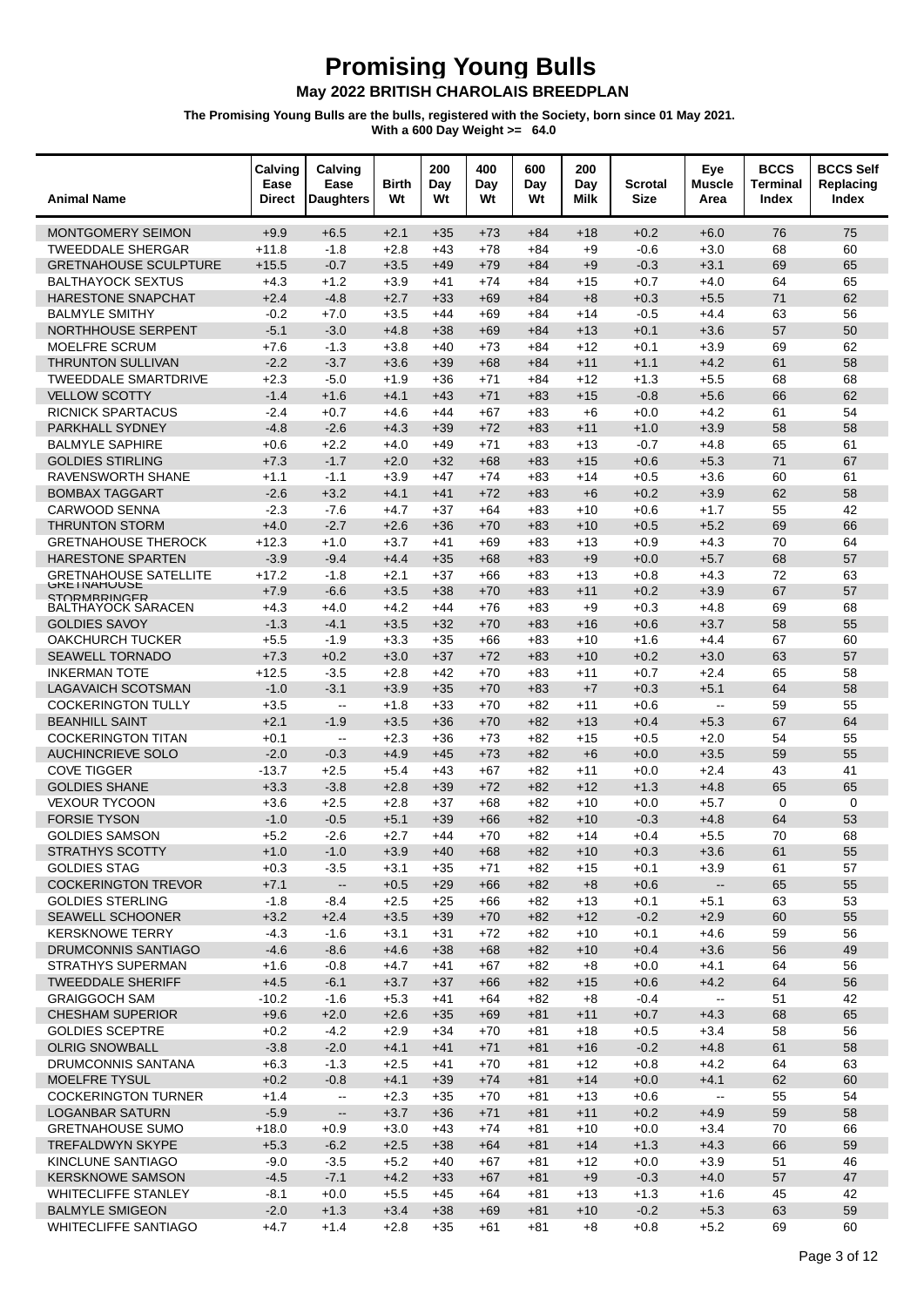| <b>Animal Name</b>                                 | Calving<br>Ease<br><b>Direct</b> | Calving<br>Ease<br><b>Daughters</b>                     | Birth<br>Wt      | 200<br>Day<br>Wt | 400<br>Day<br>Wt | 600<br>Day<br>Wt | 200<br>Day<br>Milk | Scrotal<br><b>Size</b> | Eye<br><b>Muscle</b><br>Area                            | <b>BCCS</b><br><b>Terminal</b><br>Index | <b>BCCS Self</b><br>Replacing<br>Index |
|----------------------------------------------------|----------------------------------|---------------------------------------------------------|------------------|------------------|------------------|------------------|--------------------|------------------------|---------------------------------------------------------|-----------------------------------------|----------------------------------------|
| <b>COCKERINGTON TAURUS</b>                         | $+3.9$                           | $\overline{\phantom{a}}$                                | $+0.7$           | $+31$            | $+72$            | $+81$            | $+14$              | $+0.3$                 | $\overline{\phantom{a}}$                                | 60                                      | 58                                     |
| <b>BALTHAYOCK TROJAN</b>                           | $-2.3$                           | $-0.6$                                                  | $+2.9$           | $+34$            | $+71$            | +81              | $+14$              | $+0.0$                 | $+4.4$                                                  | 59                                      | 59                                     |
| <b>INKERMAN TIGGER</b>                             | $+4.6$                           | $+0.4$                                                  | $+3.1$           | $+41$            | $+62$            | $+81$            | $+12$              | $+0.3$                 | $+3.9$                                                  | 64                                      | 55                                     |
| MONTGOMERY TATTENHALL                              | $+5.6$                           | $+5.5$                                                  | $+2.2$           | $+32$            | $+69$            | +81              | $+14$              | $-0.4$                 | $+6.8$                                                  | 74                                      | 71                                     |
| <b>RICNICK SHERLOCK</b>                            | $+3.1$                           | $-3.5$                                                  | $+3.0$           | $+35$            | $+70$            | $+81$            | $+9$               | $-0.1$                 | $+5.8$                                                  | 68                                      | 64                                     |
| OAKCHURCH SPARTAN                                  | $+2.6$                           | $-6.3$                                                  | $+2.4$           | $+40$            | $+66$            | $+80$            | $+17$              | $+1.0$                 | $+4.4$                                                  | 63                                      | 61                                     |
| <b>GRETNAHOUSE SNOWMAN</b>                         | $+17.6$                          | $+0.4$                                                  | $+2.7$           | $+40$            | $+70$            | $+80$            | $+13$              | $+0.6$                 | $+4.1$                                                  | 69                                      | 64                                     |
| <b>TWEEDDALE SHIELD</b>                            | $+5.0$                           | $-6.0$                                                  | $+3.5$           | $+36$            | $+65$            | $+80$            | $+15$              | $+0.6$                 | $+4.2$                                                  | 63                                      | 55                                     |
| <b>THRUNTON STAVROS</b>                            | $-2.0$                           | $-4.7$                                                  | $+4.1$           | $+40$            | $+67$            | $+80$            | $+12$              | $+0.4$                 | $+4.4$                                                  | 60                                      | 57                                     |
| <b>WHITECLIFFE TOPGUN</b>                          | $+4.5$                           | $+0.5$                                                  | $+3.5$           | $+45$            | $+73$            | $+80$            | $+19$              | $+0.1$                 | $+4.5$                                                  | 64                                      | 69                                     |
| <b>GOLDIES SATURN</b>                              | $+3.3$                           | $-2.5$                                                  | $+3.0$           | $+38$            | $+65$            | $+80$            | $+13$              | $+0.3$                 | $+5.9$                                                  | 69                                      | 63                                     |
| <b>GOLDIES SULLIVAN</b>                            | $+7.5$                           | $-4.5$                                                  | $+1.7$           | $+27$            | $+65$            | $+80$            | $+13$              | $+0.3$                 | $+4.9$                                                  | 69                                      | 60                                     |
| <b>KERSKNOWE STAN</b>                              | $+2.1$                           | $-0.5$                                                  | $+2.9$           | $+33$            | $+67$            | $+80$            | $+10$              | $-0.2$                 | $+4.4$                                                  | 63                                      | 56                                     |
| <b>COCKERINGTON TROY</b><br><b>BENTINCK TINGLE</b> | $+3.1$<br>$+10.6$                | $\mathord{\hspace{1pt}\text{--}\hspace{1pt}}$<br>$+4.6$ | $+1.4$<br>$+2.9$ | $+32$<br>$+36$   | $+66$<br>$+70$   | $+80$            | $+13$              | $+0.5$<br>$+0.5$       | $\mathord{\hspace{1pt}\text{--}\hspace{1pt}}$<br>$+5.4$ | 55<br>71                                | 51<br>71                               |
| <b>THRUNTON SHOWMAN</b>                            | $+9.7$                           | $+0.8$                                                  | $+1.2$           | $+38$            | $+71$            | $+80$<br>$+80$   | $+13$<br>$+17$     | $+0.5$                 | $+4.5$                                                  | 67                                      | 70                                     |
| <b>TEIGLUM SHERLOCK</b>                            | $-0.4$                           | $+0.8$                                                  | $+4.4$           | $+40$            | $+66$            | $+80$            | $+17$              | $-0.2$                 | $+3.9$                                                  | 60                                      | 55                                     |
| <b>HARESTONE SNOWMAN</b>                           | $-7.7$                           | $+0.9$                                                  | $+3.7$           | $+35$            | $+64$            | $+80$            | $+10$              | $-0.1$                 | $+6.2$                                                  | 64                                      | 57                                     |
| <b>TWEEDDALE SNOWMAN</b>                           | $-1.1$                           | $-3.2$                                                  | $+4.3$           | $+36$            | $+66$            | $+80$            | $+15$              | $+0.2$                 | $+3.9$                                                  | 60                                      | 51                                     |
| <b>BALTHAYOCK TRIDENT</b>                          | $+11.0$                          | $+3.0$                                                  | $+2.9$           | $+40$            | $+72$            | $+80$            | $+13$              | $+0.5$                 | $+5.5$                                                  | 71                                      | 72                                     |
| <b>FORSIE SUNNY</b>                                | $+5.7$                           | $-3.2$                                                  | $+3.3$           | $+37$            | $+68$            | $+80$            | $+9$               | $-0.2$                 | $+6.1$                                                  | 73                                      | 65                                     |
| <b>RICNICK SHAMUS</b>                              | $-6.6$                           | $-0.6$                                                  | $+4.7$           | $+43$            | $+67$            | $+80$            | $+8$               | $-0.2$                 | $+5.1$                                                  | 58                                      | 55                                     |
| <b>WHITECLIFFE SULLIVAN</b>                        | $-4.5$                           | $-1.2$                                                  | $+4.5$           | $+40$            | $+70$            | $+79$            | $+11$              | $+0.3$                 | $+5.1$                                                  | 60                                      | 60                                     |
| <b>GRETNAHOUSE TUNE</b>                            | $+18.8$                          | $-2.6$                                                  | $+3.1$           | $+41$            | $+68$            | $+79$            | $+9$               | $+0.5$                 | $+3.2$                                                  | 67                                      | 58                                     |
| <b>STRATHYS SHOWMAN</b>                            | $+3.6$                           | $+0.3$                                                  | $+3.8$           | $+39$            | $+66$            | $+79$            | $+10$              | $+0.2$                 | $+3.4$                                                  | 60                                      | 55                                     |
| <b>CLIFTONPARK TYSON</b>                           | $-1.6$                           | $-4.1$                                                  | $+2.9$           | $+34$            | $+63$            | $+79$            | $+12$              | $+1.2$                 | $+5.1$                                                  | 60                                      | 60                                     |
| <b>RAVENSWORTH TOBY</b>                            | $+3.5$                           | $-3.3$                                                  | $+2.6$           | $+37$            | $+69$            | $+79$            | $+12$              | $+0.1$                 | $+4.6$                                                  | 63                                      | 60                                     |
| <b>WISSINGTON THORNTON</b>                         | $-6.2$                           | $-5.5$                                                  | $+5.1$           | $+43$            | +68              | $+79$            | $+12$              | $-0.7$                 | $+2.5$                                                  | 49                                      | 42                                     |
| TREFALDWYN STRONGBOW                               | $+1.3$                           | $+2.1$                                                  | $+3.1$           | $+39$            | $+64$            | $+79$            | $+16$              | $+0.9$                 | $+4.3$                                                  | 62                                      | 59                                     |
| <b>WHITECLIFFE STALLONE</b>                        | $+7.6$                           | $+3.2$                                                  | $+2.2$           | $+39$            | $+67$            | $+79$            | $+12$              | $+0.2$                 | $+5.5$                                                  | 70                                      | 66                                     |
| <b>FORSIE SONIC</b>                                | $+7.1$                           | $-2.6$                                                  | $+2.7$           | $+37$            | $+67$            | $+79$            | $+11$              | $-0.3$                 | $+5.9$                                                  | 72                                      | 62                                     |
| <b>VEXOUR SALAH</b>                                | $-0.2$                           | $+0.1$                                                  | $+3.9$           | $+37$            | $+64$            | $+79$            | $+10$              | $+0.3$                 | $+4.1$                                                  | 59                                      | 54                                     |
| <b>BALTHAYOCK SIDEKICK</b>                         | $+4.8$                           | $+6.0$                                                  | $+3.2$           | $+40$            | $+64$            | $+79$            | $+11$              | $+1.2$                 | $+4.9$                                                  | 67                                      | 66                                     |
| <b>FOXACRE SAMUEL</b>                              | $-2.9$                           | $-3.6$                                                  | $+4.9$           | $+38$            | $+67$            | $+79$            | $+14$              | $+0.2$                 | $+3.3$                                                  | 54                                      | 49                                     |
| <b>STRATHYS SUPERPOWER</b>                         | $+1.7$                           | $-0.6$                                                  | $+3.2$           | $+35$            | $+63$            | $+79$            | $+8$               | $+0.5$                 | $+4.0$                                                  | 60                                      | 53                                     |
| RAVENSWORTH SUPERSTAR                              | $+1.6$                           | $-1.1$                                                  | $+4.0$           | $+38$            | $+64$            | $+79$            | $+15$              | $-0.3$                 | $+3.5$                                                  | 59                                      | 49                                     |
| <b>DRUMBUIE TACO</b>                               | $+9.1$                           | $-2.2$                                                  | $+2.9$           | $+34$            | $+70$            | $+79$            | $+11$              | $+1.4$                 | $+4.1$                                                  | 66                                      | 65                                     |
| <b>CAYLERS STANLEY</b>                             | $+9.5$                           | $+2.5$                                                  | $+2.5$           | $+34$            | $+65$            | $+79$            | $+11$              | $+1.3$                 | $+5.7$                                                  | 71                                      | 71                                     |
| BALTHAYOCK SCALLYWAG                               | $+6.9$                           | $+1.7$                                                  | $+3.4$           | $+39$            | $+72$            | $+79$            | $+11$              | $+0.4$                 | $+5.3$                                                  | 69                                      | $70\,$                                 |
| <b>VEXOUR SUPERNOVA</b>                            | $+0.6$                           | $-3.9$                                                  | $+3.3$           | $+37$            | $+64$            | $+79$            | $+11$              | $+0.5$                 | $+5.4$                                                  | 65                                      | 62                                     |
| <b>STRATHYS SMASHER</b>                            | $+1.6$                           | $-4.8$                                                  | $+4.1$           | $+39$            | $+64$            | $+79$            | $+8$               | $+0.1$                 | $+4.1$                                                  | 62                                      | 54                                     |
| <b>TREFALDWYN SKY</b>                              | $+6.4$                           | $-6.0$                                                  | $+2.0$           | $+36$            | $+62$            | $+79$            | $+14$              | $+1.2$                 | $+4.3$                                                  | 65                                      | 58                                     |
| <b>BALMYLE SUPERIOR</b>                            | $+3.4$                           | $+0.2$                                                  | $+3.1$           | $+36$            | $+61$            | $+78$            | $+11$              | $+0.8$                 | $+5.7$                                                  | 67                                      | 62                                     |
| <b>BALMYLE SKYHIGH</b><br><b>VELLOW TINTIN</b>     | $+1.3$<br>$-7.7$                 | $+5.1$<br>$+3.1$                                        | $+3.7$<br>$+3.8$ | $+40$<br>$+38$   | +69<br>$+68$     | $+78$<br>$+78$   | $+11$<br>$+15$     | $+0.0$<br>$-0.3$       | $+5.5$<br>$+4.8$                                        | 63<br>54                                | 63<br>54                               |
| <b>CULMVALE TEVAN</b>                              | $+11.1$                          | $+5.9$                                                  | $+2.0$           | $+34$            | $+68$            | $+78$            | $+15$              | $+0.3$                 | $+5.2$                                                  | 69                                      | 67                                     |
| WHITECLIFFE SUPERSONIC                             | $+9.8$                           | $+2.7$                                                  | $+3.7$           | $+42$            | $+67$            | $+78$            | $+14$              | $+0.3$                 | $+4.5$                                                  | 66                                      | 63                                     |
| <b>CARDEAN TIKTOK</b>                              | $+1.5$                           | $-2.6$                                                  | $+3.9$           | $+39$            | +68              | +78              | +18                | $+0.3$                 | $+2.6$                                                  | 55                                      | 50                                     |
| THURSO SULTAN                                      | $+0.0$                           | $-6.8$                                                  | $+3.5$           | $+31$            | $+68$            | $+78$            | $+11$              | $-0.1$                 | $+4.9$                                                  | 62                                      | 56                                     |
| <b>BOMBAX SERGEANT</b>                             | $-0.2$                           | $-3.4$                                                  | $+3.9$           | $+35$            | $+71$            | $+78$            | $+8$               | $+0.0$                 | $+4.8$                                                  | 63                                      | 61                                     |
| CHUNAL TOBY                                        | $+2.1$                           | $+4.0$                                                  | $+3.7$           | $+39$            | $+68$            | $+78$            | $+12$              | $+0.2$                 | $+4.3$                                                  | 61                                      | 59                                     |
| ARGLAM TOM                                         | $-1.2$                           | $+1.2$                                                  | $+4.5$           | $+40$            | +67              | $+78$            | $+11$              | $+0.0$                 | $+4.4$                                                  | 59                                      | 55                                     |
| HODGES SALTIRE                                     | $+2.9$                           | $+0.8$                                                  | $+3.6$           | $+35$            | $+63$            | $+78$            | $+12$              | $-0.2$                 | $+5.5$                                                  | 67                                      | 59                                     |
| SPORTSMANS SHELBY                                  | $+0.8$                           | $-5.6$                                                  | $+2.8$           | $+33$            | $+66$            | $+78$            | $+11$              | $-0.3$                 | $+4.2$                                                  | 59                                      | 52                                     |
| <b>DRUMBUIE SPUD</b>                               | $+4.5$                           | $-4.0$                                                  | $+3.0$           | $+37$            | $+60$            | $+78$            | $+15$              | $+1.1$                 | $+3.2$                                                  | 61                                      | 53                                     |
| <b>SEAWELL TRUEMAN</b>                             | $-1.9$                           | $+0.1$                                                  | $+4.3$           | $+38$            | $+70$            | $+78$            | $+11$              | $+0.6$                 | $+3.4$                                                  | 55                                      | 55                                     |
| THRUNTON SUPREME                                   | $+5.7$                           | $+0.9$                                                  | $+2.1$           | $+33$            | $+64$            | $+77$            | $+11$              | $+0.8$                 | $+5.2$                                                  | 65                                      | 65                                     |
| <b>WALDENCOURT TYSON</b>                           | $+9.6$                           | $+1.0$                                                  | $+2.5$           | $+36$            | $+62$            | $+77$            | $+12$              | $+0.5$                 | $+5.3$                                                  | 69                                      | 64                                     |
| POLGODA STANLEY                                    | $+2.2$                           | $+3.7$                                                  | $+3.4$           | $+43$            | $+66$            | $+77$            | $+12$              | $-0.4$                 | $+4.3$                                                  | 61                                      | 58                                     |
| SWALESMOOR SCOTTIE                                 | $-6.2$                           | $-4.7$                                                  | $+4.7$           | $+34$            | +64              | $+77$            | $+8$               | $+0.5$                 | $+4.3$                                                  | 55                                      | 49                                     |
| <b>OVERHILL TORI</b>                               | $+0.1$                           | $-4.3$                                                  | $+3.2$           | $+38$            | $+66$            | $+77$            | $+11$              | $+0.7$                 | $+4.2$                                                  | 59                                      | 56                                     |
| <b>HODGES THOR</b>                                 | $+3.2$                           | $-0.2$                                                  | $+3.1$           | $+40$            | $+63$            | $+77$            | $+15$              | $+0.3$                 | $+3.1$                                                  | 59                                      | 54                                     |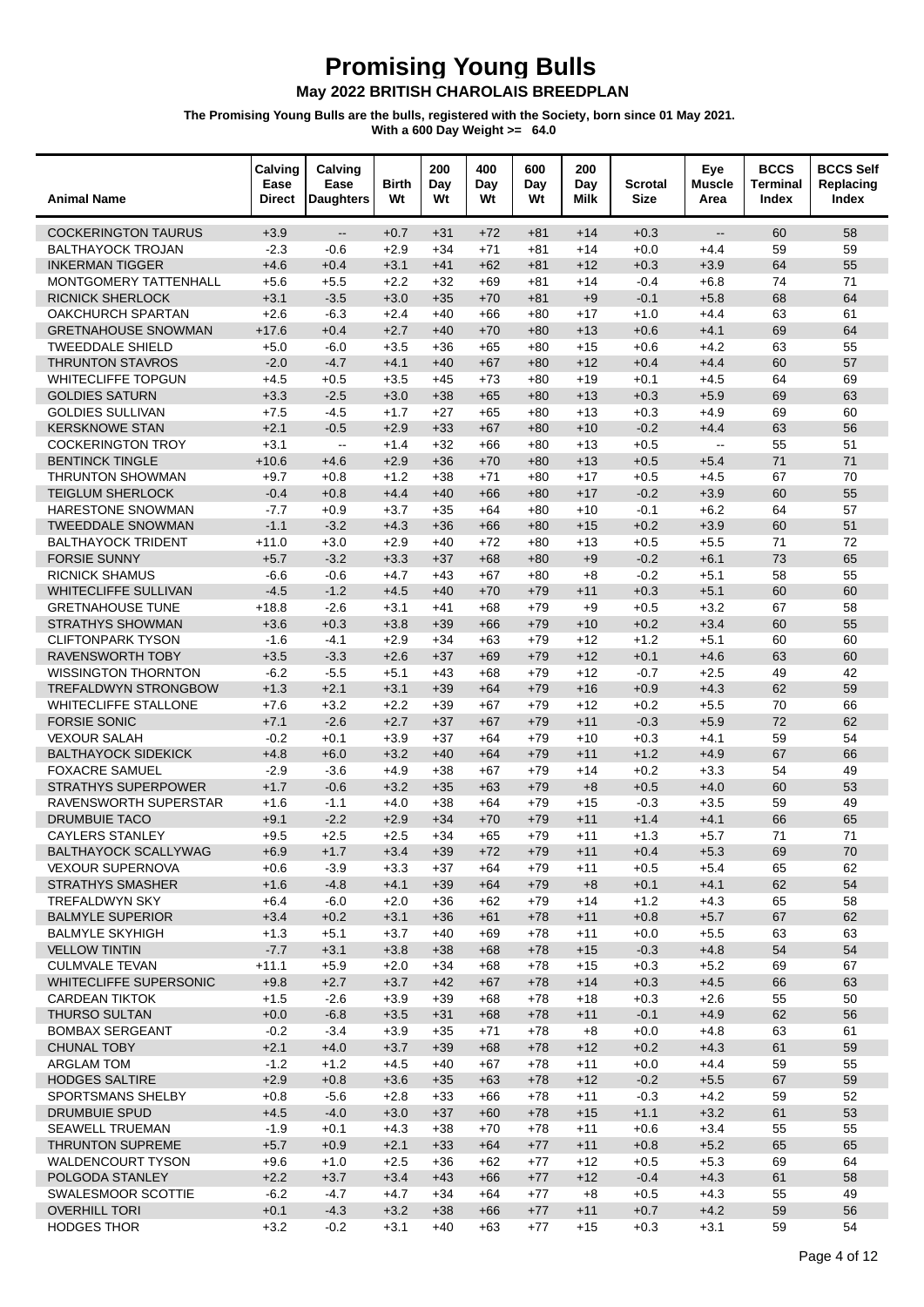#### **Promising Young Bulls**

May 2022 BRITISH CHAROLAIS BREEDPLAN

| $+0.7$<br>$+4.7$<br>DERRYHARNEY SOLO<br>$-0.1$<br>$-0.6$<br>$+3.5$<br>$+35$<br>$+65$<br>$+11$<br>60<br>58<br>$+77$<br>$-3.6$<br>$-3.3$<br>53<br>49<br>NORTHHOUSE SUPREME<br>$+4.3$<br>$+36$<br>$+65$<br>$+77$<br>$+14$<br>$+0.0$<br>$+3.6$<br>$+1.1$<br>$+3.7$<br>$-0.4$<br>$+5.5$<br>64<br>60<br><b>CHAMERAN SARACEN</b><br>$+0.1$<br>$+35$<br>$+67$<br>$+77$<br>$+14$<br>$-4.0$<br>$+0.9$<br>$+5.1$<br>63<br><b>TEME THISTLE</b><br>$+9.6$<br>$+2.7$<br>$+35$<br>$+64$<br>$+77$<br>$+10$<br>69<br>$+4.6$<br>$+0.2$<br>$+3.7$<br>51<br>48<br><b>CHAMERAN SHAMROCK</b><br>$-4.8$<br>$-1.1$<br>$+39$<br>$+66$<br>$+77$<br>$+9$<br>53<br>44<br>DRUMBUIE SOLID<br>$-3.7$<br>$+3.3$<br>$+33$<br>$+58$<br>$+77$<br>$+0.4$<br>$\mathbb{L}^{\mathbb{L}}$<br>$\overline{\phantom{a}}$<br>$\overline{\phantom{a}}$<br><b>BALMYLE SPECIALONE</b><br>$-1.8$<br>$+4.2$<br>$+7$<br>$+0.2$<br>$+5.8$<br>62<br>56<br>$+3.2$<br>$+35$<br>$+63$<br>$+77$<br>$-5.3$<br>$+4.9$<br>62<br>59<br>RAVENSWORTH TIBERIUS<br>$+0.5$<br>$+2.7$<br>$+38$<br>$+67$<br>$+77$<br>$+13$<br>$+0.1$<br>$+4.5$<br>$+2.4$<br>$+0.5$<br>$+3.9$<br>63<br>49<br><b>JANICEVALLEY TASKMASTER</b><br>$+6.5$<br>$+28$<br>$+55$<br>$+77$<br>$+4$<br>55<br><b>OVERHILL SCOT</b><br>$+2.0$<br>$+0.2$<br>$+3.7$<br>$+44$<br>$+70$<br>$+77$<br>$+11$<br>$+0.1$<br>$+2.8$<br>54<br><b>RICNICK SARACEN</b><br>$+2.6$<br>$+0.1$<br>$+5.0$<br>61<br>56<br>$+0.8$<br>$-5.0$<br>$+30$<br>$+66$<br>$+77$<br>$+7$<br>$+2.3$<br>$+0.2$<br>$+4.2$<br>55<br><b>KERSKNOWE THEO</b><br>$+0.5$<br>$+0.2$<br>$+31$<br>$+67$<br>$+77$<br>$+8$<br>59<br><b>COCKERINGTON SCOTT</b><br>$+0.5$<br>$\mathbb{Z}^2$<br>54<br>50<br>$+4.7$<br>$\overline{\phantom{a}}$<br>$+0.6$<br>$+26$<br>$+62$<br>$+76$<br>$+12$<br>66<br>62<br><b>GRETNAHOUSE SNAPE</b><br>$+20.5$<br>$+1.9$<br>$+38$<br>$+70$<br>$+76$<br>$+10$<br>$+0.4$<br>$+3.5$<br>$-3.0$<br>MONTGOMERY TEQUILA<br>$+7.1$<br>$+2.2$<br>$-0.1$<br>$+6.4$<br>70<br>70<br>$+6.4$<br>$+33$<br>$+67$<br>$+76$<br>$+15$<br>67<br>61<br><b>GRETNAHOUSE SUSTRANS</b><br>$+18.5$<br>$-2.6$<br>$+1.8$<br>$+38$<br>$+70$<br>$+76$<br>$+9$<br>$+0.0$<br>$+3.8$<br><b>BENTINCK TITANIC</b><br>$+3.0$<br>$+0.1$<br>63<br>58<br>$+10.9$<br>$+1.8$<br>$+38$<br>$+67$<br>$+76$<br>$+9$<br>$\mathbb{L}^{\mathbb{L}}$<br>$+1.0$<br>62<br><b>KEADYVIEW SAMSMYMAN</b><br>$+3.5$<br>$+0.2$<br>$+2.7$<br>$+33$<br>$+61$<br>$+76$<br>$+10$<br>$+4.8$<br>60<br><b>MCCORNICK SOLSTICE</b><br>$-1.9$<br>$+5.3$<br>$-0.2$<br>$+3.3$<br>55<br>51<br>$-4.6$<br>$+48$<br>$+64$<br>$+76$<br>$+15$<br>$+2.8$<br>63<br>56<br><b>GRETNAHOUSE SHOTPUT</b><br>$+12.6$<br>$-0.6$<br>$+37$<br>$+62$<br>$+76$<br>$+15$<br>$+0.3$<br>$+3.6$<br><b>BALTHAYOCK TITUS</b><br>$+2.5$<br>$+0.0$<br>$+4.2$<br>58<br>59<br>$-0.4$<br>$-1.2$<br>$+32$<br>$+71$<br>$+76$<br>$+14$<br>$+4.5$<br>65<br><b>BALTHAYOCK SENTINEL</b><br>$+3.1$<br>$-1.3$<br>$+3.0$<br>$+42$<br>$+70$<br>$+76$<br>$+0.8$<br>62<br>$+11$<br><b>CAYLERS SCOTSMAN</b><br>$-0.2$<br>$+2.8$<br>$+4.9$<br>66<br>57<br>$+7.6$<br>$+32$<br>$+56$<br>$+76$<br>$+12$<br>$+0.8$<br><b>DAWSON SPENCER</b><br>$+3.2$<br>60<br>57<br>$-1.9$<br>$-1.8$<br>$+36$<br>$+63$<br>$+76$<br>$+10$<br>$+0.2$<br>$+5.0$<br><b>BALMYLE SITTINGBULL</b><br>$-2.1$<br>$+3.9$<br>$-0.8$<br>$+4.0$<br>60<br>49<br>$+3.6$<br>$+41$<br>$+61$<br>$+76$<br>$+14$<br>57<br>47<br>LINROSSFARM SUPERSONIC<br>$+3.2$<br>$-0.1$<br>$+3.7$<br>$+35$<br>$+63$<br>$+76$<br>$+10$<br>$-0.2$<br>$+3.2$<br>$+2.9$<br>$-0.2$<br>$+5.5$<br>67<br>66<br><b>MONTGOMERY TARW</b><br>$+6.1$<br>$+6.3$<br>$+35$<br>$+67$<br>$+76$<br>$+14$<br>$+3.9$<br>49<br><b>GRETNAHOUSE SLINGSBY</b><br>$+10.7$<br>$-5.9$<br>$+35$<br>$+66$<br>$+76$<br>$+9$<br>$+0.2$<br>$+2.6$<br>59<br>$+4.4$<br>$-0.1$<br>$+4.0$<br>61<br>58<br><b>TULLYGARLEY SAINT</b><br>$+4.0$<br>$+2.1$<br>$+43$<br>$+65$<br>$+76$<br>$+8$<br>$+4.2$<br>63<br>52<br><b>WOODPARK SIMPSON</b><br>$+5.2$<br>$-6.2$<br>$+3.6$<br>$+34$<br>$+61$<br>$+76$<br>$+10$<br>$+0.2$<br><b>TWEEDDALE SMIRNOFF</b><br>$+0.4$<br>$+4.3$<br>59<br>55<br>$+1.8$<br>$-4.4$<br>$+3.5$<br>$+34$<br>$+65$<br>$+76$<br>$+14$<br>$+3.6$<br>$+4.3$<br>60<br>57<br>THRUNTON SCOTSMAN<br>$+0.5$<br>$-0.4$<br>$+37$<br>$+63$<br>$+76$<br>$+10$<br>$+0.3$<br><b>GRETNAHOUSE SWITCHHIT</b><br>$-4.2$<br>$+1.8$<br>$+0.4$<br>$+4.8$<br>70<br>64<br>$+16.4$<br>$+32$<br>$+65$<br>$+76$<br>$+14$<br>$+2.4$<br><b>ELRICK SOUVERNIR</b><br>$-5.4$<br>$+0.0$<br>$+4.3$<br>$+35$<br>$+62$<br>$+76$<br>$+12$<br>$+0.1$<br>47<br>41<br>$+2.6$<br>$+5.3$<br>65<br>65<br><b>MONTGOMERY THUNDER</b><br>$+5.9$<br>$+7.4$<br>$+33$<br>$+67$<br>$+76$<br>$+18$<br>$+0.0$<br><b>TWEEDDALE STORM</b><br>$+9.6$<br>$-1.5$<br>$+2.3$<br>$+35$<br>$+63$<br>$+0.9$<br>$+4.7$<br>66<br>63<br>$+76$<br>$+10$<br>$+2.3$<br>$+5.0$<br>68<br>65<br>SANDELFORD THOR<br>$+11.2$<br>$+0.6$<br>$+34$<br>$+67$<br>$+12$<br>$+0.0$<br>$+76$<br>55<br><b>TWEEDDALE SOMEBOY</b><br>$+2.7$<br>$-5.2$<br>$+3.7$<br>$+37$<br>$+63$<br>$+75$<br>$+15$<br>$+0.7$<br>$+4.3$<br>60<br>PENHARGARD STERLING<br>$+8.7$<br>$+1.0$<br>$+33$<br>$+63$<br>$+75$<br>55<br>60<br>$\overline{\phantom{a}}$<br>$\sim$<br>$\overline{\phantom{m}}$<br>$\overline{\phantom{a}}$<br><b>TWEEDDALE SUPERDRIVE</b><br>55<br>$+1.7$<br>$-10.0$<br>$+2.7$<br>$+37$<br>$+63$<br>$+75$<br>$+13$<br>$+1.0$<br>$+4.4$<br>60<br>$+5.8$<br><b>CLIFTONPARK TANNER</b><br>$+3.8$<br>$-2.5$<br>$+2.1$<br>$+0.7$<br>66<br>62<br>$+32$<br>$+59$<br>$+75$<br>$+13$<br><b>THURSO SEBASTIAN</b><br>$-4.7$<br>$+0.0$<br>$+3.9$<br>59<br>53<br>$+5.3$<br>$+2.8$<br>+31<br>+64<br>$+75$<br>$+10$<br><b>SHAMLEYS TYRONE</b><br>$-1.7$<br>$+5.3$<br>63<br>60<br>$+2.4$<br>$+2.6$<br>$+33$<br>$+62$<br>$+75$<br>$+11$<br>$+0.4$<br><b>CARDEAN TOBERMORY</b><br>$+5.2$<br>$+0.9$<br>$+3.6$<br>$+34$<br>$+1.2$<br>$+2.3$<br>54<br>53<br>$+68$<br>$+75$<br>$+11$<br>$+1.1$<br>$+2.3$<br>56<br>55<br><b>INCHCORSIE THOR</b><br>$+6.4$<br>$+5.2$<br>$+2.9$<br>$+75$<br>$+15$<br>$+33$<br>$+63$<br>HOLLYWELL TANDOORI<br>$-2.8$<br>$+0.1$<br>$+3.0$<br>60<br>54<br>$+10.6$<br>$+2.9$<br>$+40$<br>$+65$<br>$+75$<br>$+11$<br>$+3.5$<br>57<br>49<br><b>DEUNAWD SIMON</b><br>$+2.1$<br>$+0.5$<br>$+3.7$<br>$+75$<br>$+7$<br>$+0.0$<br>$+40$<br>$+60$<br><b>BALMYLE SHOGUN</b><br>$+3.2$<br>$+1.9$<br>$+3.6$<br>$+64$<br>$+0.9$<br>$+6.0$<br>66<br>68<br>$+38$<br>$+75$<br>$+10$<br>53<br>47<br><b>GLENERNAN TONIC</b><br>$+1.0$<br>$-3.8$<br>$+4.6$<br>$+0.8$<br>$+2.6$<br>$+38$<br>$+62$<br>$+75$<br>$+10$<br><b>FIRHILLS TORO</b><br>$+10.1$<br>$+4.5$<br>$+3.3$<br>$+0.4$<br>$+3.1$<br>62<br>57<br>$+36$<br>$+63$<br>$+75$<br>$+12$<br>$+6.9$<br>$+0.1$<br>$+3.1$<br>58<br>55<br><b>THROPHILL SONIC</b><br>$+0.8$<br>$+3.1$<br>$+64$<br>$+75$<br>$+16$<br>$+38$<br><b>GOLDIES TREVOR</b><br>$-0.4$<br>$-6.1$<br>$+3.3$<br>$+37$<br>$+75$<br>$+1.0$<br>$+4.4$<br>58<br>57<br>$+65$<br>$+17$<br>$-4.3$<br>$-0.3$<br>$+5.1$<br>57<br>54<br><b>RICNICK THOR</b><br>$-0.2$<br>$+3.9$<br>$+40$<br>$+75$<br>$+8$<br>$+64$<br>SANDELFORD SARACEN<br>$+6.3$<br>$+2.2$<br>$+2.8$<br>$-0.3$<br>$+5.7$<br>68<br>62<br>$+36$<br>$+60$<br>$+75$<br>$+14$<br>$-2.4$<br>56<br>52<br>TREFALDWYN SARGEANT<br>$+0.2$<br>$+3.9$<br>$+41$<br>$+75$<br>$+13$<br>$+0.4$<br>$+3.6$<br>$+61$<br>$+4.3$<br><b>CARWOOD SPENCER</b><br>$+4.4$<br>$+3.3$<br>$+32$<br>$+0.1$<br>60<br>52<br>$+0.8$<br>$+58$<br>$+75$<br>$+15$<br>$+4.9$<br>57<br>51<br><b>BALTHAYOCK SPORTSMAN</b><br>$-2.8$<br>$+4.1$<br>$-0.6$<br>$+0.1$<br>$+39$<br>$+65$<br>$+75$<br>$+14$<br><b>SHAMLEYS SPARK</b><br>$+4.2$<br>$-1.1$<br>$+3.6$<br>$+1.3$<br>$+2.8$<br>54<br>51<br>+34<br>$+60$<br>$+75$<br>$+12$<br><b>TOREMAINS TEAK</b><br>$+0.2$<br>$+4.2$<br>64<br>56<br>$+10.2$<br>$-2.4$<br>$+2.1$<br>$+33$<br>$+62$<br>$+75$<br>$+13$<br><b>THRUNTON SPIELBURG</b><br>$+2.9$<br>$-2.2$<br>$+2.6$<br>$+0.4$<br>$+4.0$<br>59<br>57<br>$+36$<br>$+64$<br>$+75$<br>$+14$<br>$-5.4$<br>$-9.3$<br>$+0.1$<br>$+3.3$<br>50<br>40<br><b>BEECHTREE THEODORE</b><br>$+4.1$<br>$+34$<br>$+75$<br>$+7$<br>$+61$<br><b>OAKCHURCH SENATOR</b><br>$+1.4$<br>$+4.9$<br>69<br>68<br>$+13.8$<br>$+1.9$<br>$+1.6$<br>$+35$<br>+64<br>$+75$<br>$+12$ | <b>Animal Name</b> | Calving<br>Ease<br><b>Direct</b> | Calving<br>Ease<br><b>Daughters</b> | <b>Birth</b><br>Wt | 200<br>Day<br>Wt | 400<br>Day<br>Wt | 600<br>Day<br>Wt | 200<br>Day<br>Milk | Scrotal<br><b>Size</b> | Eye<br><b>Muscle</b><br>Area | <b>BCCS</b><br>Terminal<br>Index | <b>BCCS Self</b><br>Replacing<br>Index |
|-----------------------------------------------------------------------------------------------------------------------------------------------------------------------------------------------------------------------------------------------------------------------------------------------------------------------------------------------------------------------------------------------------------------------------------------------------------------------------------------------------------------------------------------------------------------------------------------------------------------------------------------------------------------------------------------------------------------------------------------------------------------------------------------------------------------------------------------------------------------------------------------------------------------------------------------------------------------------------------------------------------------------------------------------------------------------------------------------------------------------------------------------------------------------------------------------------------------------------------------------------------------------------------------------------------------------------------------------------------------------------------------------------------------------------------------------------------------------------------------------------------------------------------------------------------------------------------------------------------------------------------------------------------------------------------------------------------------------------------------------------------------------------------------------------------------------------------------------------------------------------------------------------------------------------------------------------------------------------------------------------------------------------------------------------------------------------------------------------------------------------------------------------------------------------------------------------------------------------------------------------------------------------------------------------------------------------------------------------------------------------------------------------------------------------------------------------------------------------------------------------------------------------------------------------------------------------------------------------------------------------------------------------------------------------------------------------------------------------------------------------------------------------------------------------------------------------------------------------------------------------------------------------------------------------------------------------------------------------------------------------------------------------------------------------------------------------------------------------------------------------------------------------------------------------------------------------------------------------------------------------------------------------------------------------------------------------------------------------------------------------------------------------------------------------------------------------------------------------------------------------------------------------------------------------------------------------------------------------------------------------------------------------------------------------------------------------------------------------------------------------------------------------------------------------------------------------------------------------------------------------------------------------------------------------------------------------------------------------------------------------------------------------------------------------------------------------------------------------------------------------------------------------------------------------------------------------------------------------------------------------------------------------------------------------------------------------------------------------------------------------------------------------------------------------------------------------------------------------------------------------------------------------------------------------------------------------------------------------------------------------------------------------------------------------------------------------------------------------------------------------------------------------------------------------------------------------------------------------------------------------------------------------------------------------------------------------------------------------------------------------------------------------------------------------------------------------------------------------------------------------------------------------------------------------------------------------------------------------------------------------------------------------------------------------------------------------------------------------------------------------------------------------------------------------------------------------------------------------------------------------------------------------------------------------------------------------------------------------------------------------------------------------------------------------------------------------------------------------------------------------------------------------------------------------------------------------------------------------------------------------------------------------------------------------------------------------------------------------------------------------------------------------------------------------------------------------------------------------------------------------------------------------------------------------------------------------------------------------------------------------------------------------------------------------------------------------------------------------------------------------------------------------------------------------------------------------------------------------------------------------------------------------------------------------------------------------------------------------------------------------------------------------------------------------------------------------------------------------------------------------------------------------------------------------------------------------------------------------------------------------------------------------------------------------------------------------------------------------------------------------------------------------------------------------------------------------------------------------------------------------------------------------------------------------------------------------------------------------------------------------------------------------------------------------------------------------------------------------------------------------------------------------------------------------------------------------------------------------------------------------------------------------------------------------------------------------------------------------------------------------------------------------------------------------------------------------------------------------------------------------------------------------------------------------------------------------------------------------------------------------------------------------------------------------------------------------------------------------------------------------------------------------------------------------------------------------------------------------------------------------------------------------------------------------------|--------------------|----------------------------------|-------------------------------------|--------------------|------------------|------------------|------------------|--------------------|------------------------|------------------------------|----------------------------------|----------------------------------------|
|                                                                                                                                                                                                                                                                                                                                                                                                                                                                                                                                                                                                                                                                                                                                                                                                                                                                                                                                                                                                                                                                                                                                                                                                                                                                                                                                                                                                                                                                                                                                                                                                                                                                                                                                                                                                                                                                                                                                                                                                                                                                                                                                                                                                                                                                                                                                                                                                                                                                                                                                                                                                                                                                                                                                                                                                                                                                                                                                                                                                                                                                                                                                                                                                                                                                                                                                                                                                                                                                                                                                                                                                                                                                                                                                                                                                                                                                                                                                                                                                                                                                                                                                                                                                                                                                                                                                                                                                                                                                                                                                                                                                                                                                                                                                                                                                                                                                                                                                                                                                                                                                                                                                                                                                                                                                                                                                                                                                                                                                                                                                                                                                                                                                                                                                                                                                                                                                                                                                                                                                                                                                                                                                                                                                                                                                                                                                                                                                                                                                                                                                                                                                                                                                                                                                                                                                                                                                                                                                                                                                                                                                                                                                                                                                                                                                                                                                                                                                                                                                                                                                                                                                                                                                                                                                                                                                                                                                                                                                                                                                                                                                                                                                                                                   |                    |                                  |                                     |                    |                  |                  |                  |                    |                        |                              |                                  |                                        |
|                                                                                                                                                                                                                                                                                                                                                                                                                                                                                                                                                                                                                                                                                                                                                                                                                                                                                                                                                                                                                                                                                                                                                                                                                                                                                                                                                                                                                                                                                                                                                                                                                                                                                                                                                                                                                                                                                                                                                                                                                                                                                                                                                                                                                                                                                                                                                                                                                                                                                                                                                                                                                                                                                                                                                                                                                                                                                                                                                                                                                                                                                                                                                                                                                                                                                                                                                                                                                                                                                                                                                                                                                                                                                                                                                                                                                                                                                                                                                                                                                                                                                                                                                                                                                                                                                                                                                                                                                                                                                                                                                                                                                                                                                                                                                                                                                                                                                                                                                                                                                                                                                                                                                                                                                                                                                                                                                                                                                                                                                                                                                                                                                                                                                                                                                                                                                                                                                                                                                                                                                                                                                                                                                                                                                                                                                                                                                                                                                                                                                                                                                                                                                                                                                                                                                                                                                                                                                                                                                                                                                                                                                                                                                                                                                                                                                                                                                                                                                                                                                                                                                                                                                                                                                                                                                                                                                                                                                                                                                                                                                                                                                                                                                                                   |                    |                                  |                                     |                    |                  |                  |                  |                    |                        |                              |                                  |                                        |
|                                                                                                                                                                                                                                                                                                                                                                                                                                                                                                                                                                                                                                                                                                                                                                                                                                                                                                                                                                                                                                                                                                                                                                                                                                                                                                                                                                                                                                                                                                                                                                                                                                                                                                                                                                                                                                                                                                                                                                                                                                                                                                                                                                                                                                                                                                                                                                                                                                                                                                                                                                                                                                                                                                                                                                                                                                                                                                                                                                                                                                                                                                                                                                                                                                                                                                                                                                                                                                                                                                                                                                                                                                                                                                                                                                                                                                                                                                                                                                                                                                                                                                                                                                                                                                                                                                                                                                                                                                                                                                                                                                                                                                                                                                                                                                                                                                                                                                                                                                                                                                                                                                                                                                                                                                                                                                                                                                                                                                                                                                                                                                                                                                                                                                                                                                                                                                                                                                                                                                                                                                                                                                                                                                                                                                                                                                                                                                                                                                                                                                                                                                                                                                                                                                                                                                                                                                                                                                                                                                                                                                                                                                                                                                                                                                                                                                                                                                                                                                                                                                                                                                                                                                                                                                                                                                                                                                                                                                                                                                                                                                                                                                                                                                                   |                    |                                  |                                     |                    |                  |                  |                  |                    |                        |                              |                                  |                                        |
|                                                                                                                                                                                                                                                                                                                                                                                                                                                                                                                                                                                                                                                                                                                                                                                                                                                                                                                                                                                                                                                                                                                                                                                                                                                                                                                                                                                                                                                                                                                                                                                                                                                                                                                                                                                                                                                                                                                                                                                                                                                                                                                                                                                                                                                                                                                                                                                                                                                                                                                                                                                                                                                                                                                                                                                                                                                                                                                                                                                                                                                                                                                                                                                                                                                                                                                                                                                                                                                                                                                                                                                                                                                                                                                                                                                                                                                                                                                                                                                                                                                                                                                                                                                                                                                                                                                                                                                                                                                                                                                                                                                                                                                                                                                                                                                                                                                                                                                                                                                                                                                                                                                                                                                                                                                                                                                                                                                                                                                                                                                                                                                                                                                                                                                                                                                                                                                                                                                                                                                                                                                                                                                                                                                                                                                                                                                                                                                                                                                                                                                                                                                                                                                                                                                                                                                                                                                                                                                                                                                                                                                                                                                                                                                                                                                                                                                                                                                                                                                                                                                                                                                                                                                                                                                                                                                                                                                                                                                                                                                                                                                                                                                                                                                   |                    |                                  |                                     |                    |                  |                  |                  |                    |                        |                              |                                  |                                        |
|                                                                                                                                                                                                                                                                                                                                                                                                                                                                                                                                                                                                                                                                                                                                                                                                                                                                                                                                                                                                                                                                                                                                                                                                                                                                                                                                                                                                                                                                                                                                                                                                                                                                                                                                                                                                                                                                                                                                                                                                                                                                                                                                                                                                                                                                                                                                                                                                                                                                                                                                                                                                                                                                                                                                                                                                                                                                                                                                                                                                                                                                                                                                                                                                                                                                                                                                                                                                                                                                                                                                                                                                                                                                                                                                                                                                                                                                                                                                                                                                                                                                                                                                                                                                                                                                                                                                                                                                                                                                                                                                                                                                                                                                                                                                                                                                                                                                                                                                                                                                                                                                                                                                                                                                                                                                                                                                                                                                                                                                                                                                                                                                                                                                                                                                                                                                                                                                                                                                                                                                                                                                                                                                                                                                                                                                                                                                                                                                                                                                                                                                                                                                                                                                                                                                                                                                                                                                                                                                                                                                                                                                                                                                                                                                                                                                                                                                                                                                                                                                                                                                                                                                                                                                                                                                                                                                                                                                                                                                                                                                                                                                                                                                                                                   |                    |                                  |                                     |                    |                  |                  |                  |                    |                        |                              |                                  |                                        |
|                                                                                                                                                                                                                                                                                                                                                                                                                                                                                                                                                                                                                                                                                                                                                                                                                                                                                                                                                                                                                                                                                                                                                                                                                                                                                                                                                                                                                                                                                                                                                                                                                                                                                                                                                                                                                                                                                                                                                                                                                                                                                                                                                                                                                                                                                                                                                                                                                                                                                                                                                                                                                                                                                                                                                                                                                                                                                                                                                                                                                                                                                                                                                                                                                                                                                                                                                                                                                                                                                                                                                                                                                                                                                                                                                                                                                                                                                                                                                                                                                                                                                                                                                                                                                                                                                                                                                                                                                                                                                                                                                                                                                                                                                                                                                                                                                                                                                                                                                                                                                                                                                                                                                                                                                                                                                                                                                                                                                                                                                                                                                                                                                                                                                                                                                                                                                                                                                                                                                                                                                                                                                                                                                                                                                                                                                                                                                                                                                                                                                                                                                                                                                                                                                                                                                                                                                                                                                                                                                                                                                                                                                                                                                                                                                                                                                                                                                                                                                                                                                                                                                                                                                                                                                                                                                                                                                                                                                                                                                                                                                                                                                                                                                                                   |                    |                                  |                                     |                    |                  |                  |                  |                    |                        |                              |                                  |                                        |
|                                                                                                                                                                                                                                                                                                                                                                                                                                                                                                                                                                                                                                                                                                                                                                                                                                                                                                                                                                                                                                                                                                                                                                                                                                                                                                                                                                                                                                                                                                                                                                                                                                                                                                                                                                                                                                                                                                                                                                                                                                                                                                                                                                                                                                                                                                                                                                                                                                                                                                                                                                                                                                                                                                                                                                                                                                                                                                                                                                                                                                                                                                                                                                                                                                                                                                                                                                                                                                                                                                                                                                                                                                                                                                                                                                                                                                                                                                                                                                                                                                                                                                                                                                                                                                                                                                                                                                                                                                                                                                                                                                                                                                                                                                                                                                                                                                                                                                                                                                                                                                                                                                                                                                                                                                                                                                                                                                                                                                                                                                                                                                                                                                                                                                                                                                                                                                                                                                                                                                                                                                                                                                                                                                                                                                                                                                                                                                                                                                                                                                                                                                                                                                                                                                                                                                                                                                                                                                                                                                                                                                                                                                                                                                                                                                                                                                                                                                                                                                                                                                                                                                                                                                                                                                                                                                                                                                                                                                                                                                                                                                                                                                                                                                                   |                    |                                  |                                     |                    |                  |                  |                  |                    |                        |                              |                                  |                                        |
|                                                                                                                                                                                                                                                                                                                                                                                                                                                                                                                                                                                                                                                                                                                                                                                                                                                                                                                                                                                                                                                                                                                                                                                                                                                                                                                                                                                                                                                                                                                                                                                                                                                                                                                                                                                                                                                                                                                                                                                                                                                                                                                                                                                                                                                                                                                                                                                                                                                                                                                                                                                                                                                                                                                                                                                                                                                                                                                                                                                                                                                                                                                                                                                                                                                                                                                                                                                                                                                                                                                                                                                                                                                                                                                                                                                                                                                                                                                                                                                                                                                                                                                                                                                                                                                                                                                                                                                                                                                                                                                                                                                                                                                                                                                                                                                                                                                                                                                                                                                                                                                                                                                                                                                                                                                                                                                                                                                                                                                                                                                                                                                                                                                                                                                                                                                                                                                                                                                                                                                                                                                                                                                                                                                                                                                                                                                                                                                                                                                                                                                                                                                                                                                                                                                                                                                                                                                                                                                                                                                                                                                                                                                                                                                                                                                                                                                                                                                                                                                                                                                                                                                                                                                                                                                                                                                                                                                                                                                                                                                                                                                                                                                                                                                   |                    |                                  |                                     |                    |                  |                  |                  |                    |                        |                              |                                  |                                        |
|                                                                                                                                                                                                                                                                                                                                                                                                                                                                                                                                                                                                                                                                                                                                                                                                                                                                                                                                                                                                                                                                                                                                                                                                                                                                                                                                                                                                                                                                                                                                                                                                                                                                                                                                                                                                                                                                                                                                                                                                                                                                                                                                                                                                                                                                                                                                                                                                                                                                                                                                                                                                                                                                                                                                                                                                                                                                                                                                                                                                                                                                                                                                                                                                                                                                                                                                                                                                                                                                                                                                                                                                                                                                                                                                                                                                                                                                                                                                                                                                                                                                                                                                                                                                                                                                                                                                                                                                                                                                                                                                                                                                                                                                                                                                                                                                                                                                                                                                                                                                                                                                                                                                                                                                                                                                                                                                                                                                                                                                                                                                                                                                                                                                                                                                                                                                                                                                                                                                                                                                                                                                                                                                                                                                                                                                                                                                                                                                                                                                                                                                                                                                                                                                                                                                                                                                                                                                                                                                                                                                                                                                                                                                                                                                                                                                                                                                                                                                                                                                                                                                                                                                                                                                                                                                                                                                                                                                                                                                                                                                                                                                                                                                                                                   |                    |                                  |                                     |                    |                  |                  |                  |                    |                        |                              |                                  |                                        |
|                                                                                                                                                                                                                                                                                                                                                                                                                                                                                                                                                                                                                                                                                                                                                                                                                                                                                                                                                                                                                                                                                                                                                                                                                                                                                                                                                                                                                                                                                                                                                                                                                                                                                                                                                                                                                                                                                                                                                                                                                                                                                                                                                                                                                                                                                                                                                                                                                                                                                                                                                                                                                                                                                                                                                                                                                                                                                                                                                                                                                                                                                                                                                                                                                                                                                                                                                                                                                                                                                                                                                                                                                                                                                                                                                                                                                                                                                                                                                                                                                                                                                                                                                                                                                                                                                                                                                                                                                                                                                                                                                                                                                                                                                                                                                                                                                                                                                                                                                                                                                                                                                                                                                                                                                                                                                                                                                                                                                                                                                                                                                                                                                                                                                                                                                                                                                                                                                                                                                                                                                                                                                                                                                                                                                                                                                                                                                                                                                                                                                                                                                                                                                                                                                                                                                                                                                                                                                                                                                                                                                                                                                                                                                                                                                                                                                                                                                                                                                                                                                                                                                                                                                                                                                                                                                                                                                                                                                                                                                                                                                                                                                                                                                                                   |                    |                                  |                                     |                    |                  |                  |                  |                    |                        |                              |                                  |                                        |
|                                                                                                                                                                                                                                                                                                                                                                                                                                                                                                                                                                                                                                                                                                                                                                                                                                                                                                                                                                                                                                                                                                                                                                                                                                                                                                                                                                                                                                                                                                                                                                                                                                                                                                                                                                                                                                                                                                                                                                                                                                                                                                                                                                                                                                                                                                                                                                                                                                                                                                                                                                                                                                                                                                                                                                                                                                                                                                                                                                                                                                                                                                                                                                                                                                                                                                                                                                                                                                                                                                                                                                                                                                                                                                                                                                                                                                                                                                                                                                                                                                                                                                                                                                                                                                                                                                                                                                                                                                                                                                                                                                                                                                                                                                                                                                                                                                                                                                                                                                                                                                                                                                                                                                                                                                                                                                                                                                                                                                                                                                                                                                                                                                                                                                                                                                                                                                                                                                                                                                                                                                                                                                                                                                                                                                                                                                                                                                                                                                                                                                                                                                                                                                                                                                                                                                                                                                                                                                                                                                                                                                                                                                                                                                                                                                                                                                                                                                                                                                                                                                                                                                                                                                                                                                                                                                                                                                                                                                                                                                                                                                                                                                                                                                                   |                    |                                  |                                     |                    |                  |                  |                  |                    |                        |                              |                                  |                                        |
|                                                                                                                                                                                                                                                                                                                                                                                                                                                                                                                                                                                                                                                                                                                                                                                                                                                                                                                                                                                                                                                                                                                                                                                                                                                                                                                                                                                                                                                                                                                                                                                                                                                                                                                                                                                                                                                                                                                                                                                                                                                                                                                                                                                                                                                                                                                                                                                                                                                                                                                                                                                                                                                                                                                                                                                                                                                                                                                                                                                                                                                                                                                                                                                                                                                                                                                                                                                                                                                                                                                                                                                                                                                                                                                                                                                                                                                                                                                                                                                                                                                                                                                                                                                                                                                                                                                                                                                                                                                                                                                                                                                                                                                                                                                                                                                                                                                                                                                                                                                                                                                                                                                                                                                                                                                                                                                                                                                                                                                                                                                                                                                                                                                                                                                                                                                                                                                                                                                                                                                                                                                                                                                                                                                                                                                                                                                                                                                                                                                                                                                                                                                                                                                                                                                                                                                                                                                                                                                                                                                                                                                                                                                                                                                                                                                                                                                                                                                                                                                                                                                                                                                                                                                                                                                                                                                                                                                                                                                                                                                                                                                                                                                                                                                   |                    |                                  |                                     |                    |                  |                  |                  |                    |                        |                              |                                  |                                        |
|                                                                                                                                                                                                                                                                                                                                                                                                                                                                                                                                                                                                                                                                                                                                                                                                                                                                                                                                                                                                                                                                                                                                                                                                                                                                                                                                                                                                                                                                                                                                                                                                                                                                                                                                                                                                                                                                                                                                                                                                                                                                                                                                                                                                                                                                                                                                                                                                                                                                                                                                                                                                                                                                                                                                                                                                                                                                                                                                                                                                                                                                                                                                                                                                                                                                                                                                                                                                                                                                                                                                                                                                                                                                                                                                                                                                                                                                                                                                                                                                                                                                                                                                                                                                                                                                                                                                                                                                                                                                                                                                                                                                                                                                                                                                                                                                                                                                                                                                                                                                                                                                                                                                                                                                                                                                                                                                                                                                                                                                                                                                                                                                                                                                                                                                                                                                                                                                                                                                                                                                                                                                                                                                                                                                                                                                                                                                                                                                                                                                                                                                                                                                                                                                                                                                                                                                                                                                                                                                                                                                                                                                                                                                                                                                                                                                                                                                                                                                                                                                                                                                                                                                                                                                                                                                                                                                                                                                                                                                                                                                                                                                                                                                                                                   |                    |                                  |                                     |                    |                  |                  |                  |                    |                        |                              |                                  |                                        |
|                                                                                                                                                                                                                                                                                                                                                                                                                                                                                                                                                                                                                                                                                                                                                                                                                                                                                                                                                                                                                                                                                                                                                                                                                                                                                                                                                                                                                                                                                                                                                                                                                                                                                                                                                                                                                                                                                                                                                                                                                                                                                                                                                                                                                                                                                                                                                                                                                                                                                                                                                                                                                                                                                                                                                                                                                                                                                                                                                                                                                                                                                                                                                                                                                                                                                                                                                                                                                                                                                                                                                                                                                                                                                                                                                                                                                                                                                                                                                                                                                                                                                                                                                                                                                                                                                                                                                                                                                                                                                                                                                                                                                                                                                                                                                                                                                                                                                                                                                                                                                                                                                                                                                                                                                                                                                                                                                                                                                                                                                                                                                                                                                                                                                                                                                                                                                                                                                                                                                                                                                                                                                                                                                                                                                                                                                                                                                                                                                                                                                                                                                                                                                                                                                                                                                                                                                                                                                                                                                                                                                                                                                                                                                                                                                                                                                                                                                                                                                                                                                                                                                                                                                                                                                                                                                                                                                                                                                                                                                                                                                                                                                                                                                                                   |                    |                                  |                                     |                    |                  |                  |                  |                    |                        |                              |                                  |                                        |
|                                                                                                                                                                                                                                                                                                                                                                                                                                                                                                                                                                                                                                                                                                                                                                                                                                                                                                                                                                                                                                                                                                                                                                                                                                                                                                                                                                                                                                                                                                                                                                                                                                                                                                                                                                                                                                                                                                                                                                                                                                                                                                                                                                                                                                                                                                                                                                                                                                                                                                                                                                                                                                                                                                                                                                                                                                                                                                                                                                                                                                                                                                                                                                                                                                                                                                                                                                                                                                                                                                                                                                                                                                                                                                                                                                                                                                                                                                                                                                                                                                                                                                                                                                                                                                                                                                                                                                                                                                                                                                                                                                                                                                                                                                                                                                                                                                                                                                                                                                                                                                                                                                                                                                                                                                                                                                                                                                                                                                                                                                                                                                                                                                                                                                                                                                                                                                                                                                                                                                                                                                                                                                                                                                                                                                                                                                                                                                                                                                                                                                                                                                                                                                                                                                                                                                                                                                                                                                                                                                                                                                                                                                                                                                                                                                                                                                                                                                                                                                                                                                                                                                                                                                                                                                                                                                                                                                                                                                                                                                                                                                                                                                                                                                                   |                    |                                  |                                     |                    |                  |                  |                  |                    |                        |                              |                                  |                                        |
|                                                                                                                                                                                                                                                                                                                                                                                                                                                                                                                                                                                                                                                                                                                                                                                                                                                                                                                                                                                                                                                                                                                                                                                                                                                                                                                                                                                                                                                                                                                                                                                                                                                                                                                                                                                                                                                                                                                                                                                                                                                                                                                                                                                                                                                                                                                                                                                                                                                                                                                                                                                                                                                                                                                                                                                                                                                                                                                                                                                                                                                                                                                                                                                                                                                                                                                                                                                                                                                                                                                                                                                                                                                                                                                                                                                                                                                                                                                                                                                                                                                                                                                                                                                                                                                                                                                                                                                                                                                                                                                                                                                                                                                                                                                                                                                                                                                                                                                                                                                                                                                                                                                                                                                                                                                                                                                                                                                                                                                                                                                                                                                                                                                                                                                                                                                                                                                                                                                                                                                                                                                                                                                                                                                                                                                                                                                                                                                                                                                                                                                                                                                                                                                                                                                                                                                                                                                                                                                                                                                                                                                                                                                                                                                                                                                                                                                                                                                                                                                                                                                                                                                                                                                                                                                                                                                                                                                                                                                                                                                                                                                                                                                                                                                   |                    |                                  |                                     |                    |                  |                  |                  |                    |                        |                              |                                  |                                        |
|                                                                                                                                                                                                                                                                                                                                                                                                                                                                                                                                                                                                                                                                                                                                                                                                                                                                                                                                                                                                                                                                                                                                                                                                                                                                                                                                                                                                                                                                                                                                                                                                                                                                                                                                                                                                                                                                                                                                                                                                                                                                                                                                                                                                                                                                                                                                                                                                                                                                                                                                                                                                                                                                                                                                                                                                                                                                                                                                                                                                                                                                                                                                                                                                                                                                                                                                                                                                                                                                                                                                                                                                                                                                                                                                                                                                                                                                                                                                                                                                                                                                                                                                                                                                                                                                                                                                                                                                                                                                                                                                                                                                                                                                                                                                                                                                                                                                                                                                                                                                                                                                                                                                                                                                                                                                                                                                                                                                                                                                                                                                                                                                                                                                                                                                                                                                                                                                                                                                                                                                                                                                                                                                                                                                                                                                                                                                                                                                                                                                                                                                                                                                                                                                                                                                                                                                                                                                                                                                                                                                                                                                                                                                                                                                                                                                                                                                                                                                                                                                                                                                                                                                                                                                                                                                                                                                                                                                                                                                                                                                                                                                                                                                                                                   |                    |                                  |                                     |                    |                  |                  |                  |                    |                        |                              |                                  |                                        |
|                                                                                                                                                                                                                                                                                                                                                                                                                                                                                                                                                                                                                                                                                                                                                                                                                                                                                                                                                                                                                                                                                                                                                                                                                                                                                                                                                                                                                                                                                                                                                                                                                                                                                                                                                                                                                                                                                                                                                                                                                                                                                                                                                                                                                                                                                                                                                                                                                                                                                                                                                                                                                                                                                                                                                                                                                                                                                                                                                                                                                                                                                                                                                                                                                                                                                                                                                                                                                                                                                                                                                                                                                                                                                                                                                                                                                                                                                                                                                                                                                                                                                                                                                                                                                                                                                                                                                                                                                                                                                                                                                                                                                                                                                                                                                                                                                                                                                                                                                                                                                                                                                                                                                                                                                                                                                                                                                                                                                                                                                                                                                                                                                                                                                                                                                                                                                                                                                                                                                                                                                                                                                                                                                                                                                                                                                                                                                                                                                                                                                                                                                                                                                                                                                                                                                                                                                                                                                                                                                                                                                                                                                                                                                                                                                                                                                                                                                                                                                                                                                                                                                                                                                                                                                                                                                                                                                                                                                                                                                                                                                                                                                                                                                                                   |                    |                                  |                                     |                    |                  |                  |                  |                    |                        |                              |                                  |                                        |
|                                                                                                                                                                                                                                                                                                                                                                                                                                                                                                                                                                                                                                                                                                                                                                                                                                                                                                                                                                                                                                                                                                                                                                                                                                                                                                                                                                                                                                                                                                                                                                                                                                                                                                                                                                                                                                                                                                                                                                                                                                                                                                                                                                                                                                                                                                                                                                                                                                                                                                                                                                                                                                                                                                                                                                                                                                                                                                                                                                                                                                                                                                                                                                                                                                                                                                                                                                                                                                                                                                                                                                                                                                                                                                                                                                                                                                                                                                                                                                                                                                                                                                                                                                                                                                                                                                                                                                                                                                                                                                                                                                                                                                                                                                                                                                                                                                                                                                                                                                                                                                                                                                                                                                                                                                                                                                                                                                                                                                                                                                                                                                                                                                                                                                                                                                                                                                                                                                                                                                                                                                                                                                                                                                                                                                                                                                                                                                                                                                                                                                                                                                                                                                                                                                                                                                                                                                                                                                                                                                                                                                                                                                                                                                                                                                                                                                                                                                                                                                                                                                                                                                                                                                                                                                                                                                                                                                                                                                                                                                                                                                                                                                                                                                                   |                    |                                  |                                     |                    |                  |                  |                  |                    |                        |                              |                                  |                                        |
|                                                                                                                                                                                                                                                                                                                                                                                                                                                                                                                                                                                                                                                                                                                                                                                                                                                                                                                                                                                                                                                                                                                                                                                                                                                                                                                                                                                                                                                                                                                                                                                                                                                                                                                                                                                                                                                                                                                                                                                                                                                                                                                                                                                                                                                                                                                                                                                                                                                                                                                                                                                                                                                                                                                                                                                                                                                                                                                                                                                                                                                                                                                                                                                                                                                                                                                                                                                                                                                                                                                                                                                                                                                                                                                                                                                                                                                                                                                                                                                                                                                                                                                                                                                                                                                                                                                                                                                                                                                                                                                                                                                                                                                                                                                                                                                                                                                                                                                                                                                                                                                                                                                                                                                                                                                                                                                                                                                                                                                                                                                                                                                                                                                                                                                                                                                                                                                                                                                                                                                                                                                                                                                                                                                                                                                                                                                                                                                                                                                                                                                                                                                                                                                                                                                                                                                                                                                                                                                                                                                                                                                                                                                                                                                                                                                                                                                                                                                                                                                                                                                                                                                                                                                                                                                                                                                                                                                                                                                                                                                                                                                                                                                                                                                   |                    |                                  |                                     |                    |                  |                  |                  |                    |                        |                              |                                  |                                        |
|                                                                                                                                                                                                                                                                                                                                                                                                                                                                                                                                                                                                                                                                                                                                                                                                                                                                                                                                                                                                                                                                                                                                                                                                                                                                                                                                                                                                                                                                                                                                                                                                                                                                                                                                                                                                                                                                                                                                                                                                                                                                                                                                                                                                                                                                                                                                                                                                                                                                                                                                                                                                                                                                                                                                                                                                                                                                                                                                                                                                                                                                                                                                                                                                                                                                                                                                                                                                                                                                                                                                                                                                                                                                                                                                                                                                                                                                                                                                                                                                                                                                                                                                                                                                                                                                                                                                                                                                                                                                                                                                                                                                                                                                                                                                                                                                                                                                                                                                                                                                                                                                                                                                                                                                                                                                                                                                                                                                                                                                                                                                                                                                                                                                                                                                                                                                                                                                                                                                                                                                                                                                                                                                                                                                                                                                                                                                                                                                                                                                                                                                                                                                                                                                                                                                                                                                                                                                                                                                                                                                                                                                                                                                                                                                                                                                                                                                                                                                                                                                                                                                                                                                                                                                                                                                                                                                                                                                                                                                                                                                                                                                                                                                                                                   |                    |                                  |                                     |                    |                  |                  |                  |                    |                        |                              |                                  |                                        |
|                                                                                                                                                                                                                                                                                                                                                                                                                                                                                                                                                                                                                                                                                                                                                                                                                                                                                                                                                                                                                                                                                                                                                                                                                                                                                                                                                                                                                                                                                                                                                                                                                                                                                                                                                                                                                                                                                                                                                                                                                                                                                                                                                                                                                                                                                                                                                                                                                                                                                                                                                                                                                                                                                                                                                                                                                                                                                                                                                                                                                                                                                                                                                                                                                                                                                                                                                                                                                                                                                                                                                                                                                                                                                                                                                                                                                                                                                                                                                                                                                                                                                                                                                                                                                                                                                                                                                                                                                                                                                                                                                                                                                                                                                                                                                                                                                                                                                                                                                                                                                                                                                                                                                                                                                                                                                                                                                                                                                                                                                                                                                                                                                                                                                                                                                                                                                                                                                                                                                                                                                                                                                                                                                                                                                                                                                                                                                                                                                                                                                                                                                                                                                                                                                                                                                                                                                                                                                                                                                                                                                                                                                                                                                                                                                                                                                                                                                                                                                                                                                                                                                                                                                                                                                                                                                                                                                                                                                                                                                                                                                                                                                                                                                                                   |                    |                                  |                                     |                    |                  |                  |                  |                    |                        |                              |                                  |                                        |
|                                                                                                                                                                                                                                                                                                                                                                                                                                                                                                                                                                                                                                                                                                                                                                                                                                                                                                                                                                                                                                                                                                                                                                                                                                                                                                                                                                                                                                                                                                                                                                                                                                                                                                                                                                                                                                                                                                                                                                                                                                                                                                                                                                                                                                                                                                                                                                                                                                                                                                                                                                                                                                                                                                                                                                                                                                                                                                                                                                                                                                                                                                                                                                                                                                                                                                                                                                                                                                                                                                                                                                                                                                                                                                                                                                                                                                                                                                                                                                                                                                                                                                                                                                                                                                                                                                                                                                                                                                                                                                                                                                                                                                                                                                                                                                                                                                                                                                                                                                                                                                                                                                                                                                                                                                                                                                                                                                                                                                                                                                                                                                                                                                                                                                                                                                                                                                                                                                                                                                                                                                                                                                                                                                                                                                                                                                                                                                                                                                                                                                                                                                                                                                                                                                                                                                                                                                                                                                                                                                                                                                                                                                                                                                                                                                                                                                                                                                                                                                                                                                                                                                                                                                                                                                                                                                                                                                                                                                                                                                                                                                                                                                                                                                                   |                    |                                  |                                     |                    |                  |                  |                  |                    |                        |                              |                                  |                                        |
|                                                                                                                                                                                                                                                                                                                                                                                                                                                                                                                                                                                                                                                                                                                                                                                                                                                                                                                                                                                                                                                                                                                                                                                                                                                                                                                                                                                                                                                                                                                                                                                                                                                                                                                                                                                                                                                                                                                                                                                                                                                                                                                                                                                                                                                                                                                                                                                                                                                                                                                                                                                                                                                                                                                                                                                                                                                                                                                                                                                                                                                                                                                                                                                                                                                                                                                                                                                                                                                                                                                                                                                                                                                                                                                                                                                                                                                                                                                                                                                                                                                                                                                                                                                                                                                                                                                                                                                                                                                                                                                                                                                                                                                                                                                                                                                                                                                                                                                                                                                                                                                                                                                                                                                                                                                                                                                                                                                                                                                                                                                                                                                                                                                                                                                                                                                                                                                                                                                                                                                                                                                                                                                                                                                                                                                                                                                                                                                                                                                                                                                                                                                                                                                                                                                                                                                                                                                                                                                                                                                                                                                                                                                                                                                                                                                                                                                                                                                                                                                                                                                                                                                                                                                                                                                                                                                                                                                                                                                                                                                                                                                                                                                                                                                   |                    |                                  |                                     |                    |                  |                  |                  |                    |                        |                              |                                  |                                        |
|                                                                                                                                                                                                                                                                                                                                                                                                                                                                                                                                                                                                                                                                                                                                                                                                                                                                                                                                                                                                                                                                                                                                                                                                                                                                                                                                                                                                                                                                                                                                                                                                                                                                                                                                                                                                                                                                                                                                                                                                                                                                                                                                                                                                                                                                                                                                                                                                                                                                                                                                                                                                                                                                                                                                                                                                                                                                                                                                                                                                                                                                                                                                                                                                                                                                                                                                                                                                                                                                                                                                                                                                                                                                                                                                                                                                                                                                                                                                                                                                                                                                                                                                                                                                                                                                                                                                                                                                                                                                                                                                                                                                                                                                                                                                                                                                                                                                                                                                                                                                                                                                                                                                                                                                                                                                                                                                                                                                                                                                                                                                                                                                                                                                                                                                                                                                                                                                                                                                                                                                                                                                                                                                                                                                                                                                                                                                                                                                                                                                                                                                                                                                                                                                                                                                                                                                                                                                                                                                                                                                                                                                                                                                                                                                                                                                                                                                                                                                                                                                                                                                                                                                                                                                                                                                                                                                                                                                                                                                                                                                                                                                                                                                                                                   |                    |                                  |                                     |                    |                  |                  |                  |                    |                        |                              |                                  |                                        |
|                                                                                                                                                                                                                                                                                                                                                                                                                                                                                                                                                                                                                                                                                                                                                                                                                                                                                                                                                                                                                                                                                                                                                                                                                                                                                                                                                                                                                                                                                                                                                                                                                                                                                                                                                                                                                                                                                                                                                                                                                                                                                                                                                                                                                                                                                                                                                                                                                                                                                                                                                                                                                                                                                                                                                                                                                                                                                                                                                                                                                                                                                                                                                                                                                                                                                                                                                                                                                                                                                                                                                                                                                                                                                                                                                                                                                                                                                                                                                                                                                                                                                                                                                                                                                                                                                                                                                                                                                                                                                                                                                                                                                                                                                                                                                                                                                                                                                                                                                                                                                                                                                                                                                                                                                                                                                                                                                                                                                                                                                                                                                                                                                                                                                                                                                                                                                                                                                                                                                                                                                                                                                                                                                                                                                                                                                                                                                                                                                                                                                                                                                                                                                                                                                                                                                                                                                                                                                                                                                                                                                                                                                                                                                                                                                                                                                                                                                                                                                                                                                                                                                                                                                                                                                                                                                                                                                                                                                                                                                                                                                                                                                                                                                                                   |                    |                                  |                                     |                    |                  |                  |                  |                    |                        |                              |                                  |                                        |
|                                                                                                                                                                                                                                                                                                                                                                                                                                                                                                                                                                                                                                                                                                                                                                                                                                                                                                                                                                                                                                                                                                                                                                                                                                                                                                                                                                                                                                                                                                                                                                                                                                                                                                                                                                                                                                                                                                                                                                                                                                                                                                                                                                                                                                                                                                                                                                                                                                                                                                                                                                                                                                                                                                                                                                                                                                                                                                                                                                                                                                                                                                                                                                                                                                                                                                                                                                                                                                                                                                                                                                                                                                                                                                                                                                                                                                                                                                                                                                                                                                                                                                                                                                                                                                                                                                                                                                                                                                                                                                                                                                                                                                                                                                                                                                                                                                                                                                                                                                                                                                                                                                                                                                                                                                                                                                                                                                                                                                                                                                                                                                                                                                                                                                                                                                                                                                                                                                                                                                                                                                                                                                                                                                                                                                                                                                                                                                                                                                                                                                                                                                                                                                                                                                                                                                                                                                                                                                                                                                                                                                                                                                                                                                                                                                                                                                                                                                                                                                                                                                                                                                                                                                                                                                                                                                                                                                                                                                                                                                                                                                                                                                                                                                                   |                    |                                  |                                     |                    |                  |                  |                  |                    |                        |                              |                                  |                                        |
|                                                                                                                                                                                                                                                                                                                                                                                                                                                                                                                                                                                                                                                                                                                                                                                                                                                                                                                                                                                                                                                                                                                                                                                                                                                                                                                                                                                                                                                                                                                                                                                                                                                                                                                                                                                                                                                                                                                                                                                                                                                                                                                                                                                                                                                                                                                                                                                                                                                                                                                                                                                                                                                                                                                                                                                                                                                                                                                                                                                                                                                                                                                                                                                                                                                                                                                                                                                                                                                                                                                                                                                                                                                                                                                                                                                                                                                                                                                                                                                                                                                                                                                                                                                                                                                                                                                                                                                                                                                                                                                                                                                                                                                                                                                                                                                                                                                                                                                                                                                                                                                                                                                                                                                                                                                                                                                                                                                                                                                                                                                                                                                                                                                                                                                                                                                                                                                                                                                                                                                                                                                                                                                                                                                                                                                                                                                                                                                                                                                                                                                                                                                                                                                                                                                                                                                                                                                                                                                                                                                                                                                                                                                                                                                                                                                                                                                                                                                                                                                                                                                                                                                                                                                                                                                                                                                                                                                                                                                                                                                                                                                                                                                                                                                   |                    |                                  |                                     |                    |                  |                  |                  |                    |                        |                              |                                  |                                        |
|                                                                                                                                                                                                                                                                                                                                                                                                                                                                                                                                                                                                                                                                                                                                                                                                                                                                                                                                                                                                                                                                                                                                                                                                                                                                                                                                                                                                                                                                                                                                                                                                                                                                                                                                                                                                                                                                                                                                                                                                                                                                                                                                                                                                                                                                                                                                                                                                                                                                                                                                                                                                                                                                                                                                                                                                                                                                                                                                                                                                                                                                                                                                                                                                                                                                                                                                                                                                                                                                                                                                                                                                                                                                                                                                                                                                                                                                                                                                                                                                                                                                                                                                                                                                                                                                                                                                                                                                                                                                                                                                                                                                                                                                                                                                                                                                                                                                                                                                                                                                                                                                                                                                                                                                                                                                                                                                                                                                                                                                                                                                                                                                                                                                                                                                                                                                                                                                                                                                                                                                                                                                                                                                                                                                                                                                                                                                                                                                                                                                                                                                                                                                                                                                                                                                                                                                                                                                                                                                                                                                                                                                                                                                                                                                                                                                                                                                                                                                                                                                                                                                                                                                                                                                                                                                                                                                                                                                                                                                                                                                                                                                                                                                                                                   |                    |                                  |                                     |                    |                  |                  |                  |                    |                        |                              |                                  |                                        |
|                                                                                                                                                                                                                                                                                                                                                                                                                                                                                                                                                                                                                                                                                                                                                                                                                                                                                                                                                                                                                                                                                                                                                                                                                                                                                                                                                                                                                                                                                                                                                                                                                                                                                                                                                                                                                                                                                                                                                                                                                                                                                                                                                                                                                                                                                                                                                                                                                                                                                                                                                                                                                                                                                                                                                                                                                                                                                                                                                                                                                                                                                                                                                                                                                                                                                                                                                                                                                                                                                                                                                                                                                                                                                                                                                                                                                                                                                                                                                                                                                                                                                                                                                                                                                                                                                                                                                                                                                                                                                                                                                                                                                                                                                                                                                                                                                                                                                                                                                                                                                                                                                                                                                                                                                                                                                                                                                                                                                                                                                                                                                                                                                                                                                                                                                                                                                                                                                                                                                                                                                                                                                                                                                                                                                                                                                                                                                                                                                                                                                                                                                                                                                                                                                                                                                                                                                                                                                                                                                                                                                                                                                                                                                                                                                                                                                                                                                                                                                                                                                                                                                                                                                                                                                                                                                                                                                                                                                                                                                                                                                                                                                                                                                                                   |                    |                                  |                                     |                    |                  |                  |                  |                    |                        |                              |                                  |                                        |
|                                                                                                                                                                                                                                                                                                                                                                                                                                                                                                                                                                                                                                                                                                                                                                                                                                                                                                                                                                                                                                                                                                                                                                                                                                                                                                                                                                                                                                                                                                                                                                                                                                                                                                                                                                                                                                                                                                                                                                                                                                                                                                                                                                                                                                                                                                                                                                                                                                                                                                                                                                                                                                                                                                                                                                                                                                                                                                                                                                                                                                                                                                                                                                                                                                                                                                                                                                                                                                                                                                                                                                                                                                                                                                                                                                                                                                                                                                                                                                                                                                                                                                                                                                                                                                                                                                                                                                                                                                                                                                                                                                                                                                                                                                                                                                                                                                                                                                                                                                                                                                                                                                                                                                                                                                                                                                                                                                                                                                                                                                                                                                                                                                                                                                                                                                                                                                                                                                                                                                                                                                                                                                                                                                                                                                                                                                                                                                                                                                                                                                                                                                                                                                                                                                                                                                                                                                                                                                                                                                                                                                                                                                                                                                                                                                                                                                                                                                                                                                                                                                                                                                                                                                                                                                                                                                                                                                                                                                                                                                                                                                                                                                                                                                                   |                    |                                  |                                     |                    |                  |                  |                  |                    |                        |                              |                                  |                                        |
|                                                                                                                                                                                                                                                                                                                                                                                                                                                                                                                                                                                                                                                                                                                                                                                                                                                                                                                                                                                                                                                                                                                                                                                                                                                                                                                                                                                                                                                                                                                                                                                                                                                                                                                                                                                                                                                                                                                                                                                                                                                                                                                                                                                                                                                                                                                                                                                                                                                                                                                                                                                                                                                                                                                                                                                                                                                                                                                                                                                                                                                                                                                                                                                                                                                                                                                                                                                                                                                                                                                                                                                                                                                                                                                                                                                                                                                                                                                                                                                                                                                                                                                                                                                                                                                                                                                                                                                                                                                                                                                                                                                                                                                                                                                                                                                                                                                                                                                                                                                                                                                                                                                                                                                                                                                                                                                                                                                                                                                                                                                                                                                                                                                                                                                                                                                                                                                                                                                                                                                                                                                                                                                                                                                                                                                                                                                                                                                                                                                                                                                                                                                                                                                                                                                                                                                                                                                                                                                                                                                                                                                                                                                                                                                                                                                                                                                                                                                                                                                                                                                                                                                                                                                                                                                                                                                                                                                                                                                                                                                                                                                                                                                                                                                   |                    |                                  |                                     |                    |                  |                  |                  |                    |                        |                              |                                  |                                        |
|                                                                                                                                                                                                                                                                                                                                                                                                                                                                                                                                                                                                                                                                                                                                                                                                                                                                                                                                                                                                                                                                                                                                                                                                                                                                                                                                                                                                                                                                                                                                                                                                                                                                                                                                                                                                                                                                                                                                                                                                                                                                                                                                                                                                                                                                                                                                                                                                                                                                                                                                                                                                                                                                                                                                                                                                                                                                                                                                                                                                                                                                                                                                                                                                                                                                                                                                                                                                                                                                                                                                                                                                                                                                                                                                                                                                                                                                                                                                                                                                                                                                                                                                                                                                                                                                                                                                                                                                                                                                                                                                                                                                                                                                                                                                                                                                                                                                                                                                                                                                                                                                                                                                                                                                                                                                                                                                                                                                                                                                                                                                                                                                                                                                                                                                                                                                                                                                                                                                                                                                                                                                                                                                                                                                                                                                                                                                                                                                                                                                                                                                                                                                                                                                                                                                                                                                                                                                                                                                                                                                                                                                                                                                                                                                                                                                                                                                                                                                                                                                                                                                                                                                                                                                                                                                                                                                                                                                                                                                                                                                                                                                                                                                                                                   |                    |                                  |                                     |                    |                  |                  |                  |                    |                        |                              |                                  |                                        |
|                                                                                                                                                                                                                                                                                                                                                                                                                                                                                                                                                                                                                                                                                                                                                                                                                                                                                                                                                                                                                                                                                                                                                                                                                                                                                                                                                                                                                                                                                                                                                                                                                                                                                                                                                                                                                                                                                                                                                                                                                                                                                                                                                                                                                                                                                                                                                                                                                                                                                                                                                                                                                                                                                                                                                                                                                                                                                                                                                                                                                                                                                                                                                                                                                                                                                                                                                                                                                                                                                                                                                                                                                                                                                                                                                                                                                                                                                                                                                                                                                                                                                                                                                                                                                                                                                                                                                                                                                                                                                                                                                                                                                                                                                                                                                                                                                                                                                                                                                                                                                                                                                                                                                                                                                                                                                                                                                                                                                                                                                                                                                                                                                                                                                                                                                                                                                                                                                                                                                                                                                                                                                                                                                                                                                                                                                                                                                                                                                                                                                                                                                                                                                                                                                                                                                                                                                                                                                                                                                                                                                                                                                                                                                                                                                                                                                                                                                                                                                                                                                                                                                                                                                                                                                                                                                                                                                                                                                                                                                                                                                                                                                                                                                                                   |                    |                                  |                                     |                    |                  |                  |                  |                    |                        |                              |                                  |                                        |
|                                                                                                                                                                                                                                                                                                                                                                                                                                                                                                                                                                                                                                                                                                                                                                                                                                                                                                                                                                                                                                                                                                                                                                                                                                                                                                                                                                                                                                                                                                                                                                                                                                                                                                                                                                                                                                                                                                                                                                                                                                                                                                                                                                                                                                                                                                                                                                                                                                                                                                                                                                                                                                                                                                                                                                                                                                                                                                                                                                                                                                                                                                                                                                                                                                                                                                                                                                                                                                                                                                                                                                                                                                                                                                                                                                                                                                                                                                                                                                                                                                                                                                                                                                                                                                                                                                                                                                                                                                                                                                                                                                                                                                                                                                                                                                                                                                                                                                                                                                                                                                                                                                                                                                                                                                                                                                                                                                                                                                                                                                                                                                                                                                                                                                                                                                                                                                                                                                                                                                                                                                                                                                                                                                                                                                                                                                                                                                                                                                                                                                                                                                                                                                                                                                                                                                                                                                                                                                                                                                                                                                                                                                                                                                                                                                                                                                                                                                                                                                                                                                                                                                                                                                                                                                                                                                                                                                                                                                                                                                                                                                                                                                                                                                                   |                    |                                  |                                     |                    |                  |                  |                  |                    |                        |                              |                                  |                                        |
|                                                                                                                                                                                                                                                                                                                                                                                                                                                                                                                                                                                                                                                                                                                                                                                                                                                                                                                                                                                                                                                                                                                                                                                                                                                                                                                                                                                                                                                                                                                                                                                                                                                                                                                                                                                                                                                                                                                                                                                                                                                                                                                                                                                                                                                                                                                                                                                                                                                                                                                                                                                                                                                                                                                                                                                                                                                                                                                                                                                                                                                                                                                                                                                                                                                                                                                                                                                                                                                                                                                                                                                                                                                                                                                                                                                                                                                                                                                                                                                                                                                                                                                                                                                                                                                                                                                                                                                                                                                                                                                                                                                                                                                                                                                                                                                                                                                                                                                                                                                                                                                                                                                                                                                                                                                                                                                                                                                                                                                                                                                                                                                                                                                                                                                                                                                                                                                                                                                                                                                                                                                                                                                                                                                                                                                                                                                                                                                                                                                                                                                                                                                                                                                                                                                                                                                                                                                                                                                                                                                                                                                                                                                                                                                                                                                                                                                                                                                                                                                                                                                                                                                                                                                                                                                                                                                                                                                                                                                                                                                                                                                                                                                                                                                   |                    |                                  |                                     |                    |                  |                  |                  |                    |                        |                              |                                  |                                        |
|                                                                                                                                                                                                                                                                                                                                                                                                                                                                                                                                                                                                                                                                                                                                                                                                                                                                                                                                                                                                                                                                                                                                                                                                                                                                                                                                                                                                                                                                                                                                                                                                                                                                                                                                                                                                                                                                                                                                                                                                                                                                                                                                                                                                                                                                                                                                                                                                                                                                                                                                                                                                                                                                                                                                                                                                                                                                                                                                                                                                                                                                                                                                                                                                                                                                                                                                                                                                                                                                                                                                                                                                                                                                                                                                                                                                                                                                                                                                                                                                                                                                                                                                                                                                                                                                                                                                                                                                                                                                                                                                                                                                                                                                                                                                                                                                                                                                                                                                                                                                                                                                                                                                                                                                                                                                                                                                                                                                                                                                                                                                                                                                                                                                                                                                                                                                                                                                                                                                                                                                                                                                                                                                                                                                                                                                                                                                                                                                                                                                                                                                                                                                                                                                                                                                                                                                                                                                                                                                                                                                                                                                                                                                                                                                                                                                                                                                                                                                                                                                                                                                                                                                                                                                                                                                                                                                                                                                                                                                                                                                                                                                                                                                                                                   |                    |                                  |                                     |                    |                  |                  |                  |                    |                        |                              |                                  |                                        |
|                                                                                                                                                                                                                                                                                                                                                                                                                                                                                                                                                                                                                                                                                                                                                                                                                                                                                                                                                                                                                                                                                                                                                                                                                                                                                                                                                                                                                                                                                                                                                                                                                                                                                                                                                                                                                                                                                                                                                                                                                                                                                                                                                                                                                                                                                                                                                                                                                                                                                                                                                                                                                                                                                                                                                                                                                                                                                                                                                                                                                                                                                                                                                                                                                                                                                                                                                                                                                                                                                                                                                                                                                                                                                                                                                                                                                                                                                                                                                                                                                                                                                                                                                                                                                                                                                                                                                                                                                                                                                                                                                                                                                                                                                                                                                                                                                                                                                                                                                                                                                                                                                                                                                                                                                                                                                                                                                                                                                                                                                                                                                                                                                                                                                                                                                                                                                                                                                                                                                                                                                                                                                                                                                                                                                                                                                                                                                                                                                                                                                                                                                                                                                                                                                                                                                                                                                                                                                                                                                                                                                                                                                                                                                                                                                                                                                                                                                                                                                                                                                                                                                                                                                                                                                                                                                                                                                                                                                                                                                                                                                                                                                                                                                                                   |                    |                                  |                                     |                    |                  |                  |                  |                    |                        |                              |                                  |                                        |
|                                                                                                                                                                                                                                                                                                                                                                                                                                                                                                                                                                                                                                                                                                                                                                                                                                                                                                                                                                                                                                                                                                                                                                                                                                                                                                                                                                                                                                                                                                                                                                                                                                                                                                                                                                                                                                                                                                                                                                                                                                                                                                                                                                                                                                                                                                                                                                                                                                                                                                                                                                                                                                                                                                                                                                                                                                                                                                                                                                                                                                                                                                                                                                                                                                                                                                                                                                                                                                                                                                                                                                                                                                                                                                                                                                                                                                                                                                                                                                                                                                                                                                                                                                                                                                                                                                                                                                                                                                                                                                                                                                                                                                                                                                                                                                                                                                                                                                                                                                                                                                                                                                                                                                                                                                                                                                                                                                                                                                                                                                                                                                                                                                                                                                                                                                                                                                                                                                                                                                                                                                                                                                                                                                                                                                                                                                                                                                                                                                                                                                                                                                                                                                                                                                                                                                                                                                                                                                                                                                                                                                                                                                                                                                                                                                                                                                                                                                                                                                                                                                                                                                                                                                                                                                                                                                                                                                                                                                                                                                                                                                                                                                                                                                                   |                    |                                  |                                     |                    |                  |                  |                  |                    |                        |                              |                                  |                                        |
|                                                                                                                                                                                                                                                                                                                                                                                                                                                                                                                                                                                                                                                                                                                                                                                                                                                                                                                                                                                                                                                                                                                                                                                                                                                                                                                                                                                                                                                                                                                                                                                                                                                                                                                                                                                                                                                                                                                                                                                                                                                                                                                                                                                                                                                                                                                                                                                                                                                                                                                                                                                                                                                                                                                                                                                                                                                                                                                                                                                                                                                                                                                                                                                                                                                                                                                                                                                                                                                                                                                                                                                                                                                                                                                                                                                                                                                                                                                                                                                                                                                                                                                                                                                                                                                                                                                                                                                                                                                                                                                                                                                                                                                                                                                                                                                                                                                                                                                                                                                                                                                                                                                                                                                                                                                                                                                                                                                                                                                                                                                                                                                                                                                                                                                                                                                                                                                                                                                                                                                                                                                                                                                                                                                                                                                                                                                                                                                                                                                                                                                                                                                                                                                                                                                                                                                                                                                                                                                                                                                                                                                                                                                                                                                                                                                                                                                                                                                                                                                                                                                                                                                                                                                                                                                                                                                                                                                                                                                                                                                                                                                                                                                                                                                   |                    |                                  |                                     |                    |                  |                  |                  |                    |                        |                              |                                  |                                        |
|                                                                                                                                                                                                                                                                                                                                                                                                                                                                                                                                                                                                                                                                                                                                                                                                                                                                                                                                                                                                                                                                                                                                                                                                                                                                                                                                                                                                                                                                                                                                                                                                                                                                                                                                                                                                                                                                                                                                                                                                                                                                                                                                                                                                                                                                                                                                                                                                                                                                                                                                                                                                                                                                                                                                                                                                                                                                                                                                                                                                                                                                                                                                                                                                                                                                                                                                                                                                                                                                                                                                                                                                                                                                                                                                                                                                                                                                                                                                                                                                                                                                                                                                                                                                                                                                                                                                                                                                                                                                                                                                                                                                                                                                                                                                                                                                                                                                                                                                                                                                                                                                                                                                                                                                                                                                                                                                                                                                                                                                                                                                                                                                                                                                                                                                                                                                                                                                                                                                                                                                                                                                                                                                                                                                                                                                                                                                                                                                                                                                                                                                                                                                                                                                                                                                                                                                                                                                                                                                                                                                                                                                                                                                                                                                                                                                                                                                                                                                                                                                                                                                                                                                                                                                                                                                                                                                                                                                                                                                                                                                                                                                                                                                                                                   |                    |                                  |                                     |                    |                  |                  |                  |                    |                        |                              |                                  |                                        |
|                                                                                                                                                                                                                                                                                                                                                                                                                                                                                                                                                                                                                                                                                                                                                                                                                                                                                                                                                                                                                                                                                                                                                                                                                                                                                                                                                                                                                                                                                                                                                                                                                                                                                                                                                                                                                                                                                                                                                                                                                                                                                                                                                                                                                                                                                                                                                                                                                                                                                                                                                                                                                                                                                                                                                                                                                                                                                                                                                                                                                                                                                                                                                                                                                                                                                                                                                                                                                                                                                                                                                                                                                                                                                                                                                                                                                                                                                                                                                                                                                                                                                                                                                                                                                                                                                                                                                                                                                                                                                                                                                                                                                                                                                                                                                                                                                                                                                                                                                                                                                                                                                                                                                                                                                                                                                                                                                                                                                                                                                                                                                                                                                                                                                                                                                                                                                                                                                                                                                                                                                                                                                                                                                                                                                                                                                                                                                                                                                                                                                                                                                                                                                                                                                                                                                                                                                                                                                                                                                                                                                                                                                                                                                                                                                                                                                                                                                                                                                                                                                                                                                                                                                                                                                                                                                                                                                                                                                                                                                                                                                                                                                                                                                                                   |                    |                                  |                                     |                    |                  |                  |                  |                    |                        |                              |                                  |                                        |
|                                                                                                                                                                                                                                                                                                                                                                                                                                                                                                                                                                                                                                                                                                                                                                                                                                                                                                                                                                                                                                                                                                                                                                                                                                                                                                                                                                                                                                                                                                                                                                                                                                                                                                                                                                                                                                                                                                                                                                                                                                                                                                                                                                                                                                                                                                                                                                                                                                                                                                                                                                                                                                                                                                                                                                                                                                                                                                                                                                                                                                                                                                                                                                                                                                                                                                                                                                                                                                                                                                                                                                                                                                                                                                                                                                                                                                                                                                                                                                                                                                                                                                                                                                                                                                                                                                                                                                                                                                                                                                                                                                                                                                                                                                                                                                                                                                                                                                                                                                                                                                                                                                                                                                                                                                                                                                                                                                                                                                                                                                                                                                                                                                                                                                                                                                                                                                                                                                                                                                                                                                                                                                                                                                                                                                                                                                                                                                                                                                                                                                                                                                                                                                                                                                                                                                                                                                                                                                                                                                                                                                                                                                                                                                                                                                                                                                                                                                                                                                                                                                                                                                                                                                                                                                                                                                                                                                                                                                                                                                                                                                                                                                                                                                                   |                    |                                  |                                     |                    |                  |                  |                  |                    |                        |                              |                                  |                                        |
|                                                                                                                                                                                                                                                                                                                                                                                                                                                                                                                                                                                                                                                                                                                                                                                                                                                                                                                                                                                                                                                                                                                                                                                                                                                                                                                                                                                                                                                                                                                                                                                                                                                                                                                                                                                                                                                                                                                                                                                                                                                                                                                                                                                                                                                                                                                                                                                                                                                                                                                                                                                                                                                                                                                                                                                                                                                                                                                                                                                                                                                                                                                                                                                                                                                                                                                                                                                                                                                                                                                                                                                                                                                                                                                                                                                                                                                                                                                                                                                                                                                                                                                                                                                                                                                                                                                                                                                                                                                                                                                                                                                                                                                                                                                                                                                                                                                                                                                                                                                                                                                                                                                                                                                                                                                                                                                                                                                                                                                                                                                                                                                                                                                                                                                                                                                                                                                                                                                                                                                                                                                                                                                                                                                                                                                                                                                                                                                                                                                                                                                                                                                                                                                                                                                                                                                                                                                                                                                                                                                                                                                                                                                                                                                                                                                                                                                                                                                                                                                                                                                                                                                                                                                                                                                                                                                                                                                                                                                                                                                                                                                                                                                                                                                   |                    |                                  |                                     |                    |                  |                  |                  |                    |                        |                              |                                  |                                        |
|                                                                                                                                                                                                                                                                                                                                                                                                                                                                                                                                                                                                                                                                                                                                                                                                                                                                                                                                                                                                                                                                                                                                                                                                                                                                                                                                                                                                                                                                                                                                                                                                                                                                                                                                                                                                                                                                                                                                                                                                                                                                                                                                                                                                                                                                                                                                                                                                                                                                                                                                                                                                                                                                                                                                                                                                                                                                                                                                                                                                                                                                                                                                                                                                                                                                                                                                                                                                                                                                                                                                                                                                                                                                                                                                                                                                                                                                                                                                                                                                                                                                                                                                                                                                                                                                                                                                                                                                                                                                                                                                                                                                                                                                                                                                                                                                                                                                                                                                                                                                                                                                                                                                                                                                                                                                                                                                                                                                                                                                                                                                                                                                                                                                                                                                                                                                                                                                                                                                                                                                                                                                                                                                                                                                                                                                                                                                                                                                                                                                                                                                                                                                                                                                                                                                                                                                                                                                                                                                                                                                                                                                                                                                                                                                                                                                                                                                                                                                                                                                                                                                                                                                                                                                                                                                                                                                                                                                                                                                                                                                                                                                                                                                                                                   |                    |                                  |                                     |                    |                  |                  |                  |                    |                        |                              |                                  |                                        |
|                                                                                                                                                                                                                                                                                                                                                                                                                                                                                                                                                                                                                                                                                                                                                                                                                                                                                                                                                                                                                                                                                                                                                                                                                                                                                                                                                                                                                                                                                                                                                                                                                                                                                                                                                                                                                                                                                                                                                                                                                                                                                                                                                                                                                                                                                                                                                                                                                                                                                                                                                                                                                                                                                                                                                                                                                                                                                                                                                                                                                                                                                                                                                                                                                                                                                                                                                                                                                                                                                                                                                                                                                                                                                                                                                                                                                                                                                                                                                                                                                                                                                                                                                                                                                                                                                                                                                                                                                                                                                                                                                                                                                                                                                                                                                                                                                                                                                                                                                                                                                                                                                                                                                                                                                                                                                                                                                                                                                                                                                                                                                                                                                                                                                                                                                                                                                                                                                                                                                                                                                                                                                                                                                                                                                                                                                                                                                                                                                                                                                                                                                                                                                                                                                                                                                                                                                                                                                                                                                                                                                                                                                                                                                                                                                                                                                                                                                                                                                                                                                                                                                                                                                                                                                                                                                                                                                                                                                                                                                                                                                                                                                                                                                                                   |                    |                                  |                                     |                    |                  |                  |                  |                    |                        |                              |                                  |                                        |
|                                                                                                                                                                                                                                                                                                                                                                                                                                                                                                                                                                                                                                                                                                                                                                                                                                                                                                                                                                                                                                                                                                                                                                                                                                                                                                                                                                                                                                                                                                                                                                                                                                                                                                                                                                                                                                                                                                                                                                                                                                                                                                                                                                                                                                                                                                                                                                                                                                                                                                                                                                                                                                                                                                                                                                                                                                                                                                                                                                                                                                                                                                                                                                                                                                                                                                                                                                                                                                                                                                                                                                                                                                                                                                                                                                                                                                                                                                                                                                                                                                                                                                                                                                                                                                                                                                                                                                                                                                                                                                                                                                                                                                                                                                                                                                                                                                                                                                                                                                                                                                                                                                                                                                                                                                                                                                                                                                                                                                                                                                                                                                                                                                                                                                                                                                                                                                                                                                                                                                                                                                                                                                                                                                                                                                                                                                                                                                                                                                                                                                                                                                                                                                                                                                                                                                                                                                                                                                                                                                                                                                                                                                                                                                                                                                                                                                                                                                                                                                                                                                                                                                                                                                                                                                                                                                                                                                                                                                                                                                                                                                                                                                                                                                                   |                    |                                  |                                     |                    |                  |                  |                  |                    |                        |                              |                                  |                                        |
|                                                                                                                                                                                                                                                                                                                                                                                                                                                                                                                                                                                                                                                                                                                                                                                                                                                                                                                                                                                                                                                                                                                                                                                                                                                                                                                                                                                                                                                                                                                                                                                                                                                                                                                                                                                                                                                                                                                                                                                                                                                                                                                                                                                                                                                                                                                                                                                                                                                                                                                                                                                                                                                                                                                                                                                                                                                                                                                                                                                                                                                                                                                                                                                                                                                                                                                                                                                                                                                                                                                                                                                                                                                                                                                                                                                                                                                                                                                                                                                                                                                                                                                                                                                                                                                                                                                                                                                                                                                                                                                                                                                                                                                                                                                                                                                                                                                                                                                                                                                                                                                                                                                                                                                                                                                                                                                                                                                                                                                                                                                                                                                                                                                                                                                                                                                                                                                                                                                                                                                                                                                                                                                                                                                                                                                                                                                                                                                                                                                                                                                                                                                                                                                                                                                                                                                                                                                                                                                                                                                                                                                                                                                                                                                                                                                                                                                                                                                                                                                                                                                                                                                                                                                                                                                                                                                                                                                                                                                                                                                                                                                                                                                                                                                   |                    |                                  |                                     |                    |                  |                  |                  |                    |                        |                              |                                  |                                        |
|                                                                                                                                                                                                                                                                                                                                                                                                                                                                                                                                                                                                                                                                                                                                                                                                                                                                                                                                                                                                                                                                                                                                                                                                                                                                                                                                                                                                                                                                                                                                                                                                                                                                                                                                                                                                                                                                                                                                                                                                                                                                                                                                                                                                                                                                                                                                                                                                                                                                                                                                                                                                                                                                                                                                                                                                                                                                                                                                                                                                                                                                                                                                                                                                                                                                                                                                                                                                                                                                                                                                                                                                                                                                                                                                                                                                                                                                                                                                                                                                                                                                                                                                                                                                                                                                                                                                                                                                                                                                                                                                                                                                                                                                                                                                                                                                                                                                                                                                                                                                                                                                                                                                                                                                                                                                                                                                                                                                                                                                                                                                                                                                                                                                                                                                                                                                                                                                                                                                                                                                                                                                                                                                                                                                                                                                                                                                                                                                                                                                                                                                                                                                                                                                                                                                                                                                                                                                                                                                                                                                                                                                                                                                                                                                                                                                                                                                                                                                                                                                                                                                                                                                                                                                                                                                                                                                                                                                                                                                                                                                                                                                                                                                                                                   |                    |                                  |                                     |                    |                  |                  |                  |                    |                        |                              |                                  |                                        |
|                                                                                                                                                                                                                                                                                                                                                                                                                                                                                                                                                                                                                                                                                                                                                                                                                                                                                                                                                                                                                                                                                                                                                                                                                                                                                                                                                                                                                                                                                                                                                                                                                                                                                                                                                                                                                                                                                                                                                                                                                                                                                                                                                                                                                                                                                                                                                                                                                                                                                                                                                                                                                                                                                                                                                                                                                                                                                                                                                                                                                                                                                                                                                                                                                                                                                                                                                                                                                                                                                                                                                                                                                                                                                                                                                                                                                                                                                                                                                                                                                                                                                                                                                                                                                                                                                                                                                                                                                                                                                                                                                                                                                                                                                                                                                                                                                                                                                                                                                                                                                                                                                                                                                                                                                                                                                                                                                                                                                                                                                                                                                                                                                                                                                                                                                                                                                                                                                                                                                                                                                                                                                                                                                                                                                                                                                                                                                                                                                                                                                                                                                                                                                                                                                                                                                                                                                                                                                                                                                                                                                                                                                                                                                                                                                                                                                                                                                                                                                                                                                                                                                                                                                                                                                                                                                                                                                                                                                                                                                                                                                                                                                                                                                                                   |                    |                                  |                                     |                    |                  |                  |                  |                    |                        |                              |                                  |                                        |
|                                                                                                                                                                                                                                                                                                                                                                                                                                                                                                                                                                                                                                                                                                                                                                                                                                                                                                                                                                                                                                                                                                                                                                                                                                                                                                                                                                                                                                                                                                                                                                                                                                                                                                                                                                                                                                                                                                                                                                                                                                                                                                                                                                                                                                                                                                                                                                                                                                                                                                                                                                                                                                                                                                                                                                                                                                                                                                                                                                                                                                                                                                                                                                                                                                                                                                                                                                                                                                                                                                                                                                                                                                                                                                                                                                                                                                                                                                                                                                                                                                                                                                                                                                                                                                                                                                                                                                                                                                                                                                                                                                                                                                                                                                                                                                                                                                                                                                                                                                                                                                                                                                                                                                                                                                                                                                                                                                                                                                                                                                                                                                                                                                                                                                                                                                                                                                                                                                                                                                                                                                                                                                                                                                                                                                                                                                                                                                                                                                                                                                                                                                                                                                                                                                                                                                                                                                                                                                                                                                                                                                                                                                                                                                                                                                                                                                                                                                                                                                                                                                                                                                                                                                                                                                                                                                                                                                                                                                                                                                                                                                                                                                                                                                                   |                    |                                  |                                     |                    |                  |                  |                  |                    |                        |                              |                                  |                                        |
|                                                                                                                                                                                                                                                                                                                                                                                                                                                                                                                                                                                                                                                                                                                                                                                                                                                                                                                                                                                                                                                                                                                                                                                                                                                                                                                                                                                                                                                                                                                                                                                                                                                                                                                                                                                                                                                                                                                                                                                                                                                                                                                                                                                                                                                                                                                                                                                                                                                                                                                                                                                                                                                                                                                                                                                                                                                                                                                                                                                                                                                                                                                                                                                                                                                                                                                                                                                                                                                                                                                                                                                                                                                                                                                                                                                                                                                                                                                                                                                                                                                                                                                                                                                                                                                                                                                                                                                                                                                                                                                                                                                                                                                                                                                                                                                                                                                                                                                                                                                                                                                                                                                                                                                                                                                                                                                                                                                                                                                                                                                                                                                                                                                                                                                                                                                                                                                                                                                                                                                                                                                                                                                                                                                                                                                                                                                                                                                                                                                                                                                                                                                                                                                                                                                                                                                                                                                                                                                                                                                                                                                                                                                                                                                                                                                                                                                                                                                                                                                                                                                                                                                                                                                                                                                                                                                                                                                                                                                                                                                                                                                                                                                                                                                   |                    |                                  |                                     |                    |                  |                  |                  |                    |                        |                              |                                  |                                        |
|                                                                                                                                                                                                                                                                                                                                                                                                                                                                                                                                                                                                                                                                                                                                                                                                                                                                                                                                                                                                                                                                                                                                                                                                                                                                                                                                                                                                                                                                                                                                                                                                                                                                                                                                                                                                                                                                                                                                                                                                                                                                                                                                                                                                                                                                                                                                                                                                                                                                                                                                                                                                                                                                                                                                                                                                                                                                                                                                                                                                                                                                                                                                                                                                                                                                                                                                                                                                                                                                                                                                                                                                                                                                                                                                                                                                                                                                                                                                                                                                                                                                                                                                                                                                                                                                                                                                                                                                                                                                                                                                                                                                                                                                                                                                                                                                                                                                                                                                                                                                                                                                                                                                                                                                                                                                                                                                                                                                                                                                                                                                                                                                                                                                                                                                                                                                                                                                                                                                                                                                                                                                                                                                                                                                                                                                                                                                                                                                                                                                                                                                                                                                                                                                                                                                                                                                                                                                                                                                                                                                                                                                                                                                                                                                                                                                                                                                                                                                                                                                                                                                                                                                                                                                                                                                                                                                                                                                                                                                                                                                                                                                                                                                                                                   |                    |                                  |                                     |                    |                  |                  |                  |                    |                        |                              |                                  |                                        |
|                                                                                                                                                                                                                                                                                                                                                                                                                                                                                                                                                                                                                                                                                                                                                                                                                                                                                                                                                                                                                                                                                                                                                                                                                                                                                                                                                                                                                                                                                                                                                                                                                                                                                                                                                                                                                                                                                                                                                                                                                                                                                                                                                                                                                                                                                                                                                                                                                                                                                                                                                                                                                                                                                                                                                                                                                                                                                                                                                                                                                                                                                                                                                                                                                                                                                                                                                                                                                                                                                                                                                                                                                                                                                                                                                                                                                                                                                                                                                                                                                                                                                                                                                                                                                                                                                                                                                                                                                                                                                                                                                                                                                                                                                                                                                                                                                                                                                                                                                                                                                                                                                                                                                                                                                                                                                                                                                                                                                                                                                                                                                                                                                                                                                                                                                                                                                                                                                                                                                                                                                                                                                                                                                                                                                                                                                                                                                                                                                                                                                                                                                                                                                                                                                                                                                                                                                                                                                                                                                                                                                                                                                                                                                                                                                                                                                                                                                                                                                                                                                                                                                                                                                                                                                                                                                                                                                                                                                                                                                                                                                                                                                                                                                                                   |                    |                                  |                                     |                    |                  |                  |                  |                    |                        |                              |                                  |                                        |
|                                                                                                                                                                                                                                                                                                                                                                                                                                                                                                                                                                                                                                                                                                                                                                                                                                                                                                                                                                                                                                                                                                                                                                                                                                                                                                                                                                                                                                                                                                                                                                                                                                                                                                                                                                                                                                                                                                                                                                                                                                                                                                                                                                                                                                                                                                                                                                                                                                                                                                                                                                                                                                                                                                                                                                                                                                                                                                                                                                                                                                                                                                                                                                                                                                                                                                                                                                                                                                                                                                                                                                                                                                                                                                                                                                                                                                                                                                                                                                                                                                                                                                                                                                                                                                                                                                                                                                                                                                                                                                                                                                                                                                                                                                                                                                                                                                                                                                                                                                                                                                                                                                                                                                                                                                                                                                                                                                                                                                                                                                                                                                                                                                                                                                                                                                                                                                                                                                                                                                                                                                                                                                                                                                                                                                                                                                                                                                                                                                                                                                                                                                                                                                                                                                                                                                                                                                                                                                                                                                                                                                                                                                                                                                                                                                                                                                                                                                                                                                                                                                                                                                                                                                                                                                                                                                                                                                                                                                                                                                                                                                                                                                                                                                                   |                    |                                  |                                     |                    |                  |                  |                  |                    |                        |                              |                                  |                                        |
|                                                                                                                                                                                                                                                                                                                                                                                                                                                                                                                                                                                                                                                                                                                                                                                                                                                                                                                                                                                                                                                                                                                                                                                                                                                                                                                                                                                                                                                                                                                                                                                                                                                                                                                                                                                                                                                                                                                                                                                                                                                                                                                                                                                                                                                                                                                                                                                                                                                                                                                                                                                                                                                                                                                                                                                                                                                                                                                                                                                                                                                                                                                                                                                                                                                                                                                                                                                                                                                                                                                                                                                                                                                                                                                                                                                                                                                                                                                                                                                                                                                                                                                                                                                                                                                                                                                                                                                                                                                                                                                                                                                                                                                                                                                                                                                                                                                                                                                                                                                                                                                                                                                                                                                                                                                                                                                                                                                                                                                                                                                                                                                                                                                                                                                                                                                                                                                                                                                                                                                                                                                                                                                                                                                                                                                                                                                                                                                                                                                                                                                                                                                                                                                                                                                                                                                                                                                                                                                                                                                                                                                                                                                                                                                                                                                                                                                                                                                                                                                                                                                                                                                                                                                                                                                                                                                                                                                                                                                                                                                                                                                                                                                                                                                   |                    |                                  |                                     |                    |                  |                  |                  |                    |                        |                              |                                  |                                        |
|                                                                                                                                                                                                                                                                                                                                                                                                                                                                                                                                                                                                                                                                                                                                                                                                                                                                                                                                                                                                                                                                                                                                                                                                                                                                                                                                                                                                                                                                                                                                                                                                                                                                                                                                                                                                                                                                                                                                                                                                                                                                                                                                                                                                                                                                                                                                                                                                                                                                                                                                                                                                                                                                                                                                                                                                                                                                                                                                                                                                                                                                                                                                                                                                                                                                                                                                                                                                                                                                                                                                                                                                                                                                                                                                                                                                                                                                                                                                                                                                                                                                                                                                                                                                                                                                                                                                                                                                                                                                                                                                                                                                                                                                                                                                                                                                                                                                                                                                                                                                                                                                                                                                                                                                                                                                                                                                                                                                                                                                                                                                                                                                                                                                                                                                                                                                                                                                                                                                                                                                                                                                                                                                                                                                                                                                                                                                                                                                                                                                                                                                                                                                                                                                                                                                                                                                                                                                                                                                                                                                                                                                                                                                                                                                                                                                                                                                                                                                                                                                                                                                                                                                                                                                                                                                                                                                                                                                                                                                                                                                                                                                                                                                                                                   |                    |                                  |                                     |                    |                  |                  |                  |                    |                        |                              |                                  |                                        |
|                                                                                                                                                                                                                                                                                                                                                                                                                                                                                                                                                                                                                                                                                                                                                                                                                                                                                                                                                                                                                                                                                                                                                                                                                                                                                                                                                                                                                                                                                                                                                                                                                                                                                                                                                                                                                                                                                                                                                                                                                                                                                                                                                                                                                                                                                                                                                                                                                                                                                                                                                                                                                                                                                                                                                                                                                                                                                                                                                                                                                                                                                                                                                                                                                                                                                                                                                                                                                                                                                                                                                                                                                                                                                                                                                                                                                                                                                                                                                                                                                                                                                                                                                                                                                                                                                                                                                                                                                                                                                                                                                                                                                                                                                                                                                                                                                                                                                                                                                                                                                                                                                                                                                                                                                                                                                                                                                                                                                                                                                                                                                                                                                                                                                                                                                                                                                                                                                                                                                                                                                                                                                                                                                                                                                                                                                                                                                                                                                                                                                                                                                                                                                                                                                                                                                                                                                                                                                                                                                                                                                                                                                                                                                                                                                                                                                                                                                                                                                                                                                                                                                                                                                                                                                                                                                                                                                                                                                                                                                                                                                                                                                                                                                                                   |                    |                                  |                                     |                    |                  |                  |                  |                    |                        |                              |                                  |                                        |
|                                                                                                                                                                                                                                                                                                                                                                                                                                                                                                                                                                                                                                                                                                                                                                                                                                                                                                                                                                                                                                                                                                                                                                                                                                                                                                                                                                                                                                                                                                                                                                                                                                                                                                                                                                                                                                                                                                                                                                                                                                                                                                                                                                                                                                                                                                                                                                                                                                                                                                                                                                                                                                                                                                                                                                                                                                                                                                                                                                                                                                                                                                                                                                                                                                                                                                                                                                                                                                                                                                                                                                                                                                                                                                                                                                                                                                                                                                                                                                                                                                                                                                                                                                                                                                                                                                                                                                                                                                                                                                                                                                                                                                                                                                                                                                                                                                                                                                                                                                                                                                                                                                                                                                                                                                                                                                                                                                                                                                                                                                                                                                                                                                                                                                                                                                                                                                                                                                                                                                                                                                                                                                                                                                                                                                                                                                                                                                                                                                                                                                                                                                                                                                                                                                                                                                                                                                                                                                                                                                                                                                                                                                                                                                                                                                                                                                                                                                                                                                                                                                                                                                                                                                                                                                                                                                                                                                                                                                                                                                                                                                                                                                                                                                                   |                    |                                  |                                     |                    |                  |                  |                  |                    |                        |                              |                                  |                                        |
|                                                                                                                                                                                                                                                                                                                                                                                                                                                                                                                                                                                                                                                                                                                                                                                                                                                                                                                                                                                                                                                                                                                                                                                                                                                                                                                                                                                                                                                                                                                                                                                                                                                                                                                                                                                                                                                                                                                                                                                                                                                                                                                                                                                                                                                                                                                                                                                                                                                                                                                                                                                                                                                                                                                                                                                                                                                                                                                                                                                                                                                                                                                                                                                                                                                                                                                                                                                                                                                                                                                                                                                                                                                                                                                                                                                                                                                                                                                                                                                                                                                                                                                                                                                                                                                                                                                                                                                                                                                                                                                                                                                                                                                                                                                                                                                                                                                                                                                                                                                                                                                                                                                                                                                                                                                                                                                                                                                                                                                                                                                                                                                                                                                                                                                                                                                                                                                                                                                                                                                                                                                                                                                                                                                                                                                                                                                                                                                                                                                                                                                                                                                                                                                                                                                                                                                                                                                                                                                                                                                                                                                                                                                                                                                                                                                                                                                                                                                                                                                                                                                                                                                                                                                                                                                                                                                                                                                                                                                                                                                                                                                                                                                                                                                   |                    |                                  |                                     |                    |                  |                  |                  |                    |                        |                              |                                  |                                        |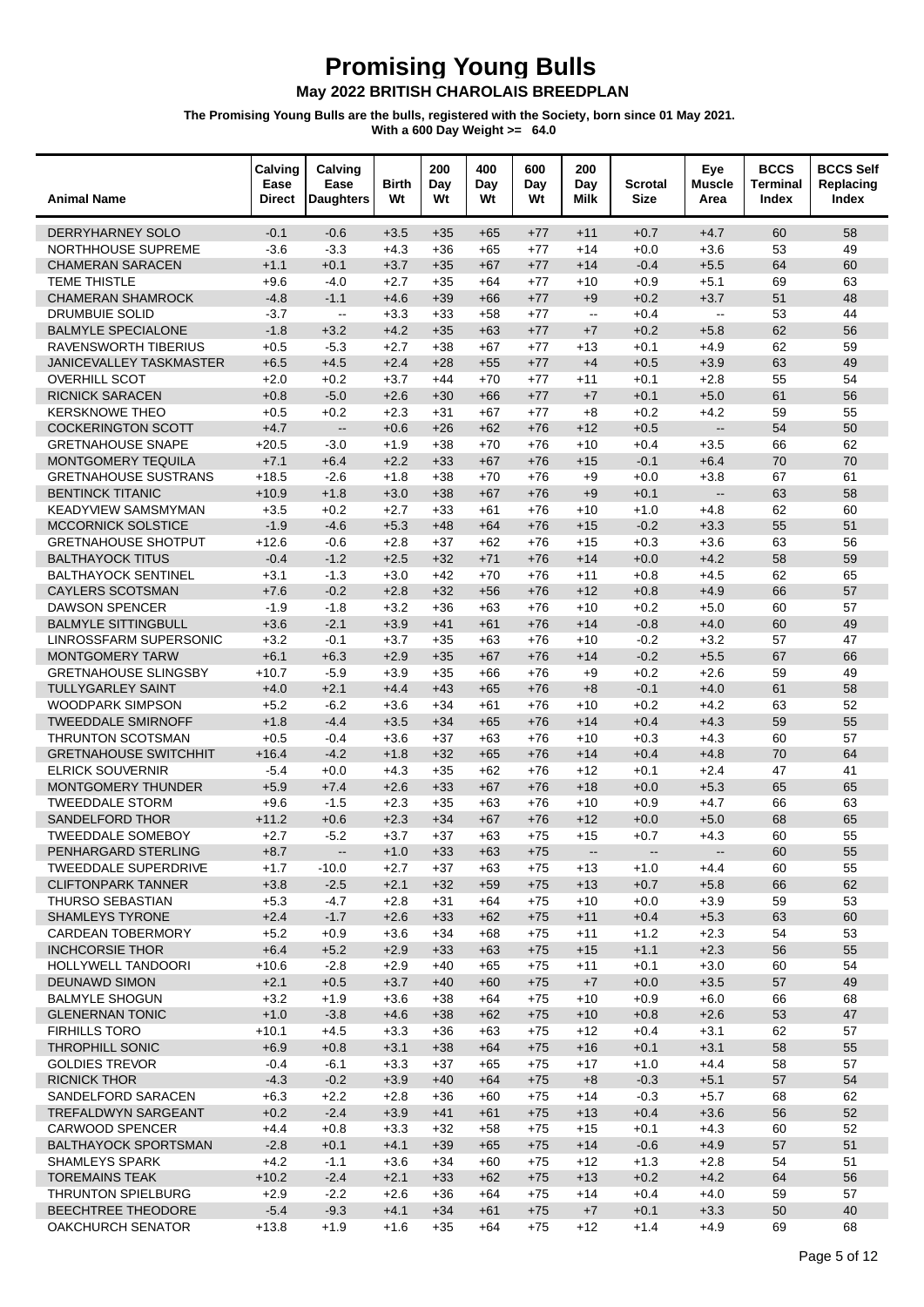| <b>Animal Name</b>                            | Calving<br>Ease<br>Direct | Calving<br>Ease<br><b>Daughters</b> | <b>Birth</b><br>Wt | 200<br>Day<br>Wt | 400<br>Day<br>Wt | 600<br>Day<br>Wt | 200<br>Day<br>Milk       | Scrotal<br><b>Size</b> | Eye<br><b>Muscle</b><br>Area | <b>BCCS</b><br><b>Terminal</b><br>Index | <b>BCCS Self</b><br>Replacing<br>Index |
|-----------------------------------------------|---------------------------|-------------------------------------|--------------------|------------------|------------------|------------------|--------------------------|------------------------|------------------------------|-----------------------------------------|----------------------------------------|
| <b>ALLOSTOCK TORSO</b>                        | $+3.5$                    | $-1.1$                              | $+3.1$             | $+41$            | $+67$            | $+75$            | $+17$                    | $+0.0$                 | $+3.9$                       | 60                                      | 58                                     |
| <b>GLENERNAN TUNGSTEN</b>                     | $+9.3$                    | $+3.0$                              | $+2.4$             | $+37$            | $+67$            | $+75$            | $+14$                    | $+0.5$                 | $+3.2$                       | 60                                      | 60                                     |
| <b>FORSIE SAINT</b>                           | $-4.1$                    | $-5.8$                              | $+3.8$             | $+34$            | $+63$            | $+75$            | $+9$                     | $-0.5$                 | $+6.5$                       | 64                                      | 57                                     |
| <b>MONTGOMERY STAN</b>                        | $+10.1$                   | $+7.6$                              | $+2.0$             | $+30$            | $+62$            | $+75$            | $+15$                    | $+0.3$                 | $+5.7$                       | 69                                      | 66                                     |
| <b>TWEEDDALE SUREDRIVE</b>                    | $-0.6$                    | $-8.2$                              | $+3.0$             | $+36$            | $+64$            | $+75$            | $+11$                    | $+1.3$                 | $+3.7$                       | 55                                      | 54                                     |
| <b>STRANAGONE SHEA</b>                        | $-6.8$                    | $+0.1$                              | $+3.9$             | $+35$            | $+56$            | $+74$            | $+5$                     | $-0.7$                 | $+5.0$                       | 54                                      | 42                                     |
| <b>BALMYLE SPECTRUM</b><br>SHAMLEYS SHERLOCK  | $+2.4$                    | $-1.2$<br>$-1.0$                    | $+3.1$<br>$+2.1$   | $+35$            | $+60$            | $+74$            | $+10$                    | $+0.4$<br>$+0.7$       | $+5.1$<br>$+6.5$             | 63<br>61                                | 57<br>64                               |
| <b>SOLO SABRE</b>                             | $-3.7$<br>$+11.2$         | $+5.4$                              | $+1.4$             | $+32$<br>$+32$   | $+60$<br>$+68$   | $+74$<br>$+74$   | $+8$<br>$+15$            | $+0.1$                 | $+6.5$                       | 72                                      | 74                                     |
| <b>CAYLERS SARACEN</b>                        | $+10.8$                   | $+3.1$                              | $+3.2$             | $+40$            | $+62$            | $+74$            | $+11$                    | $+0.7$                 | $+2.9$                       | 60                                      | 56                                     |
| <b>THRUNTON STARMAN</b>                       | $+11.7$                   | $-3.3$                              | $+1.5$             | $+35$            | $+64$            | $+74$            | $+12$                    | $+0.7$                 | $+5.2$                       | 67                                      | 68                                     |
| <b>THRUNTON SPENCER</b>                       | $+7.6$                    | $+0.3$                              | $+1.2$             | $+31$            | $+61$            | $+74$            | $+13$                    | $+0.6$                 | $+4.3$                       | 62                                      | 60                                     |
| <b>COCKERINGTON TITUS</b>                     | $+4.3$                    | $\overline{\phantom{a}}$            | $+1.1$             | $+29$            | $+59$            | $+74$            | $+13$                    | $+0.5$                 | $\mathbf{L}$                 | 51                                      | 45                                     |
| <b>BELAN STAN</b>                             | $+5.9$                    | $+5.0$                              | $+2.1$             | $+31$            | $+63$            | $+74$            | $+15$                    | $+0.6$                 | $+5.1$                       | 63                                      | 62                                     |
| <b>BALTHAYOCK SHANE</b>                       | $+7.6$                    | $+2.2$                              | $+2.3$             | $+37$            | $+64$            | $+74$            | $+10$                    | $+0.6$                 | $+3.6$                       | 60                                      | 60                                     |
| <b>CARWOOD SMITHY</b>                         | $-0.6$                    | $-4.2$                              | $+3.4$             | $+32$            | $+57$            | $+74$            | $+9$                     | $+0.1$                 | $+3.6$                       | 57                                      | 46                                     |
| DEUNAWD SONNY                                 | $+0.8$                    | $-1.1$                              | $+3.3$             | $+39$            | $+62$            | $+74$            | $+8$                     | $+0.1$                 | $+3.0$                       | 55                                      | 48                                     |
| <b>HARESTONE SHINER</b>                       | $-0.1$                    | $-1.7$                              | $+1.9$             | $+32$            | $+60$            | $+74$            | $+14$                    | $+0.3$                 | $+5.7$                       | 65                                      | 61                                     |
| <b>DEUNAWD SERGIO</b>                         | $+0.7$                    | $+0.0$                              | $+4.0$             | $+40$            | $+59$            | $+74$            | $+9$                     | $-0.2$                 | $+3.4$                       | 56                                      | 47                                     |
| PARKHALL SWAGGER                              | $-1.8$                    | $-1.9$                              | $+3.8$             | $+36$            | $+64$            | $+74$            | $+12$                    | $+1.2$                 | $+3.7$                       | 53                                      | 55                                     |
| LOOKABOUTYE SMIRNOFF<br><b>CRUMMER SPARKY</b> | $+4.3$<br>$+11.6$         | $-1.3$<br>$+8.2$                    | $+2.5$<br>$+1.8$   | $+36$<br>$+32$   | $+62$<br>$+61$   | $+74$<br>$+74$   | $+14$<br>$+13$           | $+0.3$<br>$+0.1$       | $+4.4$<br>$+6.0$             | 59<br>71                                | 55<br>69                               |
| <b>GRETNAHOUSE STICKLER</b>                   | $+11.8$                   | $+1.8$                              | $+1.9$             | $+34$            | $+58$            | $+74$            | $+14$                    | $+0.9$                 | $+4.0$                       | 64                                      | 60                                     |
| MARWOOD SHERLOCKHOLMES                        | $+7.4$                    | $-2.0$                              | $+2.1$             | $+37$            | $+66$            | $+74$            | $+12$                    | $+0.0$                 | $+3.2$                       | 56                                      | 55                                     |
| <b>BOMBAX SERGIO</b>                          | $+8.9$                    | $-1.4$                              | $+2.6$             | $+37$            | $+65$            | $+74$            | $+7$                     | $+0.4$                 | $+4.9$                       | 67                                      | 64                                     |
| <b>VELLOW TAIN</b>                            | $+0.0$                    | $+1.8$                              | $+2.8$             | $+37$            | $+65$            | $+74$            | $+16$                    | $-0.5$                 | $+4.3$                       | 56                                      | 55                                     |
| <b>THRUNTON SHERMAN</b>                       | $+9.8$                    | $+0.6$                              | $+2.7$             | $+38$            | $+66$            | $+74$            | $+12$                    | $+0.7$                 | $+3.2$                       | 60                                      | 60                                     |
| <b>DEUNAWD SION</b>                           | $+2.7$                    | $+0.6$                              | $+3.5$             | $+39$            | $+59$            | $+74$            | $+7$                     | $+0.0$                 | $+3.5$                       | 57                                      | 49                                     |
| <b>CARDEAN TABASCO</b>                        | $-2.2$                    | $-4.5$                              | $+4.3$             | $+35$            | $+67$            | $+74$            | $+14$                    | $+0.5$                 | $+2.5$                       | 47                                      | 46                                     |
| <b>BALTHAYOCK SAUL</b>                        | $+4.8$                    | $+4.4$                              | $+3.2$             | $+37$            | $+62$            | $+74$            | $+14$                    | $+1.0$                 | $+2.5$                       | 53                                      | 54                                     |
| <b>COCKERINGTON TOMMY</b>                     | $+2.6$                    | Ξ.                                  | $+0.9$             | $+29$            | $+62$            | $+74$            | $+13$                    | $+0.2$                 | $\overline{\phantom{a}}$     | 52                                      | 46                                     |
| DRUMCONNIS SALVADOR                           | $+3.3$                    | $+1.9$                              | $+2.9$             | $+34$            | $+63$            | $+74$            | $+9$                     | $+0.5$                 | $+5.5$                       | 64                                      | 62                                     |
| <b>NEWLOGIE TURNINGGOLD</b>                   | $\overline{\phantom{a}}$  | $\overline{\phantom{a}}$            | $+1.2$             | $+28$            | $+54$            | $+74$            | $\overline{\phantom{a}}$ | $-0.6$                 | $\overline{\phantom{a}}$     | 58                                      | 45                                     |
| THURSO THEO                                   | $+1.6$                    | $+2.7$                              | $+4.3$             | $+36$            | $+59$            | $+74$            | $+12$                    | $-0.8$                 | $+4.2$                       | 59                                      | 51                                     |
| <b>GLENERICHT SMASHER</b><br>THURSO SOLOMON   | $-5.3$                    | $-2.5$                              | $+6.3$<br>$+3.4$   | $+39$            | $+61$            | $+74$            | $+8$                     | $+0.2$                 | $+3.8$<br>$+4.8$             | 55                                      | 48                                     |
| MOELFRE SAMOA                                 | $-0.8$<br>$+7.6$          | $-5.5$<br>$-2.5$                    | $+4.0$             | $+30$<br>$+37$   | $+65$<br>$+64$   | $+74$<br>$+74$   | $+8$<br>$+8$             | $-0.1$<br>$+0.2$       | $+2.8$                       | 59<br>59                                | 54<br>51                               |
| <b>MAERDY SKULL</b>                           | $+1.7$                    | $-8.1$                              | $+2.8$             | $+35$            | $+56$            | $+74$            | $+10$                    | $+0.1$                 | $+4.5$                       | 62                                      | 50                                     |
| CASTELLMAWR TURBO                             | $-2.5$                    | $-2.7$                              | $+3.3$             | $+33$            | $+63$            | $+74$            | $+4$                     | $-0.3$                 | $+4.9$                       | 59                                      | 53                                     |
| <b>BALMYLE THUNDER</b>                        | $+2.5$                    | $+7.1$                              | $+2.8$             | $+42$            | +67              | $+74$            | $+14$                    | $-0.6$                 | $+5.4$                       | 65                                      | 67                                     |
| MOELFRE SEITHENNYN                            | $+6.7$                    | $-3.7$                              | $+3.4$             | $+38$            | $+67$            | $+74$            | $+13$                    | $-0.1$                 | $+3.9$                       | 61                                      | 56                                     |
| <b>FIRHILLS TYSON</b>                         | $+15.9$                   | $-2.1$                              | $+3.2$             | $+33$            | $+60$            | $+74$            | $+11$                    | $+0.6$                 | $+2.5$                       | 62                                      | 52                                     |
| <b>BROGHER SOMEMACHINE</b>                    | $+11.5$                   | $+8.0$                              | $+1.4$             | $+30$            | $+61$            | $+73$            | $+13$                    | $+0.2$                 | $+6.3$                       | 71                                      | 69                                     |
| <b>FIRHILLS TROJAN</b>                        | $+12.8$                   | $-0.1$                              | $+3.6$             | $+32$            | $+62$            | $+73$            | $+11$                    | $+0.6$                 | $+3.8$                       | 64                                      | 58                                     |
| <b>CRAIGLLWYN TREVOR</b>                      | $+0.6$                    | $+0.2$                              | $+4.4$             | $+39$            | $+63$            | $+73$            | $+11$                    | $-0.3$                 | $+4.3$                       | 58                                      | 55                                     |
| <b>ELGIN SIMON</b>                            | $+5.3$                    | $-0.3$                              | $+3.3$             | $+40$            | $+67$            | $+73$            | $+12$                    | $+0.2$                 | $+3.8$                       | 56                                      | 55                                     |
| <b>BROGHER TRANSFORMER</b>                    | $-1.6$                    | $-2.2$                              | $+3.0$             | $+36$            | $+64$            | $+73$            | $+10$                    | $-0.1$                 | $+3.8$                       | 53                                      | 50                                     |
| <b>CORRICK SUPERMAN</b><br>WOODPARK SEALORD   | $+1.1$<br>$+6.0$          | $-7.4$<br>$-5.1$                    | $+3.3$<br>$+3.6$   | $+35$            | $+59$            | $+73$<br>$+73$   | $+7$<br>$+14$            | $+0.1$<br>$+0.2$       | $+4.2$<br>$+4.5$             | 59<br>62                                | 50<br>50                               |
| MAERDY SECONDMENT                             | $+4.0$                    | $-0.2$                              | $+2.2$             | $+37$<br>$+29$   | $+55$<br>$+54$   | $+73$            | $+10$                    | $+0.4$                 | $+3.9$                       | 59                                      | 49                                     |
| <b>HARESTONE SPIKE</b>                        | $+0.9$                    | $-6.8$                              | $+4.4$             | $+39$            | $+59$            | $+73$            | $+15$                    | $+0.3$                 | $+3.3$                       | 52                                      | 47                                     |
| CASTELLMAWR SUPERMAN                          | $-3.3$                    | $-1.5$                              | $+3.0$             | $+31$            | $+60$            | $+73$            | $+5$                     | $-0.3$                 | $+4.7$                       | 57                                      | 50                                     |
| <b>CASTELLMAWR SUPER</b>                      | $-3.3$                    | $-1.5$                              | $+3.0$             | $+31$            | $+60$            | $+73$            | $+5$                     | $-0.3$                 | $+4.7$                       | 57                                      | 50                                     |
| MAERDY SECONDHAND                             | $+0.3$                    | $-3.7$                              | $+3.3$             | $+33$            | $+55$            | $+73$            | $+9$                     | $+0.1$                 | $+4.3$                       | 61                                      | 49                                     |
| <b>INNISRUSH SUPERMAN</b>                     | $+13.4$                   | $+3.7$                              | $+1.7$             | $+37$            | $+60$            | $+73$            | $+11$                    | $+0.3$                 | $+5.9$                       | 71                                      | 67                                     |
| <b>SEAWELL TYSON</b>                          | $-6.1$                    | $-0.6$                              | $+4.3$             | $+44$            | +61              | $+73$            | $+8$                     | $-1.5$                 | $+4.6$                       | 54                                      | 46                                     |
| <b>CHAMERAN SOVEREIGN</b>                     | $-9.3$                    | $-9.0$                              | $+6.2$             | $+35$            | $+54$            | $+73$            | $+5$                     | $+0.0$                 | $+3.3$                       | 45                                      | 31                                     |
| <b>COCKERINGTON SETH</b>                      | $+6.2$                    | $+3.1$                              | $+1.3$             | $+25$            | $+62$            | $+73$            | $+13$                    | $+0.7$                 | $+2.1$                       | 51                                      | 48                                     |
| <b>KERSKNOWE SCAR</b>                         | $+6.0$                    | $-1.5$                              | $+3.3$             | $+32$            | $+61$            | $+73$            | $+8$                     | $+0.3$                 | $+3.1$                       | 58                                      | 50                                     |
| <b>MAERDY SERMON</b>                          | $+4.2$                    | $-4.1$                              | $+2.5$             | $+34$            | $+61$            | $+73$            | $+14$                    | $+0.0$                 | $+4.3$                       | 62                                      | 55                                     |
| DRUMBUIE TOMMY                                | $+4.5$                    | $-3.5$                              | $+1.6$             | $+32$            | $+62$            | $+73$            | $+12$                    | $+0.5$                 | $+4.8$                       | 63                                      | 59                                     |
| DERRYHARNEY SILVER                            | $-1.6$                    | $+1.1$                              | $+4.4$             | $+35$            | $+56$            | $+73$            | $+9$                     | $+0.3$                 | $+4.4$                       | 56                                      | 49                                     |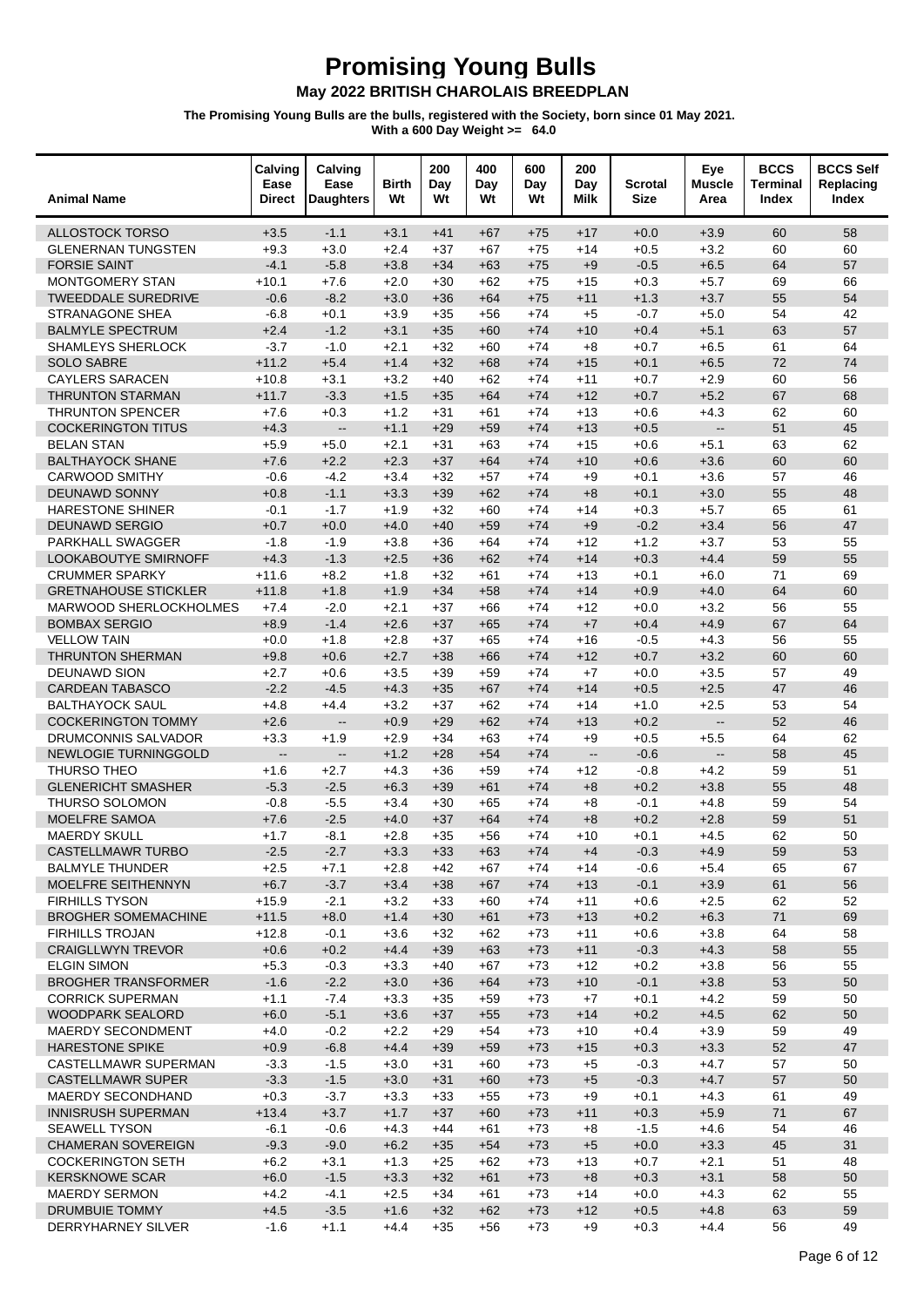| <b>Animal Name</b>                             | Calving<br>Ease<br><b>Direct</b> | Calving<br>Ease<br><b>Daughters</b> | <b>Birth</b><br>Wt | 200<br>Day<br>Wt | 400<br>Day<br>Wt | 600<br>Day<br>Wt | 200<br>Day<br>Milk       | Scrotal<br><b>Size</b>   | Eye<br><b>Muscle</b><br>Area | <b>BCCS</b><br><b>Terminal</b><br>Index | <b>BCCS Self</b><br>Replacing<br>Index |
|------------------------------------------------|----------------------------------|-------------------------------------|--------------------|------------------|------------------|------------------|--------------------------|--------------------------|------------------------------|-----------------------------------------|----------------------------------------|
| <b>CLEADEN THUNDER</b>                         | $+14.0$                          | $+0.0$                              | $+2.2$             | $+29$            | $+64$            | $+73$            | $+9$                     | $+0.7$                   | $+5.0$                       | 68                                      | 65                                     |
| WHITECLIFFE STEPHEN                            | $+12.2$                          | $+3.2$                              | $+2.6$             | $+38$            | $+63$            | $+73$            | $+13$                    | $+0.0$                   | $+4.0$                       | 62                                      | 57                                     |
| <b>TEME TUNGSTEN</b>                           | $+11.1$                          | $-2.3$                              | $+2.4$             | $+33$            | $+57$            | $+73$            | $+7$                     | $+0.4$                   | $+4.9$                       | 68                                      | 58                                     |
| CASTELLMAWR SUPERMARIO                         | $-1.3$                           | $+1.5$                              | $+3.2$             | $+34$            | $+60$            | $+73$            | $+6$                     | $+0.1$                   | Ξ.                           | 58                                      | 54                                     |
| <b>SPORTSMANS SPECTRE</b>                      | $-0.3$                           | $-3.7$                              | $+2.2$             | $+30$            | $+64$            | $+73$            | $+7$                     | $-0.2$                   | $+3.7$                       | 53                                      | 50                                     |
| HARESTONE SINGLEMALT                           | $+0.5$                           | $\sim$                              | $+1.7$             | $+33$            | $+55$            | $+73$            | $\mathbf{L}$             | $\omega_{\rm m}$         | $\mathbf{u}$                 | $\mathbf 0$                             | $\mathbf 0$                            |
| <b>HARESTONE SHOWMAN</b>                       | $-10.0$                          | $-3.7$                              | $+3.6$             | $+37$            | $+63$            | $+73$            | $+11$                    | $-0.7$                   | $+3.5$                       | 47                                      | 42                                     |
| <b>DOOLEY SATURN</b>                           | $-6.4$                           | $+5.9$                              | $+4.6$             | $+35$            | $+64$            | $+73$            | $+11$                    | $-0.3$                   | $+4.0$                       | 51                                      | 48                                     |
| <b>MARWOOD SPECIALIST</b>                      | $+3.2$                           | $-5.1$                              | $+2.6$             | $+37$            | $+66$            | $+73$            | $+13$                    | $+0.4$                   | $+2.6$                       | 52                                      | 53                                     |
| <b>CLIFTONPARK SKIPPER</b>                     | $+2.0$                           | $-2.3$                              | $+1.6$             | $+30$            | $+57$            | $+72$            | $+13$                    | $+0.7$                   | $+5.8$                       | 63                                      | 60                                     |
| <b>HARESTONE SPUD</b>                          | $+13.3$                          | $-1.4$                              | $+0.4$             | $+31$            | $+67$            | $+72$            | $+12$                    | $-0.1$                   | $+5.6$                       | 69                                      | 68                                     |
| <b>GRETNAHOUSE SEVERUS</b>                     | $+19.4$                          | $-3.1$                              | $+2.0$             | $+35$            | $+66$            | $+72$            | $+10$                    | $+0.4$                   | $+3.5$                       | 63                                      | 59                                     |
| <b>CHESHAM TRIDENT</b>                         | $+8.7$                           | $+6.6$                              | $+2.2$             | $+31$            | $+67$            | $+72$            | $+12$                    | $+0.2$                   | $+4.6$                       | 62                                      | 64                                     |
| <b>BOMBAX TREX</b>                             | $+6.7$                           | $+0.7$                              | $+3.3$             | $+36$            | $+65$            | $+72$            | $+6$                     | $-0.2$                   | $+5.1$                       | 64                                      | 61                                     |
| <b>BOMBAX SAMSON</b>                           | $-3.4$                           | $+3.3$                              | $+3.1$             | $+33$            | $+68$            | $+72$            | $+7$                     | $+0.2$                   | $+4.1$                       | 53                                      | 57                                     |
| <b>MAWSTONE SATURN</b>                         | $+0.8$                           | $-6.7$                              | $+2.3$             | $+31$            | $+64$            | $+72$            | $+14$                    | $+0.3$                   | $+6.1$                       | 65                                      | 64                                     |
| HARESTONE SHADDOW<br><b>COVE SPRINTER</b>      | $+2.0$<br>$+4.7$                 | $-7.3$<br>$-2.0$                    | $+4.0$<br>$+3.0$   | $+39$<br>$+32$   | $+60$<br>$+59$   | $+72$<br>$+72$   | $+16$                    | $+0.3$<br>$+0.5$         | $+3.3$<br>$+3.9$             | 53<br>58                                | 49<br>51                               |
| STRANAGONE SAVVY                               | $+11.6$                          | $-1.1$                              | $+2.2$             | $+33$            | $+56$            | $+72$            | $+7$<br>$+8$             | $+0.5$                   | $+4.3$                       | 64                                      | 53                                     |
| <b>WOODPARK SUPERKING</b>                      | $+8.0$                           | $-7.4$                              | $+3.6$             | $+33$            | $+60$            | $+72$            | $+10$                    | $-0.5$                   | $+3.9$                       | 61                                      | 50                                     |
| <b>GARSON SNAKEBITE</b>                        | $+1.9$                           | $-1.4$                              | $+2.8$             | $+28$            | $+62$            | $+72$            | $+7$                     | $-0.1$                   | $+4.7$                       | 58                                      | 54                                     |
| <b>SEAWELL TANNER</b>                          | $-5.1$                           | $-0.1$                              | $+3.7$             | $+41$            | $+63$            | $+72$            | $+11$                    | $-1.5$                   | $+4.0$                       | 51                                      | 45                                     |
| <b>HARESTONE TOPGUN</b>                        | $+11.7$                          | $+0.9$                              | $+1.1$             | $+35$            | $+56$            | $+72$            | $+14$                    | $+0.5$                   | $+4.8$                       | 66                                      | 60                                     |
| <b>CHAMERAN SALVADOR</b>                       | $-7.3$                           | $-5.7$                              | $+5.9$             | $+37$            | $+61$            | $+72$            | $+8$                     | $-0.1$                   | $+3.9$                       | 49                                      | 43                                     |
| <b>MAXWORTHY SAINT</b>                         | $+7.5$                           | $+5.6$                              | $+2.5$             | $+32$            | $+66$            | $+72$            | $+15$                    | $+0.4$                   | $+4.9$                       | 63                                      | 65                                     |
| <b>KERSKNOWE TOPDOG</b>                        | $+2.3$                           | $+1.9$                              | $+3.9$             | $+36$            | $+64$            | $+72$            | $+10$                    | $-0.4$                   | $+3.4$                       | 53                                      | 50                                     |
| <b>TREFALDWYN TOKEN</b>                        | $+6.6$                           | $-1.8$                              | $+1.7$             | $+30$            | $+51$            | $+72$            | $+9$                     | $+1.4$                   | $+5.2$                       | 64                                      | 56                                     |
| <b>TREFALDWYN STEEL</b>                        | $+1.2$                           | $-1.1$                              | $+2.1$             | $+34$            | $+59$            | $+72$            | $+14$                    | $+0.5$                   | $+4.4$                       | 58                                      | 54                                     |
| PENHARGARD TECHNO                              | $+5.2$                           | $\overline{\phantom{a}}$            | $+1.4$             | $+31$            | $+58$            | $+72$            | $\overline{\phantom{a}}$ | $\overline{\phantom{a}}$ | $\overline{a}$               | $\mathbf{0}$                            | $\mathbf{0}$                           |
| <b>HENDY TORNADO</b>                           | $+5.4$                           | $+1.5$                              | $+2.9$             | $+33$            | $+63$            | $+72$            | $+12$                    | $-0.2$                   | $+4.8$                       | 61                                      | 59                                     |
| ROSCREA TOUCHSTONE                             | $+3.4$                           | $+3.3$                              | $+3.1$             | $+39$            | $+59$            | $+72$            | $+12$                    | $-0.6$                   | $+4.2$                       | 58                                      | 52                                     |
| <b>RICNICK TURBO</b>                           | $-2.0$                           | $-0.1$                              | $+3.7$             | $+36$            | $+64$            | $+72$            | $+11$                    | $-0.2$                   | $+4.4$                       | 55                                      | 52                                     |
| <b>LOGANBAR SULTAN</b>                         | $-6.9$                           | $\overline{\phantom{a}}$            | $+4.6$             | $+36$            | $+60$            | $+72$            | $+8$                     | $+0.3$                   | $+4.0$                       | 49                                      | 46                                     |
| BONNYKELLY SPECTACULAR                         | $-3.5$                           | $-2.1$                              | $+5.0$             | $+42$            | $+60$            | $+72$            | $+10$                    | $-0.3$                   | $+3.4$                       | 51                                      | 45                                     |
| STRANAGONE STARBOY                             | $-5.6$                           | $+0.3$                              | $+3.4$             | $+33$            | $+54$            | $+72$            | $+5$                     | $-0.7$                   | $+5.0$                       | 54                                      | 41                                     |
| <b>GOLDIES SID</b>                             | $-1.3$                           | $-4.4$                              | $+2.7$             | $+25$            | $+60$            | $+72$            | $+8$                     | $+0.4$                   | $+3.3$                       | 51                                      | 45                                     |
| <b>BOMBAX SCOUT</b>                            | $+6.6$                           | $-0.7$                              | $+2.0$             | $+36$            | $+67$            | $+72$            | $+14$                    | $+0.3$                   | $+4.5$                       | 61                                      | 63                                     |
| <b>HAUGHHEAD TAM</b>                           | $-4.5$                           | $-4.3$                              | $+4.0$             | $+36$            | $+63$            | $+71$            | $+7$                     | $-0.1$                   | $+3.5$                       | 50                                      | 46                                     |
| <b>CAYLERS TURBO</b>                           | $+3.7$                           | $+0.4$                              | $+3.8$             | $+36$            | $+55$            | $+71$            | $+13$                    | $+0.8$                   | $+3.3$                       | 56                                      | 51                                     |
| <b>INVERLOCHY SUPERSTAR</b>                    | $-1.8$                           | $+3.1$                              | $+3.6$             | $+35$            | +63              | +71              | $+8$                     | $+0.8$                   | $+3.4$                       | 50                                      | 51                                     |
| <b>GRETNAHOUSE TINO</b>                        | $+20.1$                          | $-2.0$                              | $+1.7$             | $+35$            | $+62$            | $+71$            | $+10$                    | $+0.4$                   | $+4.0$                       | 66                                      | 59                                     |
| <b>MAERDY SWEL</b>                             | $-1.0$                           | $-4.3$                              | $+2.8$             | $+33$            | $+59$            | $+71$            | $+15$                    | $+0.2$                   | $+4.1$                       | 56                                      | 52                                     |
| <b>BALTHAYOCK SHOWMAN</b>                      | $+2.8$                           | $-2.9$                              | $+4.3$             | $+36$            | $+58$            | $+71$            | $+9$                     | $+0.0$                   | $+4.5$                       | 57                                      | 49                                     |
| ROCKNACRIEVE SHANE                             | $+3.8$                           | $-5.0$                              | $+3.5$             | $+35$            | $+60$            | $+71$            | $+15$                    | $-0.1$                   | $+3.9$                       | 56                                      | 49                                     |
| <b>MAXWORTHY SERGIO</b>                        | $+9.1$                           | $+5.6$                              | $+2.1$             | $+33$            | $+67$            | $+71$            | $+18$                    | $+0.3$                   | $+5.8$                       | 66                                      | 72                                     |
| <b>CRUMMER SYRUS</b><br><b>THURSO SOCRATES</b> | $-11.6$                          | $-6.1$                              | $+6.3$<br>$+2.7$   | $+42$            | $+58$            | $+71$            | $+4$                     | $-0.6$                   | $+5.0$<br>$+2.7$             | 48<br>50                                | 43<br>42                               |
| <b>MYERSCOUGH TYSON</b>                        | $+1.0$<br>$+0.5$                 | $-11.1$<br>$-2.1$                   | $+4.1$             | $+32$<br>$+36$   | $+60$<br>$+59$   | $+71$<br>+71     | $+13$<br>$+8$            | $+0.0$<br>$+0.2$         | $\overline{\phantom{a}}$     | 0                                       | 0                                      |
| HARESTONE TROOPER                              | $+1.2$                           | $\frac{1}{2}$                       | $+1.5$             | $+32$            | $+55$            | $+71$            | $\overline{\phantom{a}}$ | $\overline{\phantom{a}}$ |                              | $\mathbf 0$                             | $\mathbf 0$                            |
| <b>CULMVALE SUFFERN</b>                        | $+11.4$                          | $+8.8$                              | $+1.3$             | $+32$            | $+61$            | $+71$            | $+17$                    | $+0.3$                   | --<br>$+5.8$                 | 67                                      | 68                                     |
| <b>CRAIGLLWYN TONY</b>                         | $+6.9$                           | $+3.0$                              | $+2.4$             | $+34$            | $+59$            | $+71$            | $+11$                    | $+0.1$                   | $+4.2$                       | 61                                      | 56                                     |
| <b>TREFALDWYN THORE</b>                        | $+1.6$                           | $-7.0$                              | $+2.6$             | $+32$            | $+56$            | $+71$            | $+10$                    | $+0.6$                   | $+5.1$                       | 60                                      | 53                                     |
| <b>STRANAGONE SAMMY</b>                        | $-5.3$                           | $+0.4$                              | $+3.3$             | $+33$            | $+54$            | $+71$            | $+5$                     | $-0.7$                   | $+5.0$                       | 53                                      | 41                                     |
| <b>HARESTONE TOBY</b>                          | $+11.0$                          | $-6.5$                              | $+0.7$             | $+24$            | $+58$            | $+71$            | $+11$                    | $+0.0$                   | $+6.2$                       | 72                                      | 61                                     |
| PENHARGARD TATTOO                              | $+5.5$                           | $\overline{\phantom{a}}$            | $+1.6$             | $+30$            | $+58$            | $+71$            | $\overline{\phantom{a}}$ | $\overline{\phantom{a}}$ | $\overline{\phantom{a}}$     | $\pmb{0}$                               | $\mathbf 0$                            |
| PARKHALL SCOTCH                                | $+8.7$                           | $-0.9$                              | $+1.7$             | $+32$            | $+62$            | $+71$            | $+12$                    | $+1.3$                   | $+4.5$                       | 61                                      | 63                                     |
| <b>BURRADON SPIDERMAN</b>                      | $-5.5$                           | $+4.4$                              | $+4.7$             | $+36$            | $+57$            | $+71$            | $+8$                     | $-0.4$                   | $+4.8$                       | 52                                      | 48                                     |
| <b>BALTHAYOCK SHOLTO</b>                       | $+7.7$                           | $+2.5$                              | $+1.3$             | $+24$            | $+63$            | $+71$            | $+14$                    | $+0.7$                   | $+3.9$                       | 58                                      | 59                                     |
| <b>MAXWORTHY STAMPER</b>                       | $+10.4$                          | $-1.3$                              | $+2.7$             | $+36$            | $+62$            | $+71$            | $+11$                    | $+1.1$                   | $+4.8$                       | 64                                      | 63                                     |
| <b>CULMVALE SHEAMUS</b>                        | $+10.5$                          | $+2.3$                              | $+2.0$             | $+34$            | +66              | $+71$            | $+15$                    | $+0.3$                   | $+5.1$                       | 64                                      | 68                                     |
| <b>LENAGH SAMMY</b>                            | $-1.9$                           | $+0.3$                              | $+2.1$             | $+32$            | $+56$            | $+71$            | $+11$                    | $-0.1$                   | $+3.0$                       | 50                                      | 42                                     |
| MAERDY SECONDGLANCE                            | $+4.8$                           | $-0.9$                              | $+2.9$             | $+31$            | $+53$            | $+71$            | $+12$                    | $+0.4$                   | $+4.8$                       | 64                                      | 53                                     |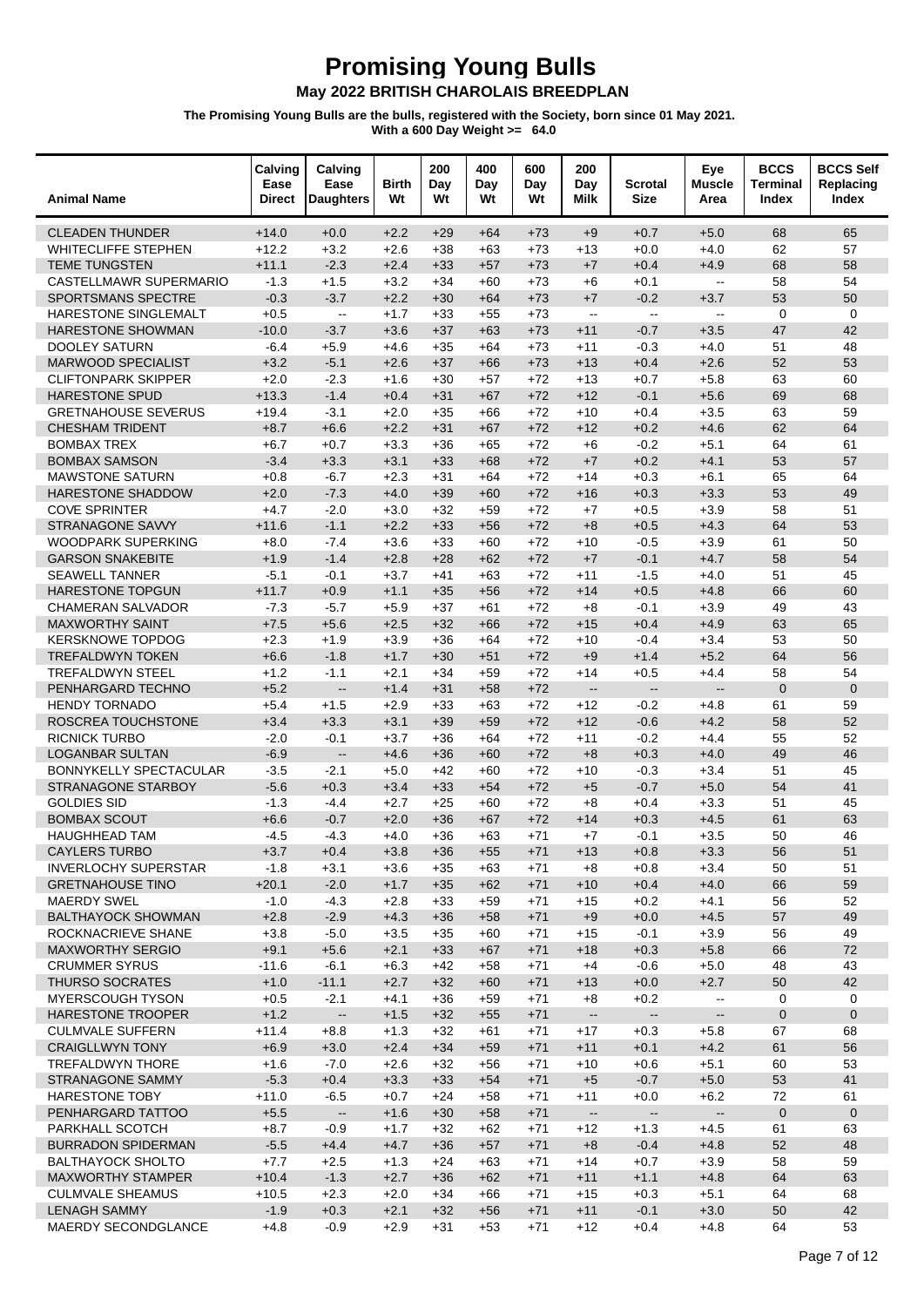| <b>Animal Name</b>                                  | Calving<br>Ease<br><b>Direct</b>              | Calving<br>Ease<br><b>Daughters</b>           | <b>Birth</b><br>Wt | 200<br>Day<br>Wt | 400<br>Day<br>Wt | 600<br>Day<br>Wt | 200<br>Day<br>Milk        | <b>Scrotal</b><br><b>Size</b> | Eye<br><b>Muscle</b><br>Area | <b>BCCS</b><br>Terminal<br>Index | <b>BCCS Self</b><br>Replacing<br>Index |
|-----------------------------------------------------|-----------------------------------------------|-----------------------------------------------|--------------------|------------------|------------------|------------------|---------------------------|-------------------------------|------------------------------|----------------------------------|----------------------------------------|
| <b>LOCHEND SAFARI</b>                               | $-0.5$                                        | $-1.4$                                        | $+4.1$             | $+33$            | $+59$            | $+71$            | $+12$                     | $+0.1$                        | $+3.5$                       | 53                               | 46                                     |
| <b>CASTELLMAWR SIMBA</b>                            | $-1.8$                                        | $+0.2$                                        | $+3.0$             | $+31$            | $+60$            | $+71$            | $+7$                      | $-0.7$                        | $+4.9$                       | 58                               | 52                                     |
| <b>THRUNTON SPITFIRE</b>                            | $+1.5$                                        | $-4.4$                                        | $+3.1$             | $+37$            | $+58$            | $+71$            | $+15$                     | $+0.2$                        | $+2.3$                       | 50                               | 44                                     |
| <b>ELGIN TED</b>                                    | $+0.0$                                        | $-5.4$                                        | $+3.8$             | $+37$            | +68              | $+71$            | $+10$                     | $+0.1$                        | $+4.5$                       | 58                               | 59                                     |
| <b>MAERDY TROY</b>                                  | $-1.6$                                        | $-6.5$                                        | $+3.9$             | $+33$            | $+59$            | $+71$            | $+11$                     | $+0.9$                        | $+4.0$                       | 55                               | 52                                     |
| <b>RAMRAD STANLEY</b>                               | $+1.5$                                        | $-2.8$                                        | $+3.6$             | $+36$            | $+60$            | $+71$            | $+9$                      | $-0.8$                        | $+4.7$                       | 57                               | 49                                     |
| <b>BALTHAYOCK SALVO</b>                             | $-1.4$                                        | $-3.9$                                        | $+2.3$             | $+24$            | $+59$            | $+71$            | $+11$                     | $+0.2$                        | $+4.5$                       | 57                               | 52                                     |
| <b>GLENERICHT THOMAS</b>                            | $+9.5$                                        | $+1.1$                                        | $+2.8$             | $+29$            | $+50$            | $+71$            | $+12$                     | $+0.6$                        | $+3.6$                       | 59                               | 49                                     |
| <b>MAERDY SOLO</b>                                  | $+3.4$                                        | $-5.8$                                        | $+2.7$             | $+34$            | $+60$            | $+71$            | $+10$                     | $+0.8$                        | $+2.8$                       | 52                               | 49                                     |
| <b>CAITHNESS SAM</b>                                | $+16.7$                                       | $-0.6$                                        | $+1.2$             | $+30$            | $+57$            | $+71$            | $+10$                     | $+0.6$                        | $+4.2$                       | 67                               | 58                                     |
| HARESTONE SCOOBYDOO                                 | $-9.7$                                        | $+2.6$                                        | $+3.9$             | $+37$            | $+55$            | $+71$            | $+20$                     | $+0.0$                        | $+2.7$                       | 42                               | 40                                     |
| <b>SEAWELL TOPGUN</b>                               | $-3.6$                                        | $+1.7$                                        | $+3.2$             | $+39$            | +66              | $+70$            | $+14$                     | $-1.1$                        | $+3.9$                       | 50                               | 49                                     |
| <b>GOLDIES SQUIRE</b>                               | $+0.1$                                        | $-6.2$                                        | $+2.8$             | $+25$            | $+59$            | $+70$            | $+14$                     | $+0.5$                        | $+3.7$                       | 53                               | 49                                     |
| <b>STRATHYS STEWART</b><br><b>WHITECLIFFE SCOTT</b> | $+1.0$                                        | $-0.1$                                        | $+3.2$             | $+33$            | $+57$            | $+70$            | $+7$                      | $+0.3$                        | $+3.7$                       | 53                               | 49                                     |
|                                                     | $+9.8$                                        | $-0.3$<br>$+0.0$                              | $+2.7$<br>$+2.0$   | $+35$            | $+60$            | $+70$            | $+13$                     | $+1.0$<br>$+0.6$              | $+4.7$<br>$+4.0$             | 61<br>60                         | 59                                     |
| TREFALDWYN STAR<br><b>DAWSON SHELBY</b>             | $+8.0$<br>$-4.0$                              | $+2.1$                                        | $+3.3$             | $+33$<br>$+31$   | $+53$<br>$+57$   | $+70$<br>$+70$   | $+10$<br>$+10$            | $-0.1$                        | $+5.3$                       | 55                               | 52<br>51                               |
| <b>FIRHILLS TITUS</b>                               | $+17.6$                                       | $-0.1$                                        | $+2.5$             | $+34$            | $+61$            | $+70$            | $+11$                     | $+0.5$                        | $+1.7$                       | 58                               | 52                                     |
| <b>STRANAGONE SEAN</b>                              | $-5.1$                                        | $+0.4$                                        | $+3.2$             | $+33$            | $+54$            | $+70$            | $+5$                      | $-0.7$                        | $+5.0$                       | $\mathbf 0$                      | $\mathbf{0}$                           |
| <b>CRAIGLLWYN STANLEY</b>                           | $+2.5$                                        | $+2.3$                                        | $+3.4$             | $+37$            | $+59$            | $+70$            | +13                       | $-0.2$                        | $+4.4$                       | 58                               | 54                                     |
| <b>KERSKNOWE SPIDERMAN</b>                          | $-1.1$                                        | $-4.6$                                        | $+2.9$             | $+26$            | $+56$            | $+70$            | $+8$                      | $-0.3$                        | $+4.3$                       | 54                               | 44                                     |
| ROSCOE SHOWMETHEMONEY                               | $\mathord{\hspace{1pt}\text{--}\hspace{1pt}}$ | $\mathord{\hspace{1pt}\text{--}\hspace{1pt}}$ | $+3.3$             | $+35$            | $+64$            | $+70$            | $+11$                     | $+0.4$                        | $+4.2$                       | 54                               | 53                                     |
| <b>BALTHAYOCK SPARTACUS</b>                         | $-0.7$                                        | $+3.8$                                        | $+2.2$             | $+29$            | $+62$            | $+70$            | $+14$                     | $-0.2$                        | $+6.0$                       | 60                               | 62                                     |
| CARWOOD SCOTSMAN                                    | $+1.8$                                        | $-7.7$                                        | $+3.3$             | $+31$            | $+58$            | $+70$            | $+8$                      | $+0.0$                        | $+3.9$                       | 58                               | 49                                     |
| <b>CLONATRIG SAM</b>                                | $-1.4$                                        | $-0.2$                                        | $+2.9$             | $+32$            | $+54$            | $+70$            | $+8$                      | $-1.5$                        | $+5.3$                       | 61                               | 49                                     |
| HARESTONE SUPERSTUD                                 | $+0.0$                                        | $+2.6$                                        | $+2.7$             | $+35$            | $+62$            | $+70$            | $+14$                     | $+0.3$                        | $+4.0$                       | 52                               | 54                                     |
| <b>TRANNON SELWYN</b>                               | $-0.8$                                        | $+2.5$                                        | $+3.1$             | $+35$            | $+59$            | $+70$            | $+7$                      | $+0.1$                        | $+2.9$                       | 49                               | 44                                     |
| <b>COCKERINGTON TANNER</b>                          | $+5.9$                                        | $\mathbf{L}$                                  | $-0.1$             | $+23$            | +62              | $+70$            | $+12$                     | $+0.4$                        | $\omega_{\rm m}$             | 54                               | 52                                     |
| <b>MONTGOMERY TEIFI</b>                             | $+5.6$                                        | $+9.9$                                        | $+2.7$             | $+28$            | $+58$            | $+70$            | $+13$                     | $+0.0$                        | $+5.3$                       | 61                               | 59                                     |
| <b>FAIRSNAPE TYSON</b>                              | $+6.1$                                        | $-0.9$                                        | $+3.6$             | $+35$            | $+63$            | $+70$            | $+12$                     | $+0.7$                        | $+2.9$                       | 53                               | 53                                     |
| <b>CARDEAN THISTLE</b>                              | $-4.5$                                        | $-1.9$                                        | $+4.4$             | $+33$            | $+64$            | $+70$            | $+10$                     | $+0.6$                        | $+2.6$                       | 45                               | 45                                     |
| SWALESMOOR TREVOR                                   | $+2.9$                                        | $-3.3$                                        | $+4.0$             | $+37$            | +58              | $+70$            | $+10$                     | $+0.1$                        | $+4.0$                       | 58                               | 51                                     |
| <b>TREFALDWYN TIGER</b>                             | $+1.6$                                        | $+3.8$                                        | $+2.2$             | $+32$            | $+53$            | $+70$            | $+13$                     | $+0.3$                        | $+5.1$                       | 60                               | 54                                     |
| <b>HARESTONE TOTE</b>                               | $-10.1$                                       | $\mathord{\hspace{1pt}\text{--}\hspace{1pt}}$ | $+3.9$             | $+38$            | $+57$            | $+70$            | $\mathbb{H}^{\mathbb{Z}}$ | $-0.4$                        | $\sim$                       | $\mathbf 0$                      | $\mathbf 0$                            |
| <b>CHALMERSTON SAINT</b>                            | $-10.8$                                       | $+3.2$                                        | $+4.1$             | $+33$            | $+61$            | $+70$            | $+2$                      | $+0.9$                        | $+5.4$                       | 48                               | 51                                     |
| <b>MCCORNICK SPARTAN</b>                            | $+1.7$                                        | $+0.5$                                        | $+3.9$             | $+42$            | $+62$            | $+70$            | $+12$                     | $-0.6$                        | $+4.5$                       | 58                               | 55                                     |
| <b>CARWOOD SEAN</b>                                 | $+1.8$                                        | $-3.1$                                        | $+3.7$             | $+31$            | $+57$            | $+70$            | $+9$                      | $+0.0$                        | $+2.6$                       | 53                               | 43                                     |
| <b>TEME TIGER</b>                                   | $+2.0$                                        | $+0.7$                                        | $+3.2$             | $+30$            | $+58$            | $+70$            | $+10$                     | $+0.4$                        | $+4.3$                       | 57                               | 54                                     |
| <b>GLENERICHT SURPRISE</b>                          | $+16.6$                                       | $+3.0$                                        | $+2.5$             | $+31$            | $+58$            | $+70$            | $+6$                      | $+0.7$                        | $+3.1$                       | 62                               | 54                                     |
| <b>FORSIE TROY</b><br>MCCORNICK SCOTSMAN            | +8.5                                          | $-3.3$                                        | $+1.6$             | $+29$            | +54              | $+70$            | $+11$                     | $-0.4$                        | $+5.0$                       | 63                               | 51<br>52                               |
| <b>HARESTONE SNIPER</b>                             | $-6.3$<br>$+1.8$                              | $+1.6$<br>$+0.1$                              | $+4.0$<br>$+1.6$   | $+35$<br>$+29$   | $+65$<br>$+59$   | $+70$<br>$+70$   | $+11$<br>$+11$            | $-0.6$<br>$-0.1$              | $+5.5$<br>$+5.8$             | 52<br>64                         | 60                                     |
| <b>SWALESMOOR TREACLE</b>                           | $-1.4$                                        | $-0.1$                                        | $+4.0$             | $+37$            | $+57$            | $+70$            | $+9$                      | $+0.0$                        | $+4.1$                       | 56                               | 48                                     |
| <b>MAXWORTHY TITUS</b>                              | $-7.4$                                        | $-7.9$                                        | $+5.1$             | $+39$            | $+56$            | $+70$            | +14                       | $+0.5$                        | $+2.3$                       | 43                               | 36                                     |
| <b>FORGLEN SPARTAN</b>                              | $-7.5$                                        | $-4.1$                                        | $+4.5$             | $+34$            | $+57$            | $+70$            | $+9$                      | $+0.2$                        | $+4.5$                       | 48                               | 43                                     |
| ROSEPARK SANTANA                                    | $+1.0$                                        | $-4.0$                                        | $+2.5$             | $+34$            | $+58$            | $+70$            | $+10$                     | $+0.3$                        | $+2.7$                       | 50                               | 45                                     |
| <b>FYMORE SOLUTION</b>                              | $-4.0$                                        | $+1.9$                                        | $+3.3$             | $+35$            | $+53$            | $+70$            | $+9$                      | $-0.9$                        | $+4.3$                       | 54                               | 46                                     |
| <b>FORSIE SHERIFF</b>                               | $+5.9$                                        | $-1.0$                                        | $+2.4$             | $+33$            | $+62$            | $+70$            | $+10$                     | $-0.5$                        | $+6.7$                       | 70                               | 65                                     |
| <b>WENSLEYDALE SEETHESTARS</b>                      | $+12.4$                                       | $+7.9$                                        | $+2.0$             | $+30$            | $+58$            | $+69$            | $+11$                     | $+0.6$                        | $+4.8$                       | 63                               | 60                                     |
| MOELFRE SONIC                                       | $+2.0$                                        | $+2.0$                                        | $+3.2$             | $+34$            | $+64$            | $+69$            | $+13$                     | $+0.0$                        | $+3.4$                       | 54                               | 53                                     |
| <b>THURSO THOMAS</b>                                | $+10.1$                                       | $-6.1$                                        | $+1.7$             | $+28$            | $+59$            | $+69$            | $+10$                     | $-0.2$                        | $\overline{\phantom{a}}$     | 59                               | 52                                     |
| SANDELFORD SOLARO                                   | $+4.5$                                        | $+4.9$                                        | $+2.9$             | +31              | $+60$            | +69              | $+11$                     | $+0.1$                        | $+5.7$                       | 62                               | 61                                     |
| <b>GRANAGHAN SUPERMAN</b>                           | $-4.0$                                        | $-5.6$                                        | $+2.7$             | $+31$            | $+51$            | $+69$            | $+6$                      | $+0.9$                        | $+4.0$                       | 51                               | 43                                     |
| <b>GWASTOD SION</b>                                 | $+0.5$                                        | $-2.4$                                        | $+3.2$             | $+28$            | $+55$            | +69              | $+11$                     | $+0.1$                        | $+3.6$                       | 52                               | 44                                     |
| <b>FORSIE STAR</b>                                  | $+4.3$                                        | $-1.7$                                        | $+2.4$             | $+32$            | $+61$            | $+69$            | $+10$                     | $-0.4$                        | $+5.9$                       | 65                               | 60                                     |
| <b>BALMYLE SANDY</b>                                | $+6.2$                                        | $-0.3$                                        | $+1.4$             | $+27$            | $+56$            | +69              | $+8$                      | $+0.6$                        | $+5.3$                       | 62                               | 59                                     |
| <b>CHUNAL TORPEDO</b>                               | $+8.0$                                        | $-0.8$                                        | $+0.9$             | $+32$            | $+59$            | $+69$            | $+13$                     | $+0.4$                        | $+5.8$                       | 66                               | 65                                     |
| <b>BROGHER SOLO</b>                                 | $+7.0$                                        | $+7.8$                                        | $+2.7$             | $+31$            | $+58$            | +69              | $+9$                      | $-0.6$                        | $+5.5$                       | 64                               | 61                                     |
| <b>BOMBAX TITAN</b>                                 | $+3.1$                                        | $-0.5$                                        | $+2.5$             | $+31$            | $+60$            | $+69$            | $+5$                      | $+0.1$                        | $+4.9$                       | 59                               | 56                                     |
| <b>GOLDIES SCORPIO</b>                              | $+2.5$                                        | $-1.5$                                        | $+2.0$             | $+26$            | $+60$            | +69              | +13                       | $+0.2$                        | $+4.1$                       | 55                               | 52                                     |
| <b>STRANAGONE SUPER</b>                             | $-4.5$                                        | $+0.5$                                        | $+3.0$             | $+32$            | $+53$            | $+69$            | $+5$                      | $-0.7$                        | $+5.0$                       | 53                               | 42                                     |
| <b>WOODLINE TURBO</b>                               | $+9.5$                                        | $+0.0$                                        | $+1.6$             | $+33$            | $+59$            | $+69$            | $+11$                     | $+0.6$                        | $+3.1$                       | 56                               | 53                                     |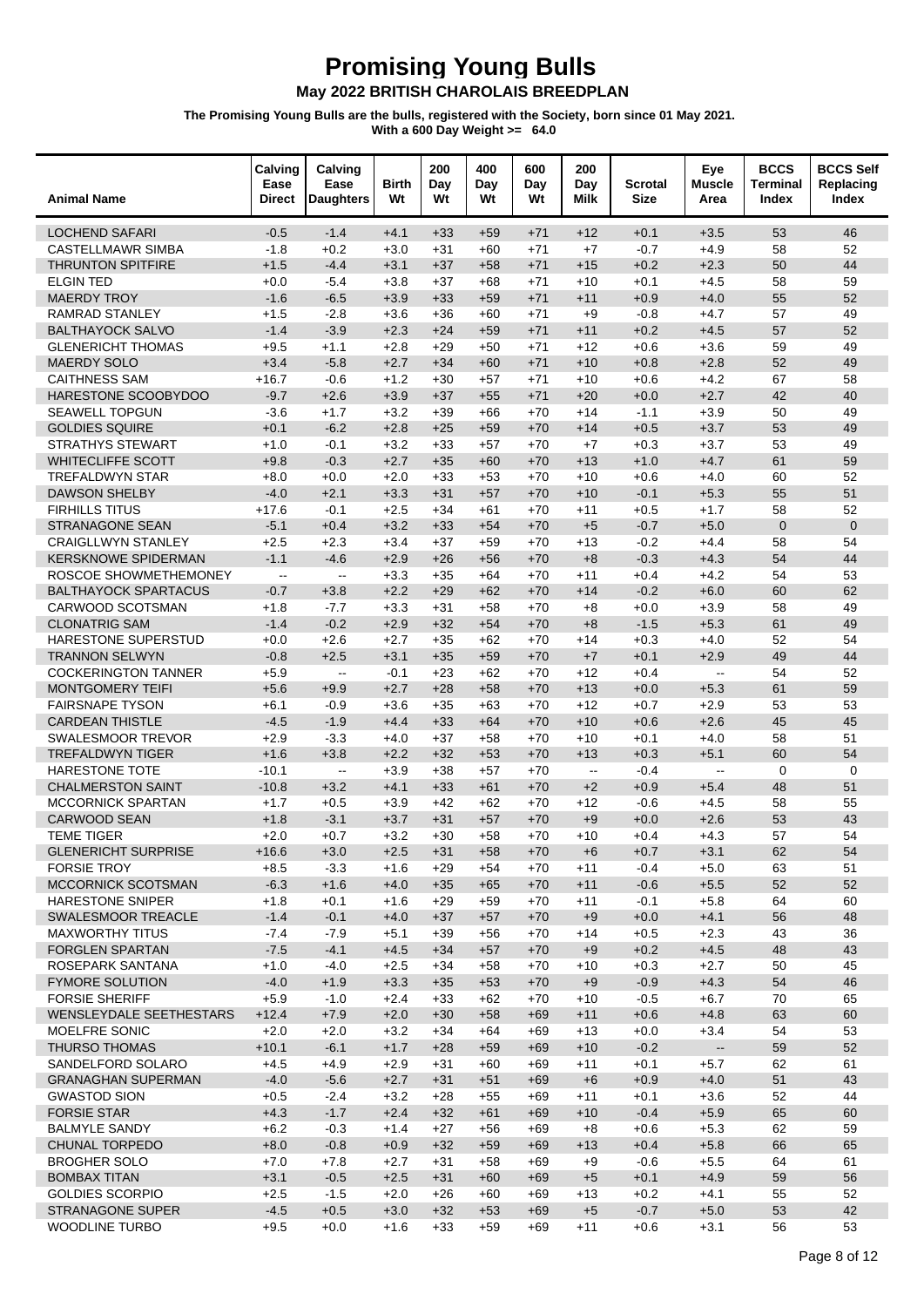| <b>Animal Name</b>                                | Calving<br>Ease<br><b>Direct</b> | Calving<br>Ease<br><b>Daughters</b>           | Birth<br>Wt      | 200<br>Day<br>Wt | 400<br>Day<br>Wt | 600<br>Day<br>Wt | 200<br>Day<br>Milk       | <b>Scrotal</b><br><b>Size</b> | Eye<br><b>Muscle</b><br>Area | <b>BCCS</b><br><b>Terminal</b><br>Index | <b>BCCS Self</b><br>Replacing<br>Index |
|---------------------------------------------------|----------------------------------|-----------------------------------------------|------------------|------------------|------------------|------------------|--------------------------|-------------------------------|------------------------------|-----------------------------------------|----------------------------------------|
| MOELFRE SPORT                                     | $+4.6$                           | $+0.9$                                        | $+3.2$           | $+35$            | $+60$            | $+69$            | $+10$                    | $-0.3$                        | $+3.8$                       | 55                                      | 51                                     |
| <b>THRUNTON TOPPER</b>                            | $+0.6$                           | $-6.9$                                        | $+2.9$           | $+32$            | $+53$            | $+69$            | $+10$                    | $+0.4$                        | $+4.2$                       | 55                                      | 47                                     |
| <b>MOELFRE TEIFI</b>                              | $+3.3$                           | $-2.5$                                        | $+4.1$           | $+34$            | $+61$            | $+69$            | $+8$                     | $-0.3$                        | $+3.9$                       | 56                                      | 50                                     |
| <b>ELRICK SOCRATES</b>                            | $+0.7$                           | $-5.0$                                        | $+2.4$           | $+26$            | $+60$            | +69              | $+6$                     | $-0.3$                        | $+4.1$                       | 53                                      | 47                                     |
| <b>BALMYLE TRIUMPH</b>                            | $+2.8$                           | $+7.2$                                        | $+2.6$           | $+42$            | $+58$            | $+69$            | $+13$                    | $-0.8$                        | $+3.4$                       | 53                                      | 48                                     |
| <b>CAITHNESS SHANE</b>                            | $+10.0$                          | $+4.1$                                        | $+3.2$           | $+32$            | $+58$            | $+69$            | $+11$                    | $+0.1$                        | $+4.8$                       | 65                                      | 61                                     |
| <b>GLENERICHT SAMMY</b>                           | $+0.4$                           | $-1.1$                                        | $+4.1$           | $+37$            | $+59$            | $+69$            | $+12$                    | $+0.0$                        | $+4.2$                       | 57                                      | 53                                     |
| <b>COCKERINGTON TRAVIS</b>                        | $+6.4$                           | $-0.6$                                        | $+0.5$           | $+22$            | $+52$            | +69              | $+9$                     | $+0.5$                        | $+3.1$                       | 56                                      | 44                                     |
| <b>HARESTONE SAMURAI</b>                          | $+2.1$                           | $\overline{\phantom{a}}$                      | $+1.1$           | $+31$            | $+53$            | $+69$            | $\mathbf{L}$             | Ξ.                            | $\mathbb{L}^{\mathbb{L}}$    | $\mathbf{0}$                            | $\Omega$                               |
| <b>ESGOB TRAVIS</b>                               | $-3.4$                           | $-4.7$                                        | $+3.4$           | $+34$            | $+54$            | $+69$            | $+11$                    | $+0.4$                        | $+2.8$                       | 48                                      | 40                                     |
| <b>KINCLUNE SERGIO</b>                            | $+2.7$                           | $+1.7$                                        | $+4.8$           | $+37$            | $+60$            | $+69$            | $+12$                    | $+1.0$                        | $+3.4$                       | 54                                      | 54                                     |
| <b>SOLO STARLIGHT</b><br><b>BALTHAYOCK SIMEON</b> | $+1.6$<br>$+2.5$                 | $-3.6$                                        | $+3.3$<br>$+2.6$ | $+34$            | $+62$            | +69              | $+12$<br>$+9$            | $-0.1$<br>$+0.1$              | $+3.5$<br>$+3.9$             | 53<br>54                                | 50<br>58                               |
| HARESTONE SHANE                                   | $-3.8$                           | $-0.8$<br>$+5.2$                              | $+2.9$           | $+34$<br>$+32$   | $+65$<br>$+49$   | $+69$<br>$+69$   | $+13$                    | $-0.9$                        | $+4.3$                       | 54                                      | 44                                     |
| <b>ELRICK STALLONE</b>                            | $+0.9$                           | $-3.3$                                        | $+2.9$           | $+32$            | $+57$            | $+69$            | $+12$                    | $-0.3$                        | $+2.1$                       | 48                                      | 40                                     |
| <b>ELRICK SYLVESTER</b>                           | $+0.9$                           | $-3.3$                                        | $+2.9$           | $+32$            | $+57$            | +69              | $+12$                    | $-0.3$                        | $+2.1$                       | 48                                      | 40                                     |
| <b>BRIGADOON TOPMAN</b>                           | $-7.2$                           | $-6.9$                                        | $+4.1$           | $+37$            | $+57$            | $+69$            | $+12$                    | $-0.2$                        | $+3.7$                       | 47                                      | 40                                     |
| <b>ELGIN SERGEANT</b>                             | $+3.2$                           | $-6.9$                                        | $+3.8$           | $+37$            | $+58$            | $+69$            | $+11$                    | $+0.0$                        | $+2.4$                       | 52                                      | 44                                     |
| <b>INKERMAN TEMPERA</b>                           | $+6.3$                           | $-2.0$                                        | $+1.3$           | $+31$            | $+58$            | $+69$            | $+11$                    | $-0.2$                        | $+4.1$                       | 56                                      | 52                                     |
| <b>WOODPARK SULTAN</b>                            | $-5.9$                           | $-9.3$                                        | $+4.7$           | $+36$            | $+56$            | +69              | $+11$                    | $+0.2$                        | $+3.2$                       | 47                                      | 39                                     |
| <b>STRANAGONE SHADEY</b>                          | $-4.3$                           | $+0.5$                                        | $+2.9$           | $+32$            | $+52$            | $+69$            | $+5$                     | $-0.7$                        | $+5.0$                       | 53                                      | 41                                     |
| SOLO SELECT                                       | $-2.0$                           | $-0.5$                                        | $+2.9$           | $+31$            | $+62$            | $+69$            | $+8$                     | $+0.3$                        | $+2.5$                       | 46                                      | 45                                     |
| <b>ELRICK SUPERSONIC</b>                          | $-5.4$                           | $-6.1$                                        | $+3.2$           | $+30$            | $+56$            | $+69$            | $+14$                    | $-0.3$                        | $+2.5$                       | 43                                      | 36                                     |
| <b>COCKERINGTON TOBIN</b>                         | $+5.8$                           | $\mathord{\hspace{1pt}\text{--}\hspace{1pt}}$ | $+0.4$           | $+26$            | $+55$            | +69              | $+9$                     | $+0.3$                        | $\overline{\phantom{a}}$     | 54                                      | 46                                     |
| <b>COOLNASLEE SAWYER</b>                          | $+8.6$                           | $+2.2$                                        | $+3.7$           | $+33$            | $+59$            | $+69$            | $+10$                    | $+0.1$                        | $+4.6$                       | 60                                      | 57                                     |
| PENHARGARD TOPGUN                                 | $+6.9$                           | $\mathbf{L}$                                  | $+0.7$           | $+27$            | $+52$            | $+69$            | $+11$                    | $+0.2$                        | $\mathbf{L}$                 | 54                                      | 46                                     |
| <b>BEANHILL TENNESSEE</b>                         | $-4.7$                           | $-0.8$                                        | $+3.0$           | $+32$            | $+62$            | $+69$            | $+12$                    | $-0.1$                        | $+6.8$                       | 58                                      | 61                                     |
| <b>FIRHILLS TURBO</b>                             | $+16.2$                          | $-3.2$                                        | $+2.0$           | $+30$            | $+56$            | +69              | $+11$                    | $+0.5$                        | $+1.7$                       | 56                                      | 46                                     |
| <b>GRETNAHOUSE SAMURAI</b>                        | $+23.8$                          | $-2.4$                                        | $+0.7$           | $+36$            | $+62$            | $+69$            | $+11$                    | $+0.4$                        | $+3.1$                       | 62                                      | 56                                     |
| <b>CHALMERSTON SYRUS</b>                          | $-0.8$                           | $+3.5$                                        | $+3.0$           | $+32$            | $+56$            | $+69$            | $+5$                     | $+0.5$                        | $+5.3$                       | 58                                      | 54                                     |
| <b>DRUMBUIE SHAW</b>                              | $-2.0$                           | $-1.5$                                        | $+4.3$           | $+32$            | $+57$            | $+68$            | $+9$                     | $+0.5$                        | $+4.3$                       | 53                                      | 49                                     |
| <b>NEWLOGIE TRIUMPH</b>                           | $-0.7$                           | $+3.4$                                        | $+3.0$           | $+34$            | $+53$            | +68              | $+14$                    | $+0.8$                        | $+1.8$                       | 45                                      | 42                                     |
| <b>MAERDY SPROG</b>                               | $+5.8$                           | $-0.7$                                        | $+2.5$           | $+30$            | $+51$            | $+68$            | $+12$                    | $+0.3$                        | $+4.8$                       | 63                                      | 53                                     |
| <b>COCKERINGTON TINKER</b>                        | $+3.4$                           | $\overline{\phantom{a}}$                      | $+0.4$           | $+27$            | $+58$            | $+68$            | $+12$                    | $+0.2$                        | $\omega_{\rm m}$             | 50                                      | 47                                     |
| COOLNASLEE SUPERSCOPP                             | $+6.4$                           | $+3.4$                                        | $+2.6$           | $+38$            | $+60$            | $+68$            | $+10$                    | $-0.7$                        | $+5.4$                       | 62                                      | 58                                     |
| <b>STRANAGONE SONIC</b>                           | $-3.9$                           | $+0.6$                                        | $+2.8$           | $+32$            | $+52$            | $+68$            | $+5$                     | $-0.7$                        | $+5.0$                       | 53                                      | 42                                     |
| <b>GRETNAHOUSE SONIC</b>                          | $+15.8$                          | $-1.5$                                        | $+1.8$           | $+28$            | $+54$            | $+68$            | $+12$                    | $+1.1$                        | $+4.5$                       | 62                                      | 56                                     |
| <b>WHITECLIFFE STRYKER</b>                        | $-2.6$                           | $+0.7$                                        | $+2.8$           | $+34$            | $+57$            | $+68$            | $+8$                     | $+0.4$                        | $+5.9$                       | 58                                      | 57                                     |
| <b>WISSINGTON TROJAN</b>                          | $+0.5$                           | $+1.6$                                        | $+4.0$           | $+36$            | $+55$            | $+68$            | $+12$                    | $-0.3$                        | $+2.5$                       | 48                                      | 41                                     |
| STRANAGONE TURBO<br><b>BLEAKLOW STALLONE</b>      | $+12.6$<br>$-1.3$                | $+3.8$<br>$-1.5$                              | $+1.3$<br>$+3.5$ | $+35$<br>$+34$   | $+55$<br>$+59$   | +68<br>$+68$     | +12<br>$+8$              | $-0.6$<br>$+1.3$              | $+6.2$<br>$+5.6$             | 69<br>56                                | 62<br>57                               |
| <b>CAYLERS TOPPER</b>                             | $+7.6$                           | $+3.4$                                        | $+2.7$           | $+30$            | $+49$            | $+68$            | $+12$                    | $+0.7$                        | $+4.3$                       | 60                                      | 53                                     |
| HARESTONE SANJOSE                                 | $-2.3$                           | $\overline{\phantom{a}}$                      | $+2.7$           | $+30$            | $+48$            | $+68$            | $\overline{\phantom{a}}$ | $\overline{\phantom{a}}$      | $\mathbb{L}^2$               | $\pmb{0}$                               | $\mathbf 0$                            |
| <b>STRATHYS SUPERSCOT</b>                         | $+3.4$                           | $-6.4$                                        | $+2.3$           | $+33$            | $+58$            | +68              | $+8$                     | $+0.2$                        | $+2.9$                       | 51                                      | 46                                     |
| <b>BOMBAX TALISKER</b>                            | $+1.4$                           | $+0.2$                                        | $+3.2$           | $+34$            | $+58$            | $+68$            | $+6$                     | $+0.7$                        | $+4.4$                       | 57                                      | 55                                     |
| <b>WISSINGTON TYRONE</b>                          | $-1.6$                           | $-6.9$                                        | $+4.8$           | $+40$            | $+58$            | $+68$            | $+9$                     | $-0.9$                        | $+2.2$                       | 45                                      | 36                                     |
| <b>MAXWORTHY STEVE</b>                            | $+6.6$                           | $-5.7$                                        | $+3.1$           | $+36$            | $+49$            | $+68$            | $+10$                    | $+0.7$                        | $+2.4$                       | 53                                      | 41                                     |
| RAMRAD SAMUEL                                     | $+2.0$                           | $-2.7$                                        | $+3.3$           | $+34$            | +58              | +68              | $+9$                     | $-0.8$                        | $+4.7$                       | 55                                      | 49                                     |
| WHITECLIFFE SNOWIE                                | $+8.8$                           | $+2.7$                                        | $+1.3$           | $+32$            | $+56$            | $+68$            | $+11$                    | $+0.8$                        | $+4.8$                       | 61                                      | 58                                     |
| <b>OLRIG SOCRATES</b>                             | $-1.3$                           | $-4.3$                                        | $+2.7$           | $+35$            | $+58$            | $+68$            | $+11$                    | $+0.2$                        | $+5.2$                       | 57                                      | 54                                     |
| <b>SEAWELL TONI</b>                               | $+2.3$                           | $-0.8$                                        | $+2.1$           | $+38$            | $+63$            | $+68$            | $+11$                    | $-0.8$                        | $+3.8$                       | 54                                      | 51                                     |
| <b>NEWLINE SAMPSON</b>                            | $-5.2$                           | $-2.8$                                        | $+3.8$           | $+36$            | +54              | +68              | $+7$                     | $-0.2$                        | Ξ.                           | 0                                       | $\mathbf 0$                            |
| <b>COOLNASLEE TUNE</b>                            | $-15.5$                          | $-7.7$                                        | $+4.4$           | $+33$            | $+57$            | $+68$            | $+8$                     | $-1.2$                        | $+4.0$                       | 36                                      | 29                                     |
| <b>ELGIN SPENCER</b>                              | $+1.1$                           | $-0.5$                                        | $+3.9$           | $+39$            | $+63$            | $+68$            | $+14$                    | $+0.1$                        | $+2.2$                       | 45                                      | 47                                     |
| MONTGOMERY TUDUR                                  | $+10.1$                          | $+6.0$                                        | $+1.1$           | $+26$            | $+62$            | $+68$            | $+14$                    | $-0.1$                        | $+6.0$                       | 65                                      | 65                                     |
| <b>FIRHILLS TOMMY</b>                             | $+15.0$                          | $-1.8$                                        | $+1.6$           | $+30$            | +56              | +68              | $+10$                    | $+0.5$                        | $+2.2$                       | 57                                      | 49                                     |
| RICNICK SCOOBY                                    | $-3.7$                           | $-1.6$                                        | $+3.2$           | $+31$            | $+60$            | $+68$            | $+10$                    | $-0.1$                        | $+3.6$                       | 48                                      | 45                                     |
| <b>GLENERICHT SONNY</b>                           | $+12.1$                          | $+2.8$                                        | $+2.8$           | $+27$            | $+53$            | $+68$            | $+13$                    | $+0.6$                        | $+3.9$                       | 59                                      | 53                                     |
| <b>INNISRUSH TITUS</b>                            | $+5.9$                           | $+3.4$                                        | $+2.3$           | $+33$            | $+60$            | $+68$            | $+16$                    | $+0.0$                        | $+4.3$                       | 57                                      | 57                                     |
| STRANAGONE STATEOFTHEART                          | $+16.7$                          | $+3.1$                                        | $+0.3$           | $+34$            | $+59$            | +68              | $+13$                    | $+0.1$                        | $+5.1$                       | 67                                      | 65                                     |
| WHITECLIFFE SAMSON                                | $+11.5$                          | $-0.7$                                        | $+1.8$           | $+36$            | $+58$            | $+68$            | $+15$                    | $+0.1$                        | $+4.7$                       | 61                                      | 58                                     |
| SHAMLEYS SYDNEY                                   | $-5.5$                           | $-3.5$                                        | $+2.9$           | $+29$            | $+55$            | $+68$            | $+12$                    | $+1.1$                        | $+2.2$                       | 39                                      | 40                                     |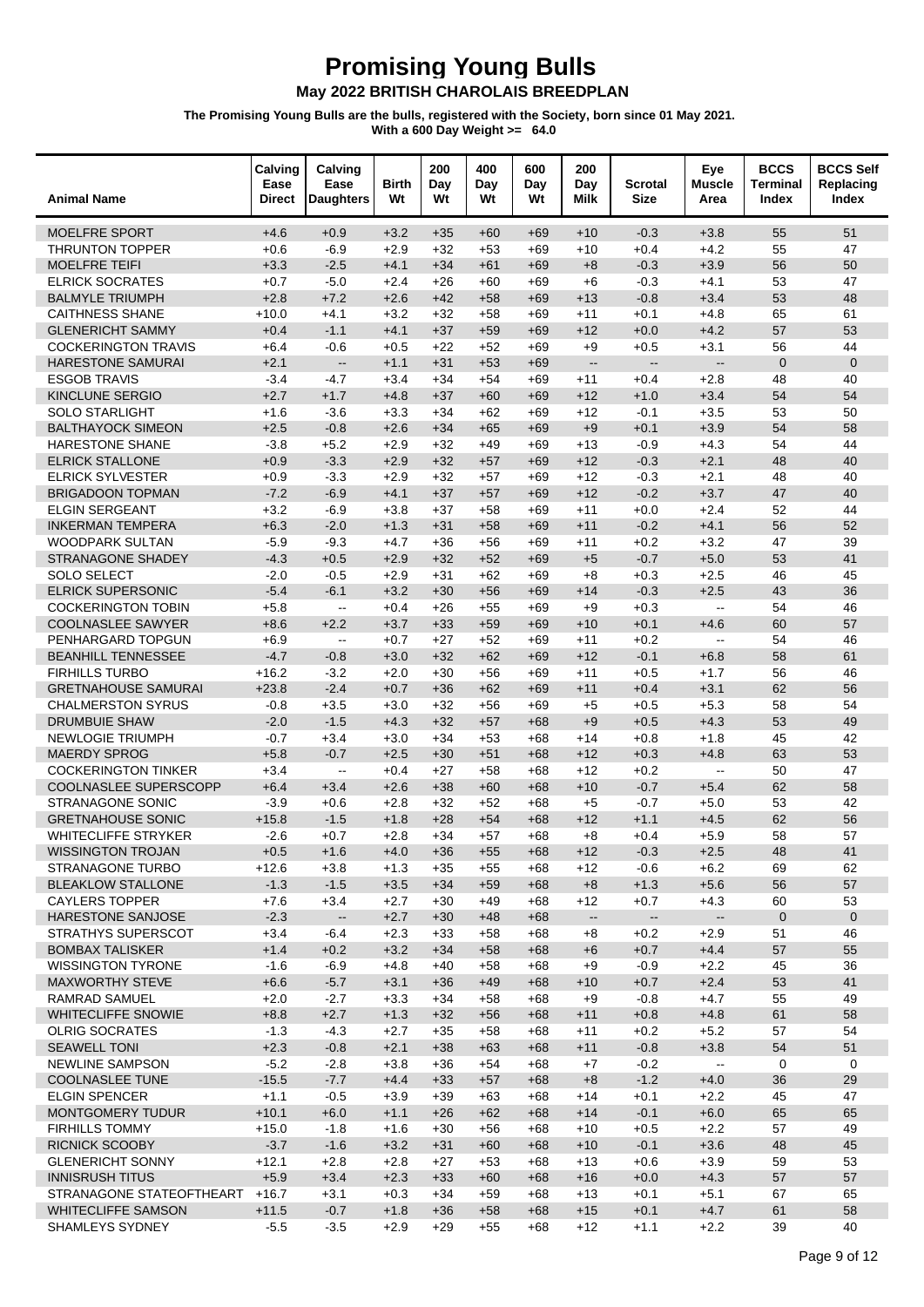| <b>Animal Name</b>                                        | Calving<br>Ease<br><b>Direct</b> | Calving<br>Ease<br><b>Daughters</b> | <b>Birth</b><br>Wt | 200<br>Day<br>Wt | 400<br>Day<br>Wt | 600<br>Day<br>Wt | 200<br>Day<br>Milk                            | <b>Scrotal</b><br><b>Size</b> | Eye<br><b>Muscle</b><br>Area | <b>BCCS</b><br>Terminal<br>Index | <b>BCCS Self</b><br>Replacing<br>Index |
|-----------------------------------------------------------|----------------------------------|-------------------------------------|--------------------|------------------|------------------|------------------|-----------------------------------------------|-------------------------------|------------------------------|----------------------------------|----------------------------------------|
| <b>HARESTONE SIDEKICK</b>                                 | $-4.7$                           | $-4.0$                              | $+2.3$             | $+32$            | $+56$            | $+68$            | $+4$                                          | $-0.6$                        | $+2.8$                       | 46                               | 38                                     |
| <b>THRUNTON TEMPEST</b>                                   | $+3.5$                           | $+1.9$                              | $+2.9$             | $+33$            | $+55$            | $+68$            | $+12$                                         | $+0.0$                        | $+2.9$                       | 50                               | 47                                     |
| <b>FORSIE SHELBY</b>                                      | $+2.6$                           | $-2.4$                              | $+3.1$             | $+34$            | $+61$            | $+68$            | $+11$                                         | $-0.4$                        | $+4.7$                       | 58                               | 54                                     |
| SWALESMOOR SNAPDRAGON                                     | $-10.2$                          | $-1.1$                              | $+4.6$             | $+30$            | $+52$            | $+68$            | $+4$                                          | $+0.5$                        | $+4.1$                       | 45                               | 37                                     |
| <b>FINNWEST SPIKE</b>                                     | $+0.4$                           | $+4.1$                              | $+3.8$             | $+33$            | $+57$            | $+68$            | $+5$                                          | $+0.7$                        | $\mathbb{L}^{\mathbb{L}}$    | 46                               | 44                                     |
| <b>STRANAGONE STAR</b>                                    | $-3.8$                           | $+0.6$                              | $+2.7$             | $+31$            | $+52$            | $+68$            | $+5$                                          | $-0.8$                        | $+5.0$                       | 53                               | 42                                     |
| <b>FORGLEN SAMURAI</b>                                    | $+0.4$                           | $-1.2$                              | $+3.5$             | $+33$            | $+59$            | $+68$            | $+11$                                         | $-0.2$                        | $+4.3$                       | 53                               | 51                                     |
| <b>SEAWELL STEEPLEJACK</b>                                | $-0.6$                           | $-1.2$                              | $+2.9$             | $+30$            | $+53$            | $+68$            | $+7$                                          | $-0.4$                        | $+3.9$                       | 54                               | 45                                     |
| <b>BALTHAYOCK SOLO</b>                                    | $+2.4$                           | $-2.2$                              | $+1.6$             | $+28$            | $+62$            | $+68$            | $+11$                                         | $+0.1$                        | $+3.9$                       | 55                               | 53                                     |
| <b>CARWOOD SAMMY</b>                                      | $+0.1$                           | $-5.3$                              | $+3.6$             | $+30$            | $+55$            | $+68$            | $+6$                                          | $+0.5$                        | $+2.6$                       | 50                               | 41                                     |
| <b>BOMBAX TRILOGY</b>                                     | $+6.1$                           | $-1.1$                              | $+3.4$             | $+33$            | $+64$            | $+67$            | $+11$                                         | $-0.1$                        | $+4.8$                       | 60                               | 61                                     |
| <b>BOMBAX THOR</b>                                        | $-1.8$                           | $+2.7$                              | $+3.4$             | $+32$            | $+61$            | $+67$            | $+3$                                          | $+0.6$                        | $+4.2$                       | 51                               | 53                                     |
| SPORTSMANS SCOUT                                          | $+3.3$                           | $-5.1$                              | $+2.0$             | $+26$            | $+57$            | $+67$            | $+9$                                          | $-0.3$                        | $+4.1$                       | 54                               | 48                                     |
| <b>ELRICK TOMMY</b>                                       | $+3.6$                           | $-4.5$                              | $+4.3$             | $+35$            | $+60$            | $+67$            | $+6$                                          | $-0.3$                        | $\sim$                       | 50                               | 43                                     |
| <b>TWEEDDALE SHANE</b>                                    | $+2.1$                           | $-4.5$                              | $+3.0$             | $+29$            | $+53$            | $+67$            | $+14$                                         | $+0.6$                        | $+3.0$                       | 50                               | 41                                     |
| <b>STRANAGONE SUBLIME</b>                                 | $-2.0$                           | $-12.9$                             | $+4.0$             | $+36$            | $+50$            | $+67$            | $+9$                                          | $-1.0$                        | $+4.0$                       | 54                               | 36                                     |
| <b>CARWOOD SPARKY</b>                                     | $-2.2$                           | $-4.9$                              | $+3.8$             | $+33$            | $+51$            | $+67$            | $+13$                                         | $-0.2$                        | $+3.6$                       | 51                               | 42                                     |
| <b>MAERDY SUPERSTUD</b><br>HARESTONE STEVIEWONDER         | $-0.3$                           | $-9.4$                              | $+3.2$             | $+34$            | $+58$            | $+67$            | $+14$                                         | $+0.7$                        | $+4.7$                       | 54                               | 53                                     |
|                                                           | $-4.4$                           | $-4.0$                              | $+2.3$             | $+31$            | $+55$            | $+67$            | $+4$                                          | $-0.6$                        | $+2.8$                       | 45                               | 38                                     |
| <b>BALMYLE SCIMITAR</b>                                   | $+4.6$                           | $-1.8$                              | $+3.5$             | $+34$            | $+62$            | $+67$            | $+5$                                          | $-0.3$                        | $+5.0$                       | 58                               | 54                                     |
| <b>WALDENCOURT TROJAN</b><br><b>GLENERICHT SWEEP</b>      | $+7.7$                           | $+6.1$<br>$+0.5$                    | $+1.7$<br>$+4.0$   | $+27$<br>$+37$   | $+60$<br>$+60$   | $+67$<br>$+67$   | $+13$<br>$+10$                                | $+0.5$<br>$+0.1$              | $+5.3$<br>$+3.9$             | 61<br>55                         | 63<br>54                               |
| WALDENCOURT SUNNYBOY                                      | $+0.5$<br>$+7.6$                 | $+1.7$                              | $+2.1$             | $+36$            | $+61$            | $+67$            | $+15$                                         | $+0.2$                        | $+4.1$                       | 56                               | 57                                     |
| <b>HAUGHHEAD THOR</b>                                     | $-2.3$                           | $-3.5$                              | $+3.8$             | $+36$            | $+61$            | $+67$            | $+9$                                          | $-0.4$                        | $+3.8$                       | 49                               | 47                                     |
| MONTGOMERY SAM                                            | $+7.6$                           | $+6.4$                              | $+1.5$             | $+28$            | $+50$            | $+67$            | $+12$                                         | $+0.3$                        | $+5.1$                       | 62                               | 54                                     |
| <b>SEABARN TOLERABULL</b>                                 | $+5.0$                           | $-0.8$                              | $+4.2$             | $+35$            | $+53$            | $+67$            | $+8$                                          | $+1.0$                        | $+3.8$                       | 56                               | 50                                     |
| <b>CRAIGLLWYN SIDNEY</b>                                  | $+1.9$                           | $-4.0$                              | $+3.7$             | $+34$            | $+57$            | $+67$            | $+11$                                         | $+0.0$                        | $+4.0$                       | 54                               | 49                                     |
| <b>BROOMLOAN STEVIE</b>                                   | $+11.8$                          | $-0.2$                              | $+2.7$             | $+33$            | $+55$            | $+67$            | $+9$                                          | $+1.0$                        | $+4.3$                       | 60                               | 56                                     |
| <b>ELGIN TOM</b>                                          | $+1.5$                           | $-5.2$                              | $+3.1$             | $+35$            | $+65$            | $+67$            | $+10$                                         | $+0.1$                        | $+4.5$                       | 57                               | 58                                     |
| <b>TEIGLUM STAN</b>                                       | $+1.8$                           | $-3.8$                              | $+3.5$             | $+33$            | $+57$            | $+67$            | $+11$                                         | $+0.2$                        | $+3.2$                       | 50                               | 47                                     |
| <b>LOVISTONE SERGIO</b>                                   | $+6.7$                           | $-1.3$                              | $+2.7$             | $+33$            | $+56$            | $+67$            | $+9$                                          | $+0.3$                        | $\overline{\phantom{a}}$     | 54                               | 48                                     |
| <b>CORRIE SHAUN</b>                                       | $+2.1$                           | $-3.3$                              | $+4.1$             | $+35$            | $+57$            | $+67$            | $+8$                                          | $+0.8$                        | $+3.6$                       | 51                               | 48                                     |
| WOODPARK SALVADOR                                         | $+8.5$                           | $-5.8$                              | $+4.1$             | $+37$            | $+55$            | $+67$            | $+14$                                         | $-0.3$                        | $+2.9$                       | 56                               | 45                                     |
| <b>BALMYLE SCEPTRE</b>                                    | $+1.3$                           | $-2.0$                              | $+3.0$             | $+32$            | $+57$            | $+67$            | $+6$                                          | $+0.5$                        | $+5.1$                       | 56                               | 54                                     |
| SEAWELL SERGEANTMAJOR                                     | $-8.2$                           | $-7.3$                              | $+5.1$             | $+40$            | $+59$            | $+67$            | $+11$                                         | $-1.0$                        | $+2.9$                       | 40                               | 35                                     |
| DEUNAWD SPECTRE                                           | $-2.8$                           | $-3.8$                              | $+3.8$             | $+37$            | $+54$            | $+67$            | $+8$                                          | $+0.1$                        | $+2.6$                       | 46                               | 39                                     |
| <b>ARGLAM TODD</b>                                        | $+2.7$                           | $+2.4$                              | $+3.0$             | $+34$            | $+56$            | $+67$            | $+12$                                         | $+0.0$                        | $+4.2$                       | 55                               | 51                                     |
| <b>THURSO SAUL</b>                                        | $+1.5$                           | $+1.1$                              | $+2.5$             | $+29$            | $+59$            | $+67$            | $+6$                                          | $-0.5$                        | $+5.2$                       | 57                               | 54                                     |
| MOUNTJOY STARBUCK                                         | $+2.9$                           |                                     | $+3.3$             | $+33$            | $+55$            | $+67$            |                                               | $+0.1$                        |                              | $\mathbf 0$                      | $\mathbf 0$                            |
| <b>RICNICK SILVERBACK</b>                                 | $-1.9$                           | $-1.3$                              | $+2.7$             | $+31$            | +60              | +67              | +10                                           | $-0.1$                        | $+3.6$                       | 49                               | 47                                     |
| <b>FORMAKIN THUNDER</b>                                   | $\overline{\phantom{a}}$         | $\overline{\phantom{a}}$            | $+3.4$             | $+33$            | $+54$            | $+67$            | $\overline{\phantom{a}}$                      | --                            | $\overline{\phantom{a}}$     | $\mathbf 0$                      | $\mathbf{0}$                           |
| <b>BALMYLE TIMEBOMB</b>                                   | $+4.9$                           | $-3.5$                              | $+1.0$             | $+25$            | $+57$            | $+67$            | $+11$                                         | $+0.7$                        | $+4.8$                       | 57                               | 56                                     |
| <b>COVE TWICKENHAM</b>                                    | $+6.9$                           | $-0.9$                              | $+2.0$             | $+36$            | $+57$            | $+67$            | $+11$                                         | $+0.1$                        | $+1.3$                       | 48                               | 43                                     |
| <b>KERSKNOWE SAMARITAN</b>                                | $-3.7$                           | $+4.4$                              | $+3.6$             | $+37$            | +56              | $+67$            | $+14$                                         | $-0.3$                        | $+3.8$                       | 49                               | 47                                     |
| <b>GOLDIES STANLEY</b>                                    | $-0.9$                           | $-1.9$                              | $+2.3$             | $+25$            | $+59$            | $+67$            | $+16$                                         | $+0.5$                        | $+3.5$                       | 49                               | 49                                     |
| <b>CAYLERS SULLIVAN</b>                                   | $+0.5$                           | $-1.9$                              | $+1.6$             | $+25$            | $+51$            | $+67$            | $\mathord{\hspace{1pt}\text{--}\hspace{1pt}}$ | $-0.7$                        | $\sim$                       | 51                               | 40                                     |
| <b>CHESHAM TENESSEE</b>                                   | $+7.5$                           | $+1.1$                              | $+2.0$             | $+30$            | $+57$            | $+67$            | $+17$                                         | $+0.0$                        | $+5.1$                       | 62                               | 59                                     |
| <b>TREFALDWYN STELLA</b>                                  | +6.3                             | $+3.5$                              | $+2.0$             | $+30$            | $+51$            | +67              | +11                                           | $+0.3$                        | $+5.0$                       | 60                               | 54                                     |
| <b>BALTHAYOCK SATURN</b>                                  | $+0.7$                           | $+4.9$                              | $+3.5$             | $+38$            | $+57$            | $+67$            | $+9$                                          | $-0.9$                        | $+4.7$                       | 55                               | 50                                     |
| <b>CHAMERAN SINBAD</b>                                    | $-2.3$                           | $+1.5$                              | $+3.0$             | $+30$            | $+60$            | $+67$            | $+12$                                         | $+0.0$                        | $+5.5$                       | 55                               | 56                                     |
| SANDELFORD TRENT                                          | $+6.3$                           | $+3.7$                              | $+2.6$             | $+29$            | $+60$            | $+67$            | $+13$                                         | $+0.3$                        | $+5.7$                       | 62                               | 63                                     |
| <b>TEME SCRUMPY</b>                                       | $+3.5$                           | $+0.9$                              | $+2.6$             | $+28$            | $+55$            | +66              | $+10$                                         | $+0.4$                        | $+4.3$                       | 55                               | 52                                     |
| <b>CAYLERS TEXAS</b>                                      | $+6.7$                           | $+5.1$                              | $+3.2$             | $+32$            | $+56$            | $+66$            | $+17$                                         | $+0.7$                        | $+3.6$                       | 54                               | 55                                     |
| <b>CHESHAM THEODORE</b>                                   | $+3.7$                           | $+4.8$                              | $+3.3$             | $+30$            | $+58$            | $+66$            | $+12$                                         | $-0.2$                        | $+4.0$                       | 54                               | 50                                     |
| TEME STOUT                                                | $+3.5$                           | $+0.9$                              | $+2.6$             | $+28$            | $+55$            | $+66$            | $+10$                                         | $+0.4$                        | $+4.3$                       | 55                               | 52                                     |
| <b>WISSINGTON TRISTAN</b>                                 | $-5.1$                           | $-0.8$                              | $+5.0$             | $+40$            | +60              | +66              | $+11$                                         | $-0.4$                        | $+1.2$                       | 38<br>39                         | 36<br>36                               |
| <b>WISSINGTON TRAVOLTA</b><br><b>INVERLOCHY SUPERSCOT</b> | $-6.0$<br>$+3.4$                 | $-4.3$<br>$-8.3$                    | $+4.5$<br>$+3.6$   | $+39$<br>$+33$   | $+57$<br>$+56$   | $+66$<br>$+66$   | $+12$<br>$+9$                                 | $-0.5$<br>$+0.2$              | $+2.2$<br>$+2.4$             | 48                               | 42                                     |
| <b>INVERLOCHY SCOOBY</b>                                  | $-10.6$                          | $-0.2$                              | $+3.4$             | $+30$            | $+55$            | $+66$            | $+9$                                          | $-0.2$                        | $+3.7$                       | 41                               | 36                                     |
| <b>TOREMAINS TOPPER</b>                                   | $+13.4$                          | $+2.6$                              | $+0.9$             | $+33$            | $+54$            | $+66$            | +13                                           | $-0.1$                        | $+5.0$                       | 64                               | 59                                     |
| <b>GLENRAMBLE SPARTACUS</b>                               | $+5.6$                           | $-7.8$                              | $+2.3$             | $+36$            | $+58$            | $+66$            | $+9$                                          | $+0.4$                        | $+3.4$                       | 54                               | 50                                     |
| LOVISTONE SADIO                                           | $+5.0$                           | $+2.9$                              | $+3.3$             | $+34$            | $+56$            | $+66$            | $+7$                                          | $+0.2$                        | $+3.5$                       | 53                               | 49                                     |
|                                                           |                                  |                                     |                    |                  |                  |                  |                                               |                               |                              |                                  |                                        |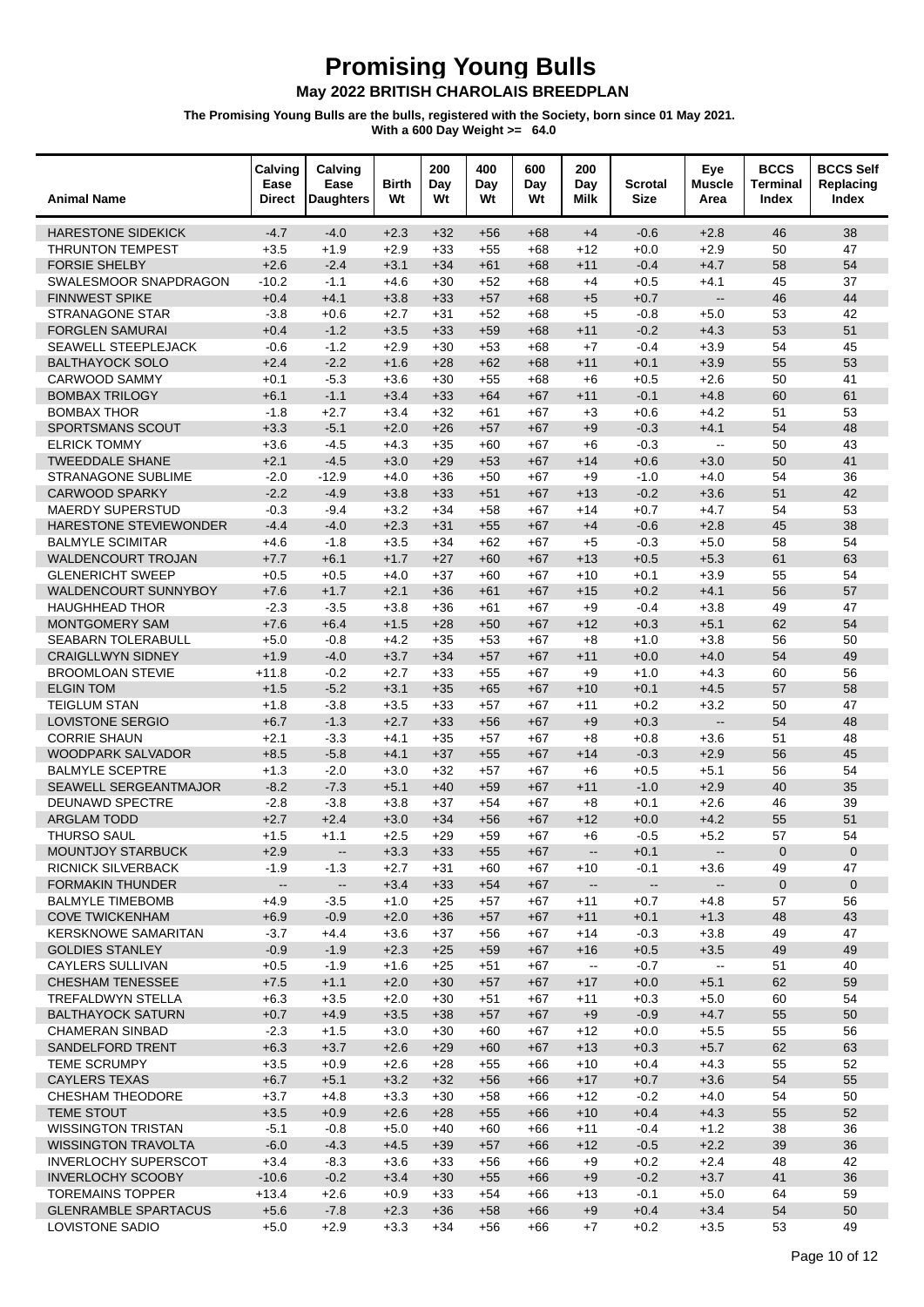#### **Promising Young Bulls**

May 2022 BRITISH CHAROLAIS BREEDPLAN

| <b>Animal Name</b>                                  | Calving<br>Ease<br><b>Direct</b> | Calving<br>Ease<br><b>Daughters</b> | Birth<br>Wt      | 200<br>Day<br>Wt | 400<br>Day<br>Wt | 600<br>Day<br>Wt | 200<br>Day<br>Milk                            | Scrotal<br><b>Size</b>                        | Eye<br><b>Muscle</b><br>Area | <b>BCCS</b><br><b>Terminal</b><br>Index | <b>BCCS Self</b><br>Replacing<br>Index |
|-----------------------------------------------------|----------------------------------|-------------------------------------|------------------|------------------|------------------|------------------|-----------------------------------------------|-----------------------------------------------|------------------------------|-----------------------------------------|----------------------------------------|
| <b>CHAMERAN SPORTSMAN</b>                           | $+4.9$                           | $+2.4$                              | $+2.9$           | $+33$            | $+56$            | $+66$            | $+9$                                          | $+0.2$                                        | $+3.5$                       | 54                                      | 50                                     |
| <b>CLIFTONPARK TAFFY</b>                            | $+5.5$                           | $+0.3$                              | $+1.6$           | $+26$            | $+53$            | $+66$            | $+9$                                          | $+0.6$                                        | $+5.1$                       | 56                                      | 54                                     |
| PARKHALL SHELBY                                     | $+12.3$                          | $\overline{\phantom{a}}$            | $+1.6$           | $+36$            | $+54$            | $+66$            | $\mathbf{L}$                                  | $+0.5$                                        | ц.                           | 54                                      | 54                                     |
| ROSEPARK SAINT                                      | $+1.4$                           | $-4.4$                              | $+3.0$           | $+33$            | $+54$            | +66              | +10                                           | $+0.2$                                        | $+3.6$                       | 51                                      | 46                                     |
| <b>MCCORNICK SALTIRE</b>                            | $+0.6$                           | $-1.2$                              | $+4.2$           | $+40$            | $+58$            | $+66$            | $+7$                                          | $-0.1$                                        | $+4.0$                       | 52                                      | 50                                     |
| <b>WHITECLIFFE STERLING</b>                         | $+4.8$                           | $+2.8$                              | $+2.7$           | $+33$            | $+54$            | $+66$            | $+9$                                          | $-0.1$                                        | $+5.5$                       | 61                                      | 55                                     |
| <b>GLENERNAN TOPPER</b>                             | $+3.2$                           | $-0.6$                              | $+3.5$           | $+33$            | $+60$            | $+66$            | $+9$                                          | $+0.4$                                        | $+3.2$                       | 51                                      | 49                                     |
| <b>HARESTONE SKAI</b>                               | $\mathbf{u}$                     | Ξ.                                  | $-0.3$           | $+31$            | $+52$            | $+66$            | $\mathord{\hspace{1pt}\text{--}\hspace{1pt}}$ | $\mathbf{L}$                                  | $\mathbf{L}$                 | 50                                      | 45                                     |
| <b>THRUNTON SENSATION</b>                           | $+2.5$                           | $-1.0$                              | $+2.9$           | $+31$            | $+56$            | $+66$            | $+12$                                         | $+0.5$                                        | $+3.6$                       | 53                                      | 49                                     |
| LOCHEND SHILOH                                      | $-3.8$                           | $+0.7$                              | $+4.2$           | $+32$            | $+56$            | +66              | $+9$                                          | $+0.5$                                        | $+3.0$                       | 45                                      | 42                                     |
| <b>CHUNAL TOPGUN</b>                                | $-3.4$                           | $+7.3$                              | $+3.1$           | $+33$            | $+59$            | $+66$            | $+14$                                         | $-0.4$                                        | $+3.8$                       | 48                                      | 47                                     |
| <b>COCKERINGTON TUCKER</b><br><b>LOCHEND SOVIET</b> | $+8.1$<br>$-3.9$                 | ц.                                  | $+0.2$<br>$+3.0$ | $+26$            | $+58$            | +66              | $+10$<br>$+6$                                 | $+0.2$<br>$-0.1$                              | $\mathbf{u}$                 | 49<br>52                                | 48<br>44                               |
| <b>TREFALDWYN SPECTRE</b>                           | $+4.6$                           | $+0.0$<br>$+0.6$                    | $+2.0$           | $+28$<br>$+33$   | $+53$<br>$+54$   | $+66$<br>$+66$   | $+13$                                         | $+0.4$                                        | $+5.0$<br>$+4.1$             | 54                                      | 52                                     |
| <b>STRATHYS STORM</b>                               | $+4.6$                           | $-1.5$                              | $+3.1$           | $+35$            | $+55$            | $+65$            | $+6$                                          | $-0.2$                                        | $+3.7$                       | 53                                      | 49                                     |
| <b>FORMAKIN TRIDENT</b>                             | $\mathbf{u}$                     | $\overline{\phantom{a}}$            | $+2.7$           | $+31$            | $+51$            | $+65$            | $\mathbf{L}$                                  | $\mathbf{L}$                                  | $\mathbf{L}$                 | $\mathbf 0$                             | $\Omega$                               |
| <b>GRETNAHOUSE SUPERSONIC</b>                       | $+4.5$                           | $-3.9$                              | $+3.0$           | $+29$            | $+56$            | $+65$            | $+12$                                         | $+0.3$                                        | $+4.4$                       | 55                                      | 51                                     |
| <b>KERSKNOWE SCOTSMAN</b>                           | $-6.5$                           | $-7.8$                              | $+3.9$           | $+28$            | $+52$            | $+65$            | $+9$                                          | $+0.3$                                        | $+4.2$                       | 45                                      | 39                                     |
| RAVENSWORTH SKYWALKER                               | $+3.6$                           | $+0.7$                              | $+2.5$           | $+33$            | $+55$            | $+65$            | $+13$                                         | $+0.1$                                        | $+4.1$                       | 53                                      | 49                                     |
| PARKVIEW TRAVIS                                     | $-3.6$                           | $-2.9$                              | $+3.6$           | $+35$            | $+57$            | $+65$            | +10                                           | $+0.1$                                        | $+4.1$                       | 48                                      | 47                                     |
| DRUMLONE SEYMORE                                    | $\mathbb{L}^2$                   | $\overline{\phantom{a}}$            | $+2.4$           | $+30$            | $+54$            | $+65$            | $\mathbf{L}$                                  | $\mathbb{L}^{\mathbb{L}}$                     | $\mathbb{L}^{\mathbb{L}}$    | $\mathbf{0}$                            | $\mathbf{0}$                           |
| KINCLUNE STANLEY                                    | $+1.6$                           | $-0.2$                              | $+3.7$           | $+34$            | $+57$            | $+65$            | $+12$                                         | $+0.9$                                        | $+3.8$                       | 52                                      | 52                                     |
| <b>KINCLUNE TOPSIRE</b>                             | $-2.0$                           | $+0.5$                              | $+4.0$           | $+36$            | $+58$            | $+65$            | $+13$                                         | $+0.9$                                        | $+3.4$                       | 47                                      | 50                                     |
| <b>WOODPARK SOVEREIGN</b>                           | $+8.7$                           | $-11.6$                             | $+3.0$           | $+32$            | $+48$            | $+65$            | $+11$                                         | $+0.1$                                        | $+4.4$                       | 59                                      | 44                                     |
| <b>WOODPARK TOM</b>                                 | $+11.3$                          | $-3.4$                              | $+2.1$           | $+32$            | $+56$            | $+65$            | $+12$                                         | $+0.0$                                        | $+4.1$                       | 58                                      | 54                                     |
| <b>BARKHILL SONIC</b>                               | $+2.8$                           | $-0.7$                              | $+2.9$           | $+33$            | $+57$            | $+65$            | $+8$                                          | $+0.0$                                        | $+3.4$                       | 51                                      | 47                                     |
| <b>KERSKNOWE STUDENT</b>                            | $+4.4$                           | $-0.3$                              | $+2.7$           | $+26$            | $+56$            | $+65$            | $+7$                                          | $-0.1$                                        | $+3.5$                       | 52                                      | 46                                     |
| <b>GRETNAHOUSE TOPPER</b>                           | $+23.6$                          | $-4.0$                              | $+0.3$           | $+28$            | $+56$            | $+65$            | $+14$                                         | $+0.7$                                        | $+4.2$                       | 63                                      | 55                                     |
| <b>DRUMBUIE TUPAC</b>                               | $+6.5$                           | $-1.1$                              | $+2.1$           | $+34$            | $+54$            | $+65$            | $+8$                                          | $+0.4$                                        | $+3.3$                       | 51                                      | 49                                     |
| <b>KERSKNOWE SEXBOMB</b>                            | $+0.7$                           | $-2.6$                              | $+2.5$           | $+39$            | $+53$            | $+65$            | $+13$                                         | $+0.5$                                        | $+3.5$                       | 52                                      | 49                                     |
| <b>FIRHILLS TROY</b>                                | $+16.5$                          | $-0.5$                              | $+2.4$           | $+29$            | $+56$            | $+65$            | $+11$                                         | $+0.2$                                        | $+3.6$                       | 61                                      | 54                                     |
| <b>DEUNAWD STERING</b>                              | $+2.8$                           | $+0.9$                              | $+3.5$           | $+35$            | $+56$            | $+65$            | $+8$                                          | $-0.1$                                        | $+3.8$                       | 53                                      | 49                                     |
| <b>WOODPARK STAN</b><br><b>BALTHAYOCK SCOTFREE</b>  | $+8.9$<br>$-1.0$                 | $-5.0$<br>$+0.8$                    | $+3.1$<br>$+1.8$ | $+31$<br>$+23$   | $+56$<br>$+59$   | $+65$<br>$+65$   | $+9$<br>$+9$                                  | $+0.3$<br>$+0.1$                              | $+3.7$<br>$+4.2$             | 55<br>50                                | 50<br>50                               |
| <b>GLENERICHT SPRINGER</b>                          | $+1.9$                           | $+0.2$                              | $+3.8$           | $+35$            | $+59$            | $+65$            | $+14$                                         | $+0.2$                                        | $+3.1$                       | 52                                      | 52                                     |
| <b>ELRICK TOM</b>                                   | $+4.6$                           | $-4.3$                              | $+3.8$           | $+34$            | $+59$            | $+65$            | $+6$                                          | $-0.3$                                        | $\mathbf{L}$                 | 50                                      | 43                                     |
| <b>BRAMPTON TOPBOY</b>                              | $+6.1$                           | $-0.2$                              | $+2.7$           | $+32$            | $+57$            | $+65$            | $+13$                                         | $+0.6$                                        | $+3.3$                       | 52                                      | 51                                     |
| <b>MAERDY SAMPRAS</b>                               | $+4.5$                           | $-8.0$                              | $+3.3$           | $+31$            | $+49$            | $+65$            | $+6$                                          | $+0.5$                                        | $+2.8$                       | 51                                      | 40                                     |
| <b>CAYLERS TRIGGER</b>                              | $+14.3$                          | $+2.9$                              | $+1.6$           | $+30$            | $+57$            | $+65$            | $+11$                                         | $+0.3$                                        | $+4.2$                       | 62                                      | 58                                     |
| <b>GRETNAHOUSE TERRY</b>                            | $+18.9$                          | $-4.5$                              | $+2.1$           | $+34$            | $+60$            | +65              | $+11$                                         | $+0.1$                                        | $+3.4$                       | 59                                      | 54                                     |
| <b>BOMBAX SAXON</b>                                 | $+6.3$                           | $+0.2$                              | $+2.2$           | $+36$            | $+59$            | $+65$            | $+13$                                         | $-0.3$                                        | $+3.8$                       | 52                                      | 52                                     |
| HARESTONE SHARPSHOOTER                              | $\overline{\phantom{a}}$         | $\sim$                              | $+0.9$           | $+28$            | $+50$            | $+65$            | $\mathcal{L}_{\mathcal{F}}$                   | $\mathord{\hspace{1pt}\text{--}\hspace{1pt}}$ | $\overline{\phantom{a}}$     | 0                                       | 0                                      |
| <b>GLENERICHT SOOTY</b>                             | $-1.0$                           | $+0.3$                              | $+4.2$           | $+34$            | $+58$            | $+65$            | $+10$                                         | $+0.1$                                        | $+3.9$                       | 52                                      | 51                                     |
| PENHARGARD SEXYBOY                                  | +6.6                             | $\overline{\phantom{a}}$            | $+1.3$           | $+29$            | $+53$            | $+65$            | $\mathord{\hspace{1pt}\text{--}\hspace{1pt}}$ | $\overline{\phantom{a}}$                      | $\mathbb{L}^2$               | 0                                       | $\mathbf 0$                            |
| <b>BELAN SIMBA</b>                                  | $+0.0$                           | $+0.9$                              | $+2.1$           | $+30$            | $+51$            | $+65$            | $+13$                                         | $+1.1$                                        | $+3.2$                       | 48                                      | 45                                     |
| <b>CLIFTONPARK SHANE</b>                            | $-1.6$                           | $-1.2$                              | $+1.8$           | $+27$            | $+55$            | $+65$            | $+6$                                          | $+0.9$                                        | $+6.4$                       | 56                                      | 62                                     |
| PINEHILL SPRINGSTEEN                                | $+2.0$                           | $+0.1$                              | $+2.5$           | $+27$            | $+57$            | $+65$            | $+13$                                         | $-0.4$                                        | $+5.0$                       | 55                                      | 53                                     |
| <b>WOODPARK SHANNON</b>                             | $+10.2$                          | $-8.9$                              | $+2.5$           | $+31$            | $+57$            | +65              | $+11$                                         | $-0.3$                                        | $+3.8$                       | 57                                      | 49                                     |
| LOOKABOUTYE STORMZY                                 | $+3.5$                           | $-4.6$                              | $+2.6$           | $+33$            | $+55$            | $+65$            | $+10$                                         | $+0.5$                                        | $+3.0$                       | 51                                      | 47                                     |
| <b>ELGIN SQUIRE</b>                                 | $+1.7$                           | $-5.3$                              | $+2.5$           | $+35$            | $+54$            | $+64$            | $+13$                                         | $+0.3$                                        | $+5.1$                       | 56                                      | 53                                     |
| STRANAGONE SID                                      | $+3.5$                           | $+4.9$                              | $+3.1$           | $+35$            | $+51$            | $+64$            | $+8$                                          | $-1.2$                                        | $+6.0$                       | 61                                      | 51                                     |
| <b>WOODPARK SAILOR</b>                              | $-5.7$                           | $-2.9$                              | $+4.4$           | $+37$            | $+49$            | +64              | $+12$                                         | $-0.2$                                        | $+3.2$                       | 44<br>30                                | 37<br>21                               |
| RAVENSWORTH SHEARER<br>LOVISTONE TROY               | $-17.1$<br>$-2.7$                | $-12.2$<br>$+0.6$                   | $+4.4$<br>$+3.6$ | $+33$<br>$+30$   | $+51$<br>$+51$   | $+64$<br>+64     | $+7$<br>$+11$                                 | $-0.9$<br>$-0.2$                              | $+3.5$<br>$+2.8$             | 44                                      | 39                                     |
| LOCHEND TOTUM                                       | $-1.1$                           | $+1.4$                              | $+3.5$           | $+29$            | $+53$            | $+64$            | $+9$                                          | $-0.1$                                        | $+3.9$                       | 49                                      | 43                                     |
| ALLANFAULD SPORTSTER                                | $+0.1$                           | $+1.1$                              | $+3.7$           | $+38$            | $+54$            | +64              | $+10$                                         | $-0.5$                                        | $\overline{\phantom{a}}$     | 46                                      | 42                                     |
| <b>INKERMAN THUNDER</b>                             | $+9.4$                           | $-2.4$                              | $+1.3$           | $+34$            | $+54$            | $+64$            | $+12$                                         | $+0.4$                                        | $+1.6$                       | 49                                      | 45                                     |
| <b>NEWLOGIE SANDY</b>                               | $-9.3$                           | $-2.8$                              | $+4.5$           | $+31$            | $+45$            | $+64$            | $+10$                                         | $-0.2$                                        | $+3.6$                       | 43                                      | 33                                     |
| <b>HAUGHHEAD TONY</b>                               | $+6.1$                           | $+3.3$                              | $+2.1$           | $+31$            | $+59$            | $+64$            | $+8$                                          | $+0.0$                                        | $\overline{\phantom{a}}$     | 51                                      | 51                                     |
| <b>WHITECLIFFE SIRUS</b>                            | $+2.1$                           | $+2.3$                              | $+4.0$           | $+36$            | $+53$            | +64              | $+10$                                         | $+0.1$                                        | $+5.1$                       | 56                                      | 53                                     |
| CAITHNESS SCOTSMAN                                  | $+4.6$                           | $-2.2$                              | $+2.0$           | $+29$            | $+52$            | $+64$            | $+9$                                          | $+0.1$                                        | $+3.5$                       | 54                                      | 46                                     |
| <b>ELGIN SCOTSMAN</b>                               | $-4.8$                           | $-3.3$                              | $+3.2$           | $+31$            | +60              | $+64$            | $+10$                                         | $+0.7$                                        | $+3.9$                       | 47                                      | 49                                     |